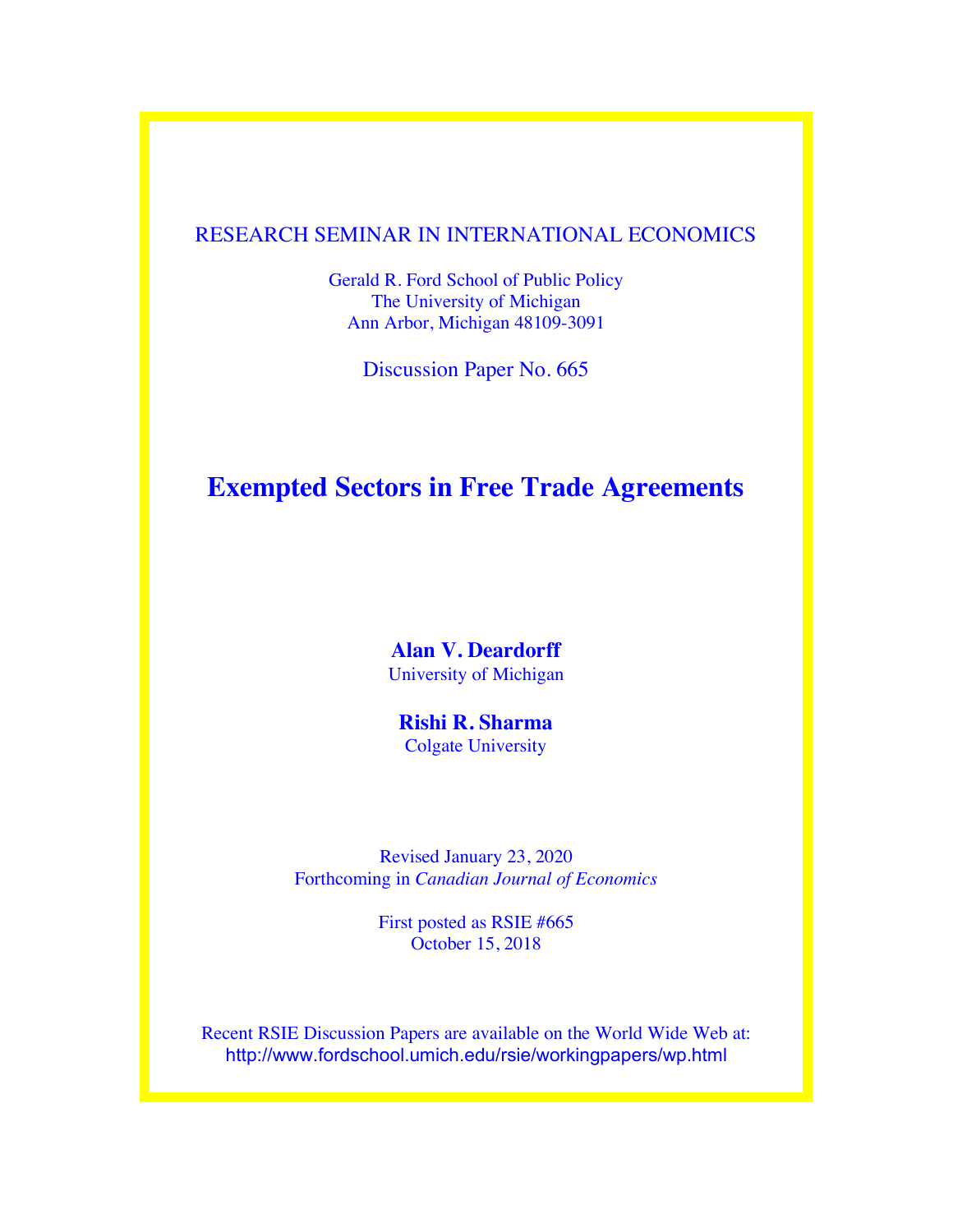# **Exempted Sectors in Free Trade Agreements**

**Alan V. Deardorff The University of Michigan**

and

**Rishi R. Sharma Colgate University** 

January 23, 2020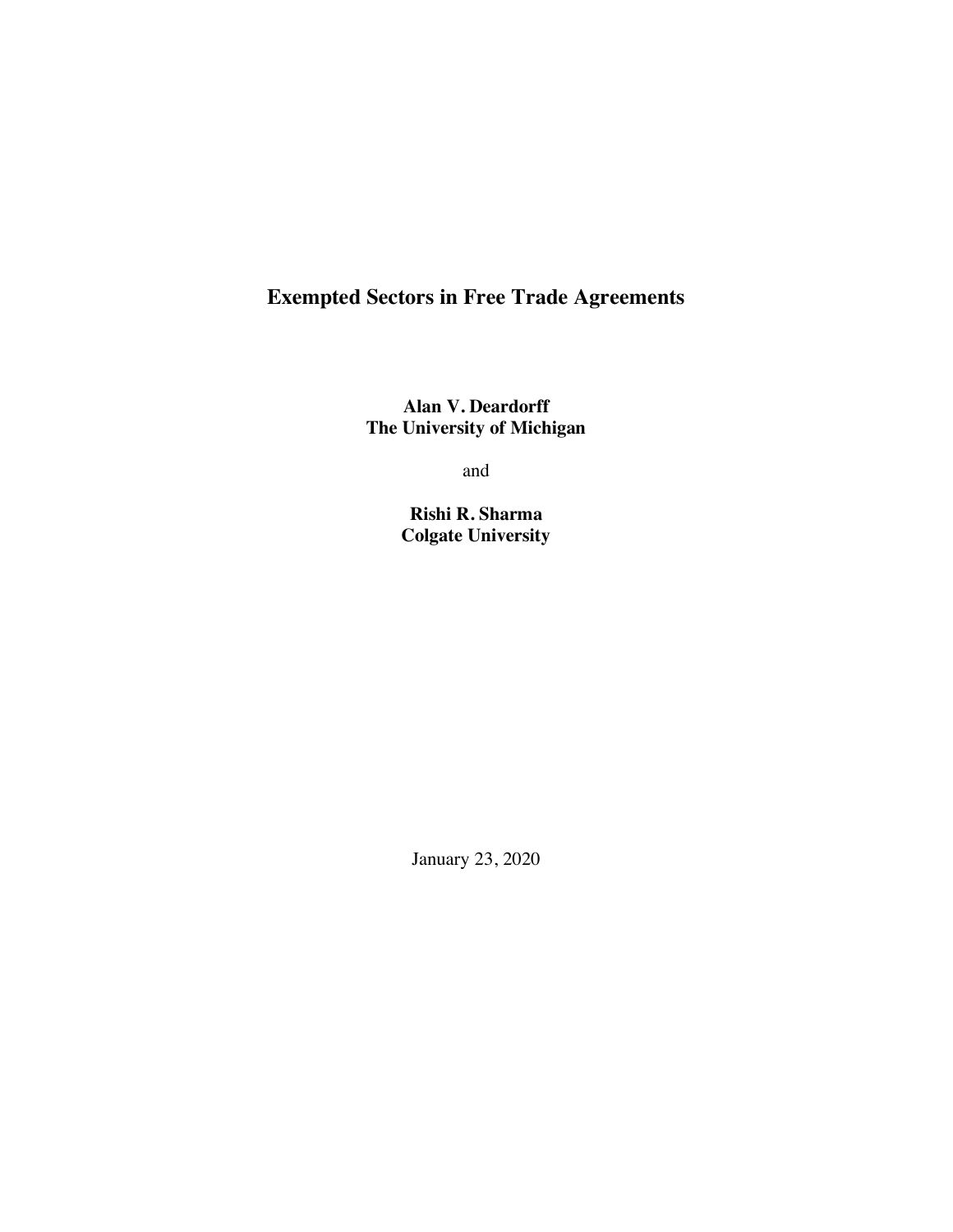#### **ABSTRACT**

#### **Exempted Sectors in Free Trade Agreements**

**Alan V. Deardorff The University of Michigan** and **Rishi R. Sharma Colgate University** 

Almost all participants in free trade agreements (FTAs) exclude at least a few products or sectors from complete tariff removal on the exports of their FTA partners. The positive tariffs that remain within an FTA are often the highest tariffs that the countries apply on an MFN basis. It seems plausible that such exclusions may be chosen because the domestic producers of these products are viewed as especially vulnerable to competition from imports from the partner country. In brief, they are especially "sensitive sectors." We develop this idea theoretically and then test it empirically on data from 37 countries in 240 importer-exporter pairs within FTAs. We find support for the sensitive-sector hypothesis only in the high-income countries. We find that low-income countries, in contrast, exempt sectors where bilateral tariff removal would be more likely trade diverting and therefore harmful. Our explanation for this, supported empirically, is not that they are following the advice of trade economists, but rather that they are avoiding loss of tariff revenue and may also perhaps be influenced by the greater bargaining power of richer and/or larger partners in their FTAs.

**Keywords:** Sensitive sectors **Correspondence:**

**JEL Subject Code:** F13 Commercial Pol. University of Michigan

Exempted sectors Alan V. Deardorff FTAs Ford School of Public Policy

Ann Arbor, MI 48109-3091

Tel. 734-764-6817 Fax. 734-763-9181 E-mail: alandear@umich.edu http://www-personal.umich.edu/~alandear/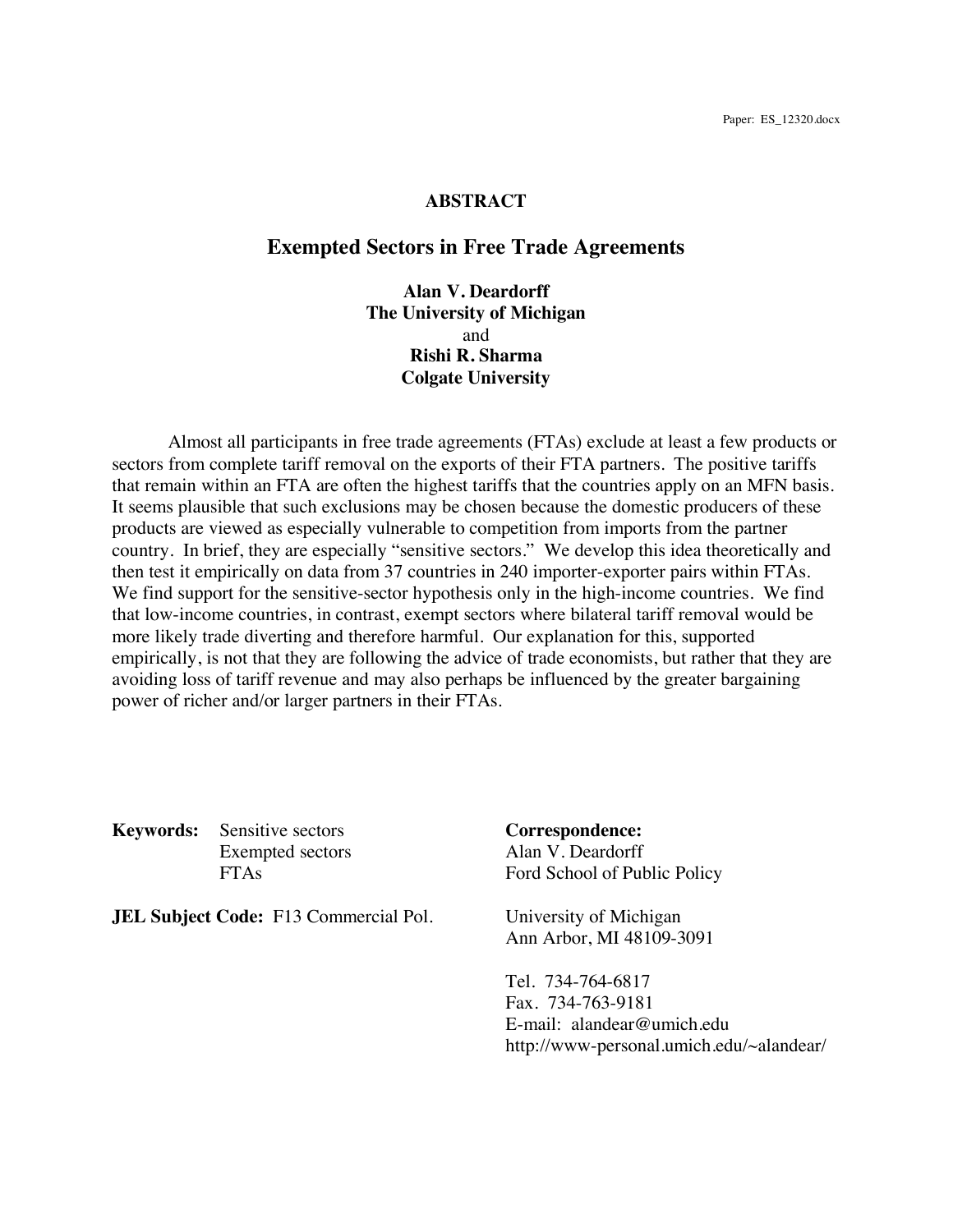## **Exempted Sectors in Free Trade Agreements \***

**Alan V. Deardorff The University of Michigan** and **Rishi R. Sharma Colgate University** 

#### **I. Introduction**

 $\overline{a}$ 

Almost all participants in free trade agreements (FTAs) exclude at least a few products or sectors from complete tariff removal on the exports of their FTA partners. The positive tariffs that remain within an FTA are often the highest tariffs that the countries apply on an MFN basis. This paper documents the use of exemptions across a large number of FTAs and attempts to explain how these exempted sectors are selected.

One explanation that seems plausible is that such exclusions are chosen because the domestic producers of these products are viewed as especially vulnerable to competition from imports from the partner country. This is precisely the explanation provided by Grossman and Helpman (1995), where that vulnerability appears as a loss of profits by firms that exert political influence. In brief, they are especially "sensitive

<sup>\*</sup> We have benefited from discussions of an earlier paper on this topic with Ibrahim Gunay, Chris Magee, and participants at the 27th International Conference of The International Trade and Finance Association, Poznan, Poland, in 2017. This paper has benefitted in addition from comments by Peter Neary and other participants in seminars in Oxford, Dublin, South Korea, Japan, Syracuse and Wesleyan. We also got useful feedback from presentations at the Midwest Trade meetings, the Midwest Economic Association in St. Louis, the Australasian Trade Workshop in Melbourne, and the Asia-Pacific Economic Association conference at Fukuoka University.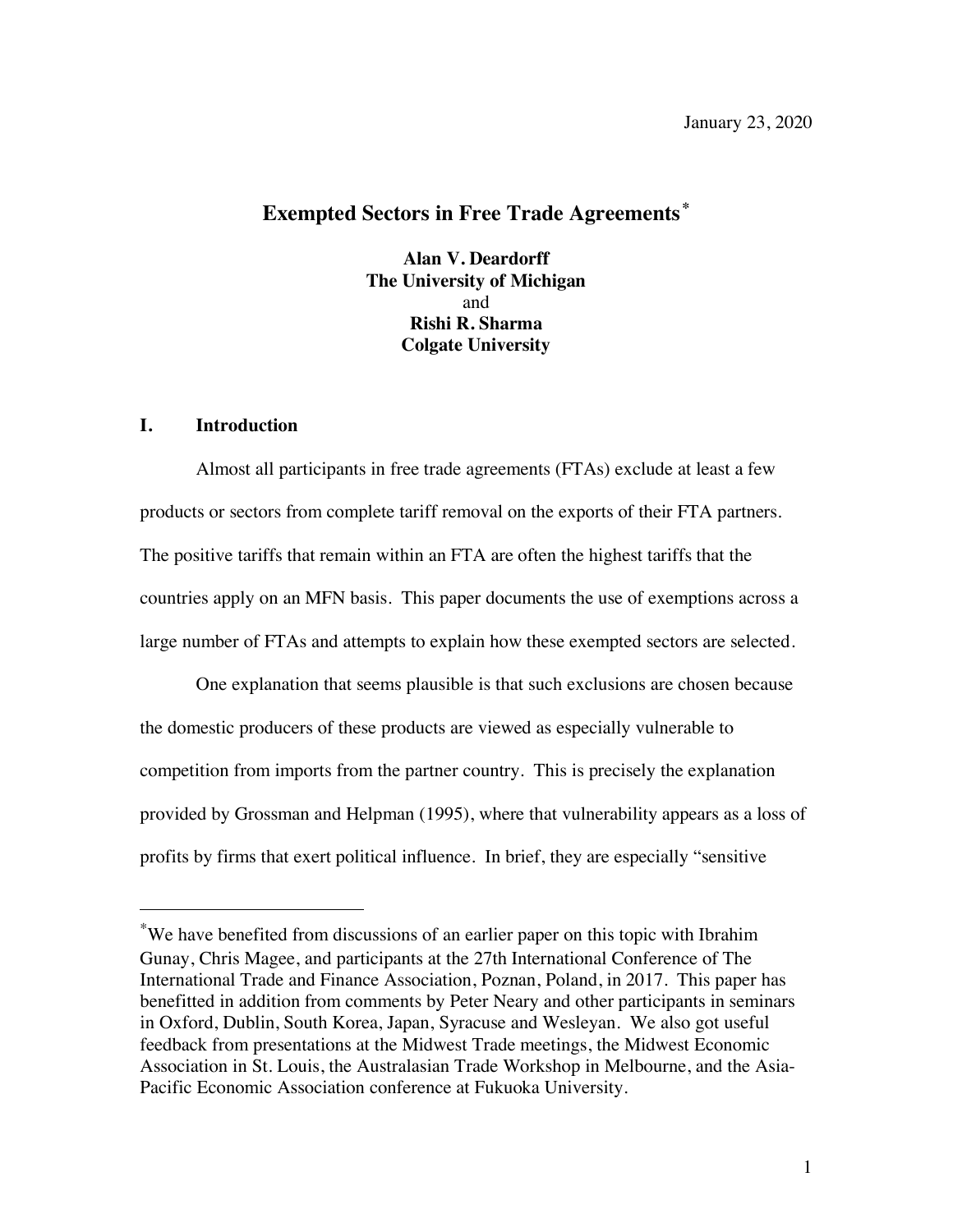sectors." We find evidence for this explanation, but only in a subset of countries, primarily the most developed countries.

To the extent that exempted sectors are sensitive, their exclusion from tariff reduction eliminates products for which the FTA would otherwise have been "trade creating," in the terminology of Viner (1950). Therefore this exemption of sensitive sectors reduces the likelihood that the FTA will be beneficial in terms of overall welfare. Grossman and Helpman (1995) make this point formally, noting that the very exemptions that can make FTAs more viable politically are also likely to reduce aggregate social welfare by primarily increasing trade diversion rather than trade creation. However, since we find evidence for exempted sectors being sensitive only in developed countries, other explanations for their selection must be sought.

Additional explanations include the following: Countries may exclude sectors out of concern for lost tariff revenue, especially if the benefits from including these sectors would be small. While there seems to be no systematic evidence on how common it is for countries to consider tariff revenue loss in selecting excluded products, Fontagné et al. (2011) note that excluding products for this reason is one of the two approaches included in the guidelines of the EU's Directorate-General for Trade. In addition to revenue considerations, countries may also succumb to pressure from their FTA partners *not* to exclude sensitive sectors that they would otherwise exempt, based on the interest of those partners if they are large and powerful, leaving sectors to be excluded only if they are of little interest to the partner country. We find some evidence consistent with both of these explanations.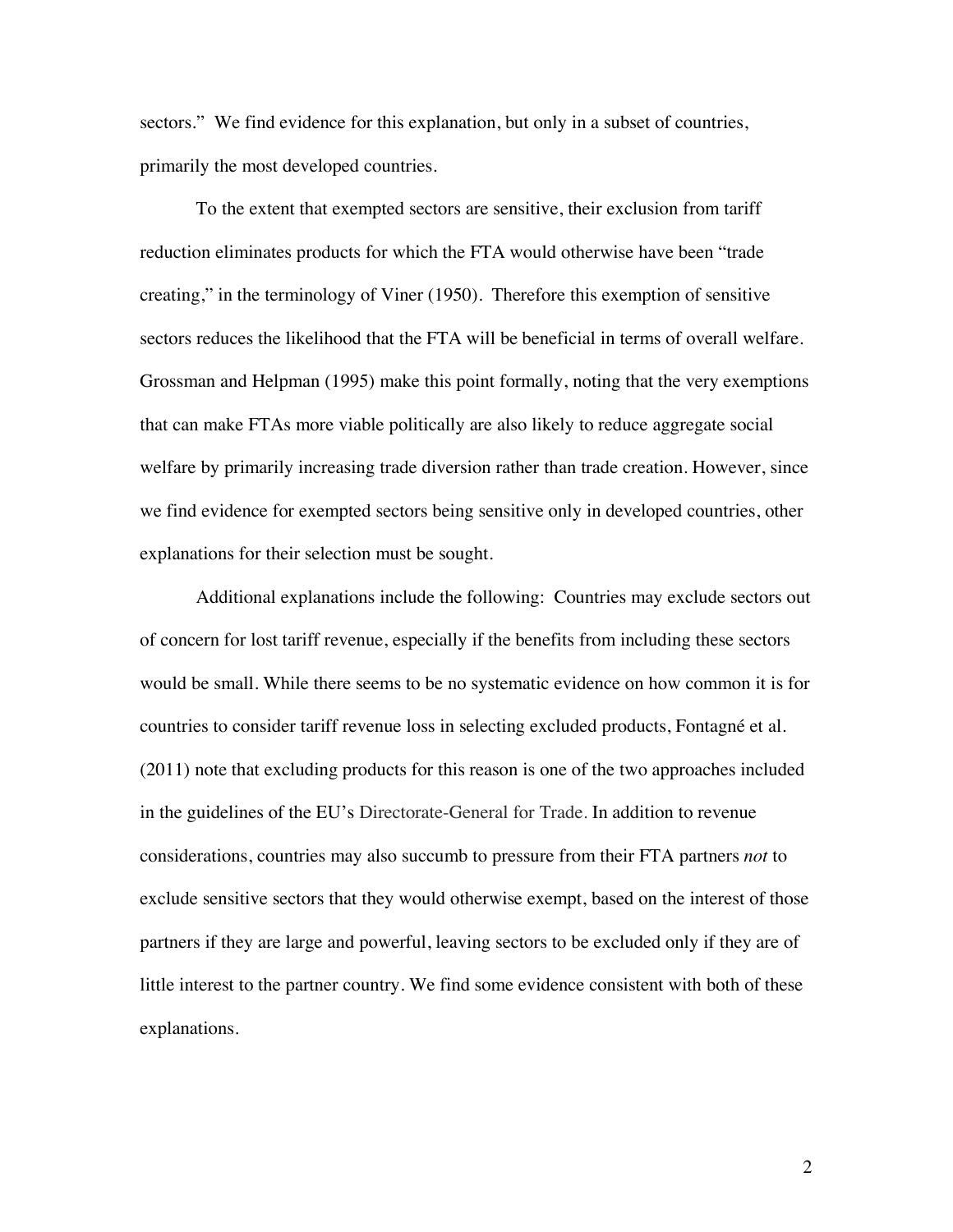Using a simple partial equilibrium theoretical model of an FTA, we first examine how these several motivations for exempting sectors play out in the model, and how they relate to the effects that the FTA will have on welfare as captured by Viner's concepts of trade creation and trade diversion. This analysis also motivates a simple measure of an FTA's potential for trade diversion relative to trade creation: the share of third-country trade in a given product. Using this measure, we perform an empirical analysis of the available data on FTAs and their exempted sectors. For this analysis, we use a global tariff database that exhaustively takes FTAs into account.

There are relatively few empirical studies of the determinants of exemptions in FTAs. Related to our work, Ollareaga and Soloaga (1998) and Gawande et al. (2002) find evidence from Mercosur that deviations from internal free trade are more likely in sectors with greater potential for trade creation. Compared to this existing work, we study a much broader range of countries and FTAs and are therefore able to highlight the considerable global heterogeneity in the reasons for FTA exemptions. We are able to do this both because of the comprehensive global tariff database we employ and because the measure of trade diversion relative to trade creation that we derive can be computed using only trade data that are readily available for most countries.

#### **II. Examples**

Our data indicate that exempting products from tariff removal in FTAs is very common, perhaps surprisingly so. An example that became contentious in recent discussions, though it preceded the data that we use here, was the exemption of the dairy sector from Canada's liberalization commitments under the North American Free Trade Agreement. Though not widely mentioned at the time, NAFTA allowed Canada to keep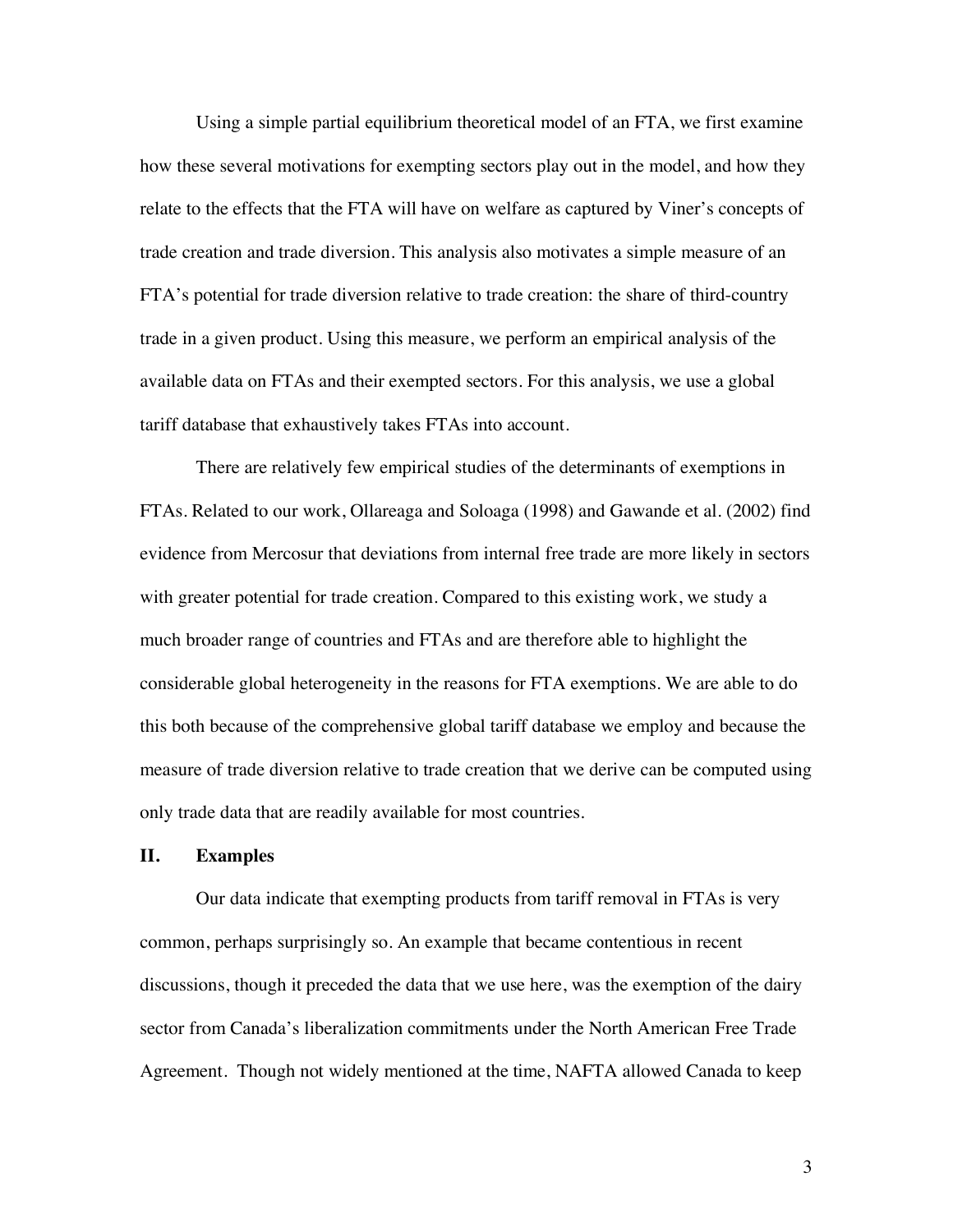its "supply management system" for dairy, which limited imports to a small quota with tariffs ranging from 200% to 300% on imports above that quota. The motivation for this exemption was understood: to protect dairy farmers, especially in Quebec, from competition with lower cost US suppliers. Removal of this exemption was sought by the US in its renegotiation of NAFTA, but the new United States Mexico Canada Agreement continues it, albeit with a somewhat larger quota.<sup>1</sup>

As we discuss in greater detail later in the paper, our data contain a large number of examples of such exemptions at the product-level. A few notable ones include:

- US-Australia FTA (2005): In 2010, Australia had positive tariffs on HS6 products 870324 (Vehicles; with only spark-ignition internal combustion reciprocating piston engine, cylinder capacity over 3000cc) and 611020 (Jerseys, pullovers, cardigans, waistcoats and similar articles; of cotton, knitted or crocheted) from the US, which accounted for 4.3% and 2.1% of US exports to Australia, respectively, prior to the agreement. The tariff rates were about 7.3% and 15.5% vs. the MFN tariffs of 14% and 17.5%.
- US-Jordan FTA (2001): In 2010, the US had a positive tariff on HS6 product 240310 (Smoking tobacco, whether or not containing tobacco substitutes in any proportion), which accounted for 2.7% of Jordanian exports to the US prior to the agreement. The tariff rate on Jordan was the MFN rate of about 120%.
- India-Sri Lanka FTA (2001): In 2010, Sri Lanka had a positive tariff on HS6 product 090411 (Spices; pepper (of the genus piper), neither crushed nor ground),

 $<sup>1</sup>$  See Noll and Litan (2018).</sup>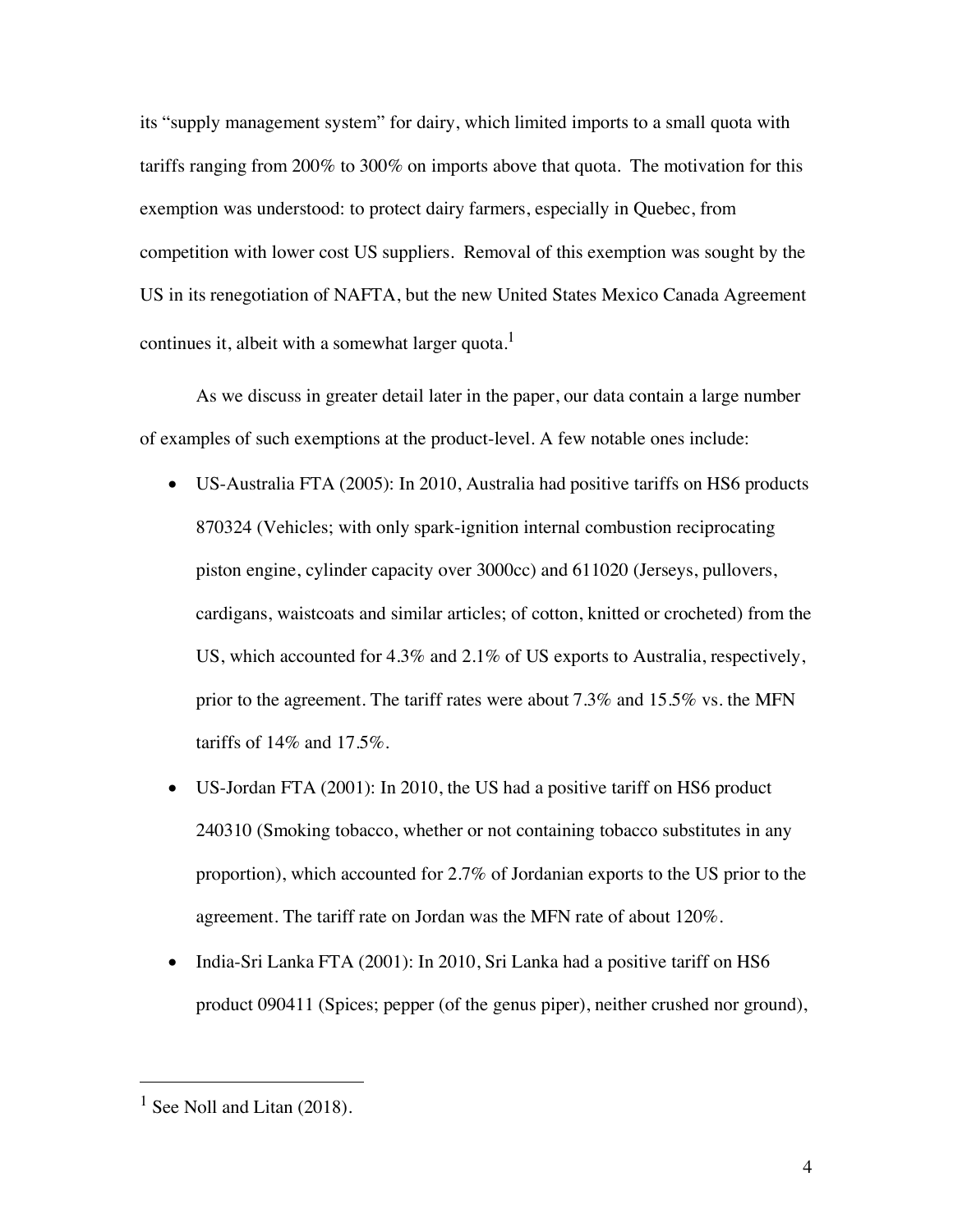which accounted for about 18% of Indian exports to the Sri Lanka prior to the agreement. The tariff rate on India was the MFN rate of about 30%.

#### **III. Theory**

 $\overline{a}$ 

Consider a partial equilibrium model of trade and tariffs among three countries, A, B, and C, with country A importing from the other two.<sup>2</sup> With linear supplies and demands, the model is

$$
M^A = b^A (a^A - p^A) \tag{1}
$$

$$
X^{i} = b^{i}(p^{A} - t^{i} - a^{i}), \qquad i = B, C
$$
 (2)

$$
M^A = X^B + X^C \tag{3}
$$

where  $M^A(X^i)$  is the imports (exports) of country A (*i*);  $b^i(a^i)$  are slopes (intercepts, hence autarky prices) of trade demands and supplies;  $p<sup>A</sup>$  is the price in country A; and  $t^i$ ,  $i = B$ , C is the specific tariff levied by country A on country *i*. We consider only equilibria where  $a^A$  is sufficiently higher than  $a^B$  and  $a^C$  so that both B and C export positive quantities to A even in the presence of the tariffs.

Suppose that country A initially levies an MFN tariff,  $t$ , on both B and C, then forms an FTA with only B so that its tariff on B is eliminated. In Deardorff and Sharma (2019) we solve a slightly more general model of which this is a special case. From the solution there (equation (24)), we get the change in price in country A due to the FTA as

$$
\Delta p^A = -\frac{b^B t}{\beta} \tag{4}
$$

<sup>&</sup>lt;sup>2</sup> Our model therefore does not allow for the possibility of what Grossman and Helpman (1995), building on Richardson (1992), call "enhanced protection." In that, FTA partners that both import and produce the good find one of them increasing its imports from outside while exporting to its FTA partner.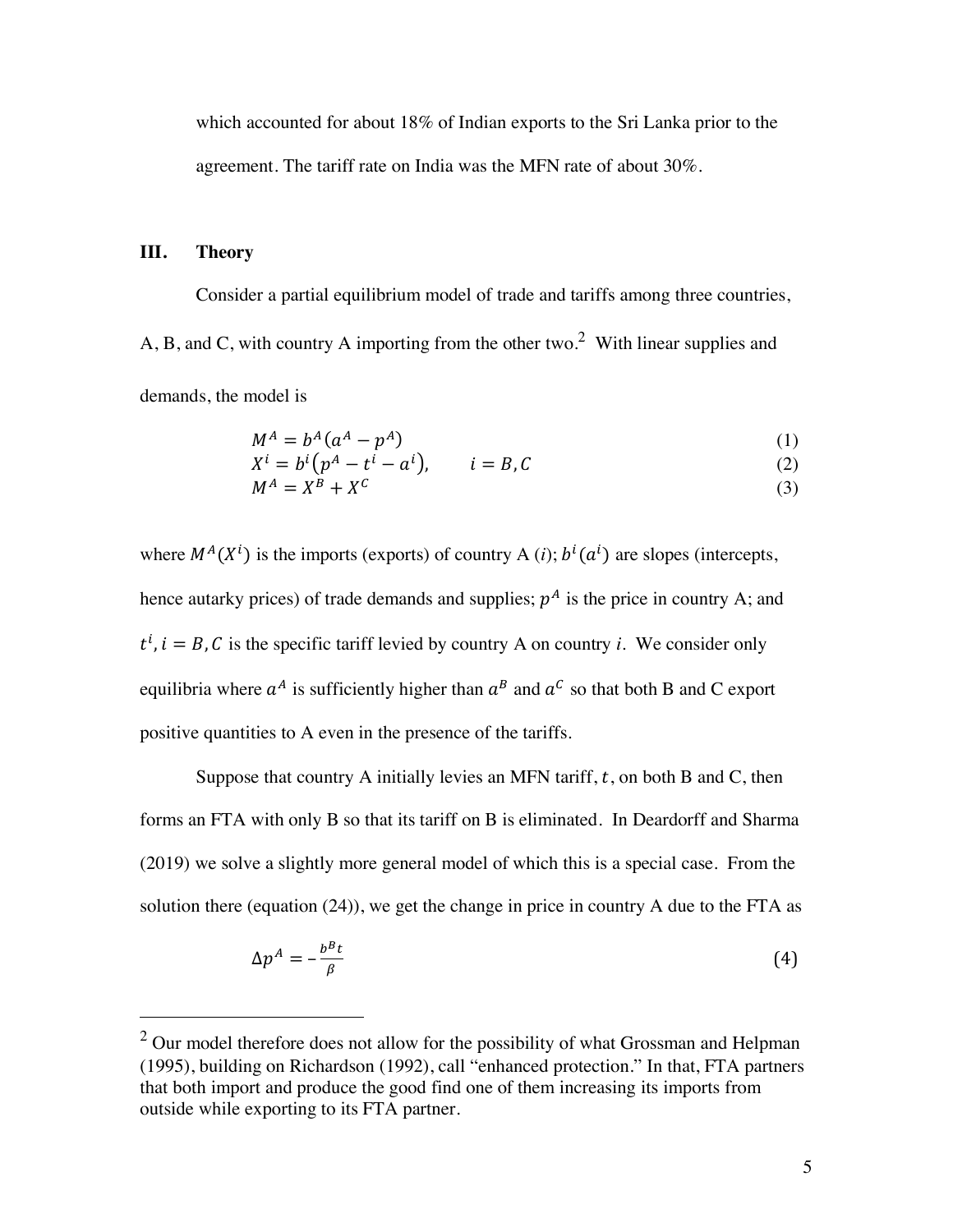where  $\beta = b^A + b^B + b^C$ .

Note that this result, and those below that follow from it, depends on the assumption above that both countries B and C export positive quantities to country A in both equilibria. $3$ 

It is the price change in  $(3)$  that primarily determines how much the FTA disrupts the domestic industry producing this product in country A. This depends mostly on the size of the tariff, but also on  $b^i/\beta$ , which under additional assumptions laid out in Deardorff and Sharma (2019) reflects country *i*'s size compared to the world economy.

#### *Trade Creation and Diversion*

 $\overline{a}$ 

In Deardorff and Sharma (2019) we also solve the model for changes in quantities traded and thus trade creation and trade diversion as follows:

$$
TC = \Delta M^A = \frac{b^A b^B t}{\beta} = -b^A \Delta p^A \tag{5}
$$

$$
TD = -\Delta X^C = \frac{b^C b^B t}{\beta} = -b^C \Delta p^A \tag{6}
$$

Thus, the beneficial effect of the FTA, TC since  $\Delta p^A < 0$ , is directly related to the price change that disrupts the competing domestic industry. This is because the gain from an FTA, like any comparative-advantage-based gain from trade, arises from replacing domestic production with lower-cost imports. Thus the more that a country stands to

<sup>&</sup>lt;sup>3</sup> While this model assumes that the importing country faces an upward sloping foreign export supply curve and is therefore "large" in the traditional sense, we think of the upward sloping export supply more broadly as a way of capturing factors that are not explicitly in the model, such as Armington-type product differentiation, imperfect competition, or exporter rents due to firm heterogeneity (Sharma, 2018).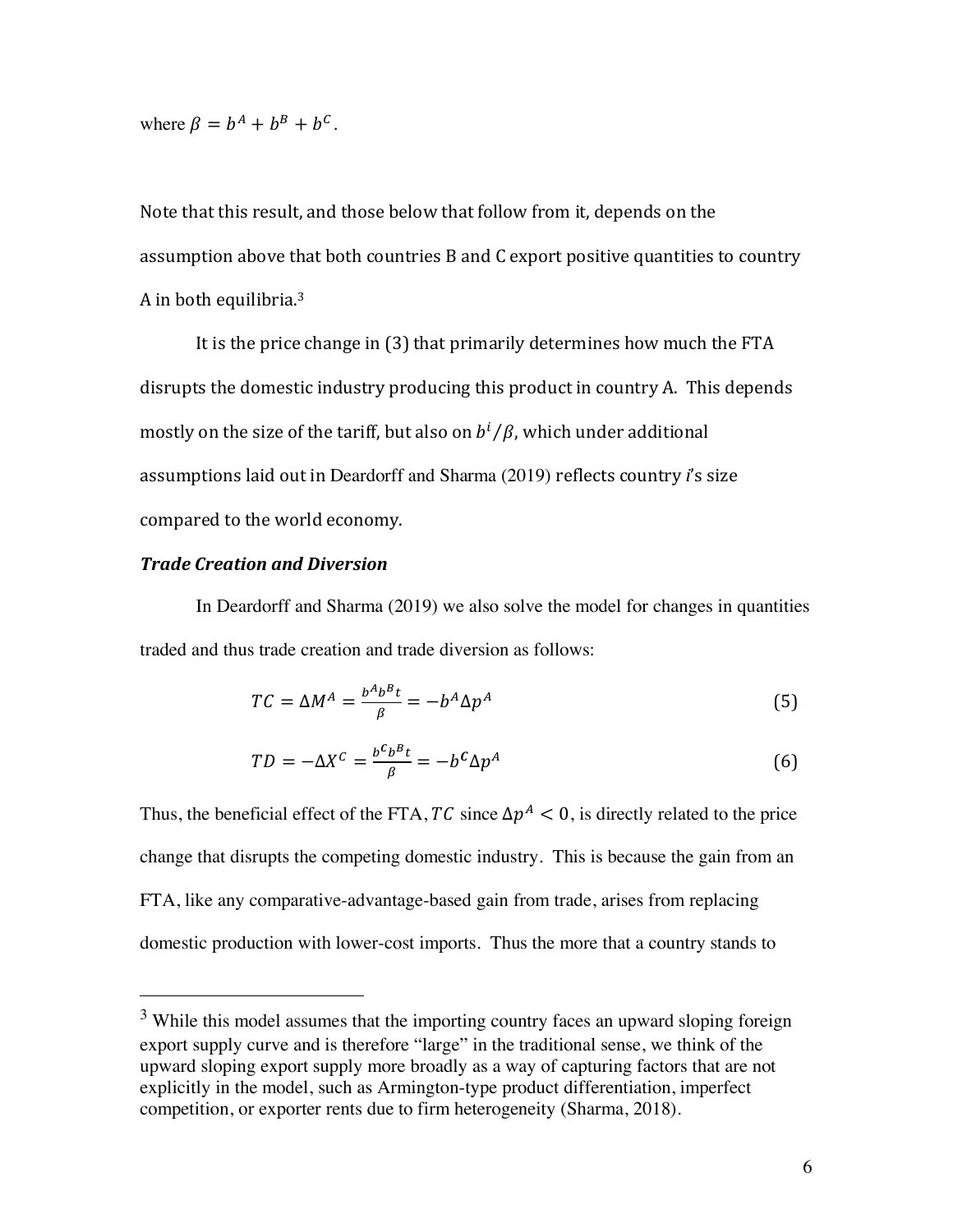gain in a sector from an FTA, the more those working in that sector will resist the FTA and request that they be exempted from its tariff reductions. Likewise, the harmful aggregate effect of the FTA in this industry also depends on its price change, but here it is scaled by  $b^c$ , which reflects the size of the economy outside of the FTA. Together these also allow us to compare trade creation and trade diversion:

$$
\frac{TC}{TD} = \frac{b^A}{b^C} \tag{7}
$$

It is not the case that  $TC$  and  $TD$  directly measure the associated welfare effects, and therefore we cannot infer the net welfare effect of an FTA in a sector from whether  $TC/TD > 1$ . However, the valid message is that the country is more likely to gain from the FTA in the sector the higher is  $b^A$  (and thus the larger is country A) and the smaller is  $b^c$  (and thus the smaller is the rest-of-world outside the FTA).

#### *Domestic Markets and Injury*

Letting  $S^A = s^A (p^A - c^A)$  be the domestic supply function in country A, the change in producer surplus is

$$
\Delta PS^A = S_0^A \Delta p^A + \frac{s^A}{2} (\Delta p^A)^2 \tag{8}
$$

Using  $(5)$  this becomes

 $\overline{a}$ 

$$
\Delta PS^A = -S_0^A \frac{TC}{b^A} + \frac{s^A}{2} \left(\frac{TC}{b^A}\right)^2 < 0 \tag{9}
$$

where the sign follows from keeping supply non-negative.<sup>4</sup> As expected, holding  $S_0^A$ fixed, the loss of producer surplus increases with increasing trade creation:

<sup>&</sup>lt;sup>4</sup>An equivalent version of (9) is  $\Delta PS^A = -S_1^A \frac{TC}{b^A} - \frac{s^A}{2} \left(\frac{TC}{b^A}\right)^2$ , which is clearly negative for  $S_1^A \geq 0$ , but which varies with  $S_1^A$  and thus with the size of the tariff.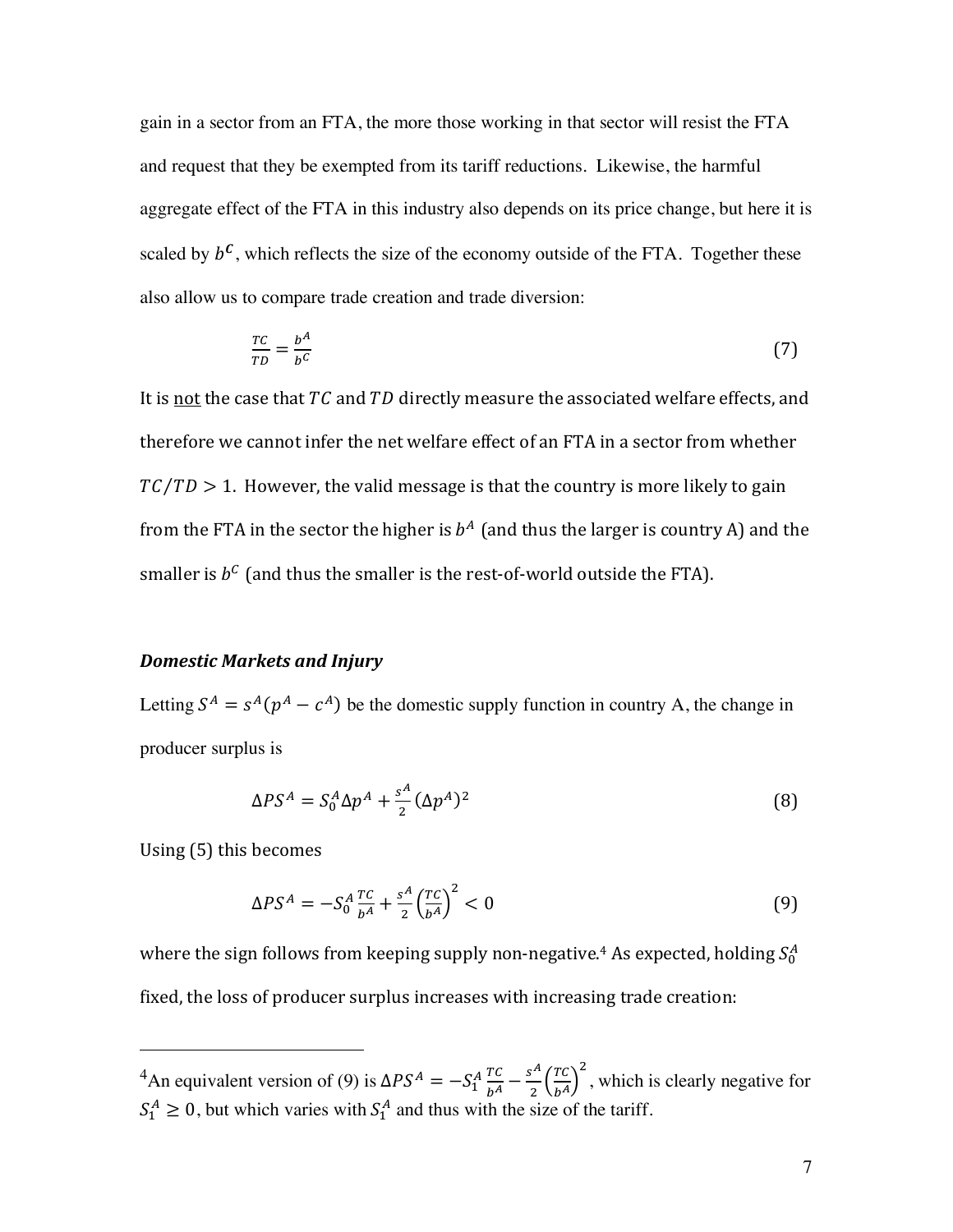$$
\frac{d\Delta PS^{A}}{dTC} = -\frac{S_{0}^{A}}{b^{A}} + 2\frac{s^{A}}{2}\frac{TC}{b^{A^{2}}} = -\frac{S_{0}^{A}}{b^{A}} - \frac{s^{A}\Delta p^{A}}{b^{A}} = -\frac{S_{1}^{A}}{b^{A}} < 0
$$
\n(10)

#### *Tariff Revenue*

The change in country A's tariff revenue includes both the reduced revenue from reduced imports from country C and the complete loss of the original tariff revenue from partner country B. This is

$$
\Delta R^A = t\Delta X^C - tX_0^B = -t(TD + X_0^B) \tag{11}
$$

Thus, country A stands to lose all of the tariff that it initially collects on imports from country B, plus the tariff rate times the quantity of trade diversion. For any given values of initial trade, the loss of tariff revenue increases with trade diversion.

#### *Importing Country's Welfare*

Private sector welfare is the sum of consumer and producer surplus. Their net can be inferred from a country's import demand or export supply curve, because the change in net surplus is the area to the left of these curves between prices, positive for a price increase to exporters and negative to importers. In Deardorff and Sharma (2019) we derive this as

$$
\Delta NS^A = \left(\frac{M_0^A}{b^A} + \frac{b^B t}{2\beta}\right) TC
$$
\n(12)

Combining this with the change in government revenue from  $(11)$  we have the change in total welfare of country A:

$$
\Delta W^A = \left(\frac{M_0^A}{b^A} + \frac{b^B t}{2\beta}\right)TC - tTD - tX_0^B \tag{13}
$$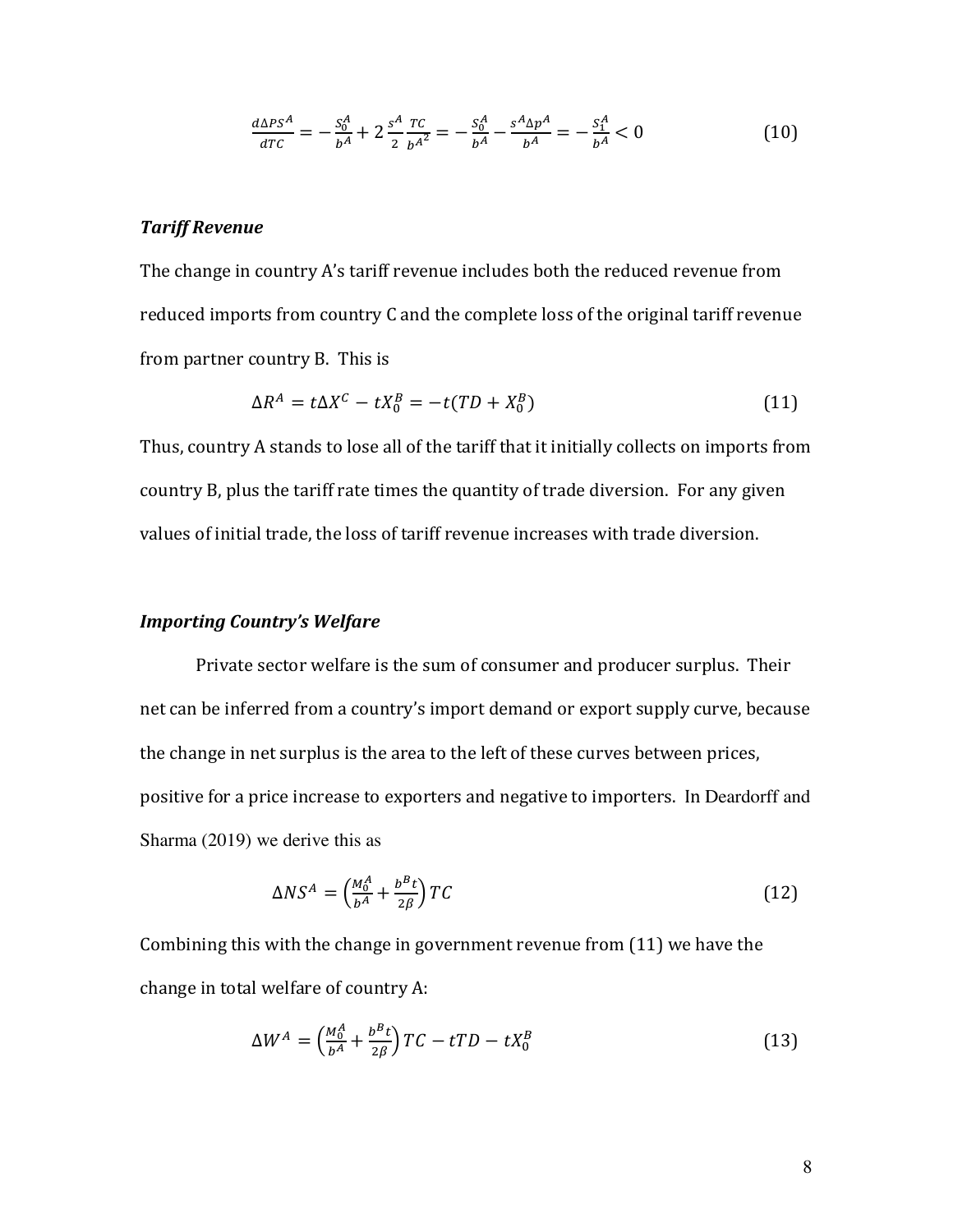That is, the FTA has the following effects on total welfare of importing country A: That is, the FTA has the FTA has the following effects on total welfare of importing country  $A$ :

- A gain in net private-sector surplus due to trade creation. A gain in net private-sector surplus due to trade creation,
- diversion, and A loss of tariff revenue on imports from the outside country due to trade diversion, and  $A$  loss of tariff revenue on imports from the outside country due to trade
- $\bullet$ partner country. The complete loss of the tariff revenue it was getting on imports from the partner country. The complete loss of the tariff revenue it was getting on imports from the

they would opt for multilateral free trade, not FTAs We do not expect aggregate welfare to motivate countries, however, since if it did since the former is harmful and the latter beneficial in terms of aggregate welfare On this basis, one might hope that countries would select products to exempt from We do not expect aggregate welfare to motivate countries, however, since if it did since the former is harmful and the latter beneficial in terms of aggregate welfare. tariff On this basis, one might hope that countries would select products to exempt from cuts if uld opt for multilateral free trade, not FTAs. they would be more likely to cause trade diversion than trade creation, 

# Exporting Country's Welfare *Exporting Country's Welfare*

interests as an exporter. In Deardorff and Sharma (2019) we derive this as interests as an exporter. In Deardorff and Sharma (2019) we derive this as In addition to Country A's interests, exemptions are also likely to reflect country B's In addition to Country A's interests, exemptions are also likely to reflect country B's 

$$
\Delta W^{B} = \Delta NS^{B} = \left[ X_{0}^{B} + \frac{1}{2} (T C + T D) \right] \left( 1 - \frac{b^{B}}{\beta} \right) t
$$
 (14)

per se. substantially, but it should not be concerned about trade creation vs. trade diversion FTA exemptions, it should push to open up sectors where trade would increase creation or trade diversion. Hence, to the extent that B can influence  $A$ 's choice of increase in its exports but not on whether the increased exports are due to trade We see from this that B's increase in welfare from an FTA would depend on the substantially, but it should not be concerned about trade creation vs. trade  $\dim$ FTA exemptions, it should push to open up sectors where trade would increase creation or trade diversion. Hence, to the extent We see from this in its exports but not on whether the increased exports are due to trade that B's increase in welfare from an FTA would depend on the B can influence A's choice of 

 $\circ$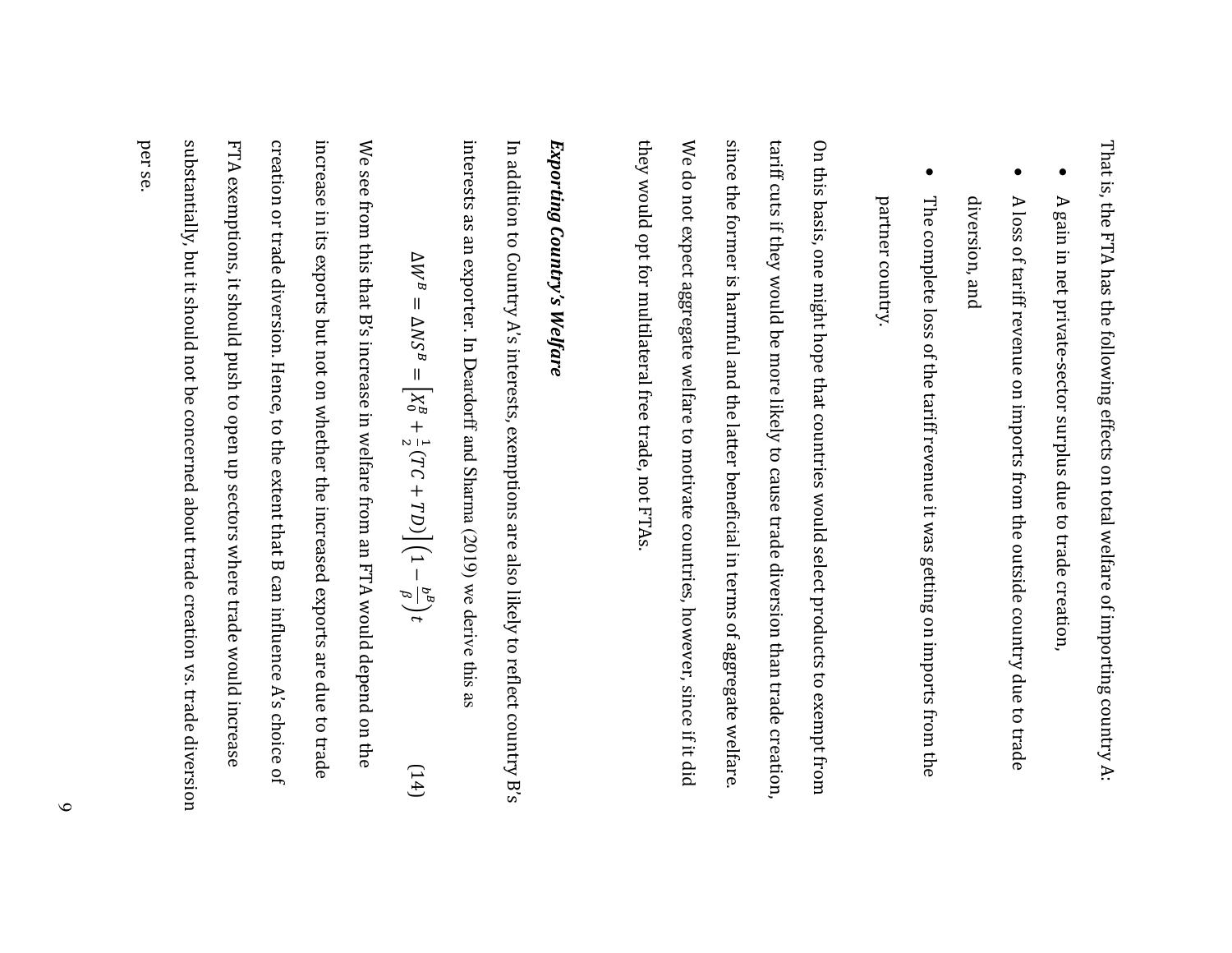However, as we elaborate in Section VII, there may be a more indirect reason why the extent of trade creation vs. diversion may matter for the exporting country. As we show in Section IV, trade creation relative to trade diversion is greater when B accounts for a larger share of A's imports of a good. In practice, we might expect that industries in B that already account for a substantial fraction of  $A$ 's imports would be especially involved in FTA negotiations between the two countries, and these industries would push for greater tariff reductions in A. Hence, we might expect B to push A to open up trade creating sectors, not because of an intrinsic preference for trade creation vs. diversion but simply because these are the sectors where B's organized interests are more likely to be active in the context of an FTA with A.

#### **IV. Exempted Sectors**

From  $(10)$  and  $(11)$  we see two alternative rationales for exempting sectors from the tariff cuts of an FTA. If the country is most concerned about the disruption that will be caused to domestic industry, then it will exempt those sectors where the effects of the FTA would be most trade creating if they were not exempted. These are the sectors we have described as "sensitive sectors." Such concern about industry disruption could be based on concern for the well-being of disrupted workers and firms, or it may reflect their political influence as in Grossman and Helpman (1995).

Alternatively, countries may be more concerned about the role of tariff revenue in the government budget. If so,  $(11)$  suggests that they will seek to exempt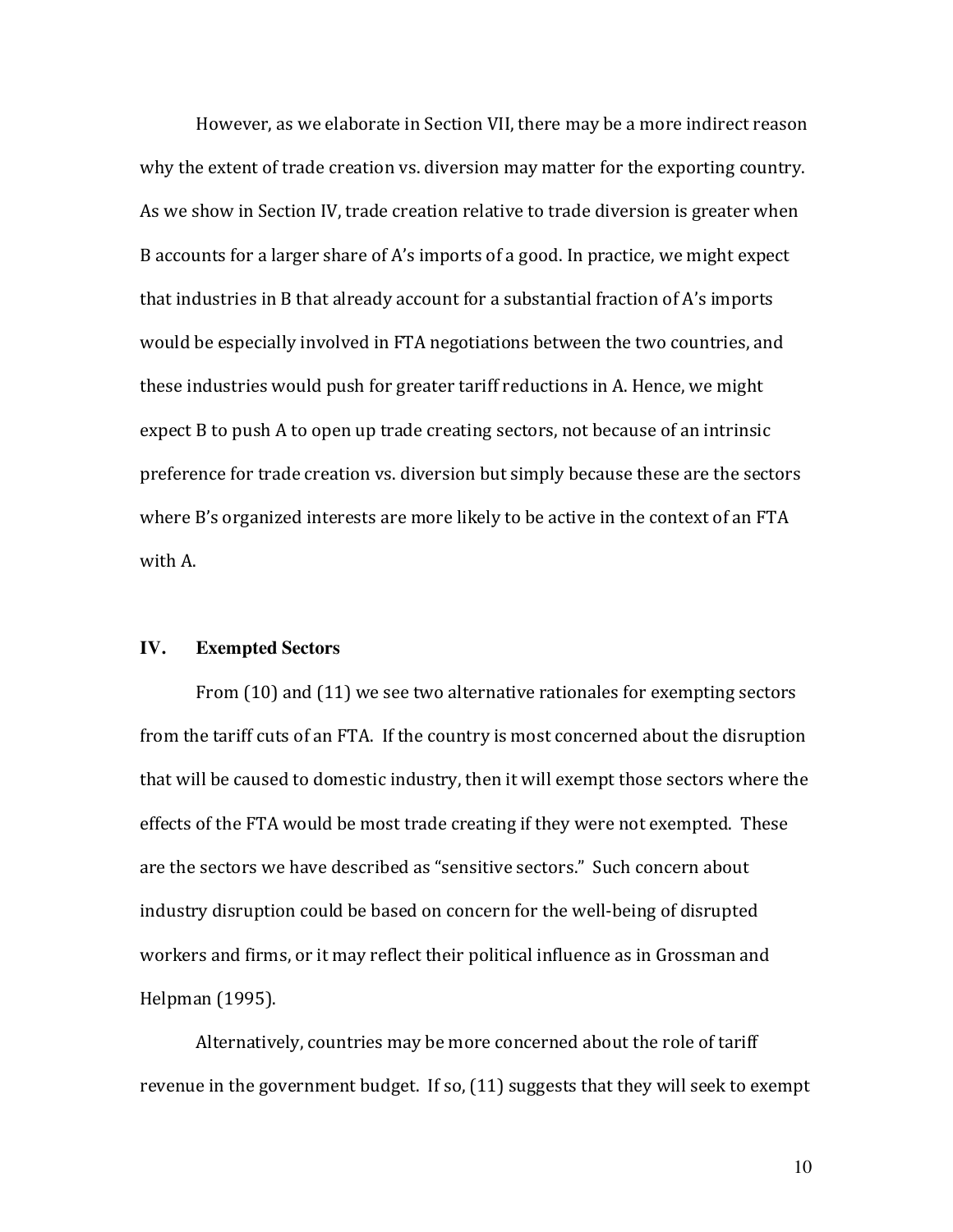those sectors where inclusion in the FTA would be more likely to divert trade than to create it. In addition, they will avoid exempting sectors where tariff revenue from the partner country is initially high, because of a high tariff rate and/or a high level of exports from that country.

In our empirical analysis below, we use a simple predictor of trade creation and trade diversion, in addition to other variables, to sort out how these motives appear to have influenced the selection of exempted sectors in FTAs.

#### *Predictor of Trade Creation vs. Trade Diversion*

To obtain a simple and intuitive predictor of the extent of trade creation vs. diversion for use in our empirical analysis, we first define two elasticities. Let  $\eta^A$  be (minus) the elasticity of demand for imports by country A and  $\varepsilon^C$  be the elasticity of supply of exports by country C, then:

$$
\eta^A = -\frac{dM^A}{dp^A} \frac{p^A}{M^A} = b^A \frac{p^A}{b^A (a^A - p^A)} = \frac{p^A}{(a^A - p^A)}
$$
(15)

$$
\varepsilon^C = \frac{d x^C}{d p^C} \frac{p^C}{x^C} = b^C \frac{p^C}{b^C (p^C - a^C)} = \frac{p^C}{(p^C - a^C)}
$$
(16)

Then, from  $(7)$ ,  $(1)$ , and  $(2)$ 

$$
\frac{TC}{TD} = \frac{b^A}{b^C} = \frac{M^A}{X^C} \frac{p^C - a^C}{a^A - p^A} = \frac{M^A}{X^C} \frac{\eta^A}{\varepsilon^C} \frac{p^C}{p^A}
$$
(17)

We see from this expression that the extent of trade creation relative to trade diversion is inversely related to the ratio $\frac{X^C}{M^A}$ , which is the share of non-FTA trade in country A's imports of the product. This is an intuitive measure of the potential for trade creation relative to trade diversion, because if the third country share were very small, an FTA would be likely to cause substantial trade creation but would not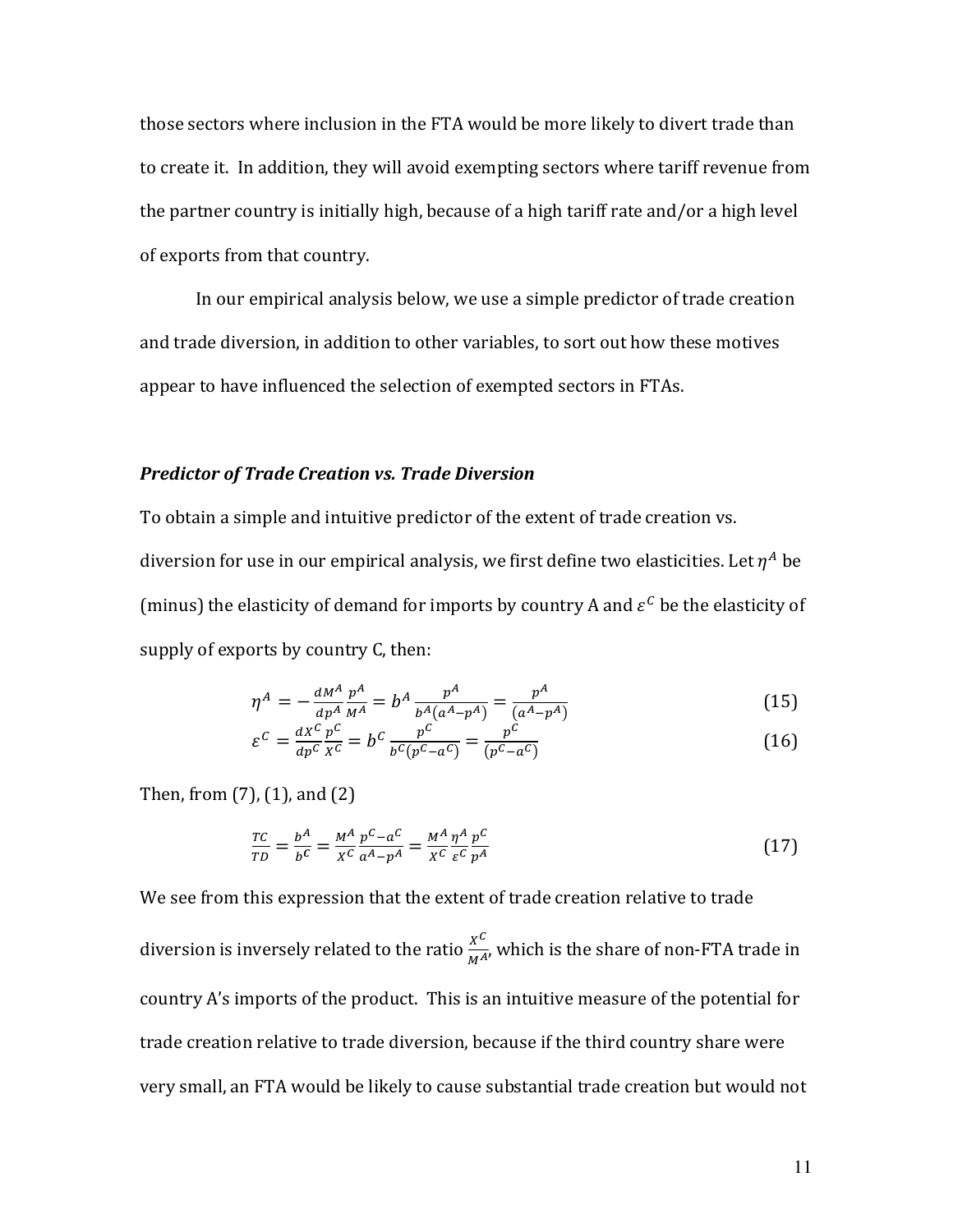have much scope for causing trade diversion. By contrast, if the third country share were large, there would be much greater scope for an FTA to cause trade diversion. We will therefore focus our analysis on this simple predictor, the third country share, of trade creation relative to trade diversion.<sup>5</sup>

While this relationship between the trade-creation-to-trade-diversion ratio and the third country share is derived here in the context of a model with linear export supply and import demand curves, the approach taken here is in fact quite a bit more general. For example, it can be extended to the case with general export supply and import demand curves in a straightforward manner. To see this, we can consider the incremental trade creation and diversion caused by a small reduction in the tariff rate on a PTA partner:  $\frac{TC'}{TD'} = \frac{dM^A}{dX^C} = \frac{M^A}{X^C}$  $n^A$  $\varepsilon^{\mathcal{C}}$  $p^{\mathcal{C}}$  $p^A$  $\frac{dp^A}{dp^C} = \frac{M^A}{X^C}$  $\frac{\eta^A}{\varepsilon^C}d\left(\frac{p^A}{p^C}\right)$ . Hence, a version of the relationship we derived for the linear case immediately holds for small changes even with this greater level of generality.

The role of the key term  $\frac{M^A}{X^C}$  would even extend to a model with differentiated products. For example, Jammes and Ollareaga (2005) provide trade creation and trade diversion formulas for a partial equilibrium model with products that are differentiated by exporting country. It is easy to verify that the ratio of trade creation to trade diversion based on their formulas would again entail the term  $\frac{M^A}{X^C}$ and two elasticities, though in their context, one of those elasticities would be the

<sup>&</sup>lt;sup>5</sup> Alternatively, and almost equivalently, we could use as a measure TC as a fraction of the total increase in trade between countries A and B. Since the latter would be TC+TD, this alternative measure would be very closely related to ours, i.e.  $\frac{TC}{TC+TD} = \frac{1}{1+TD/TC}$ .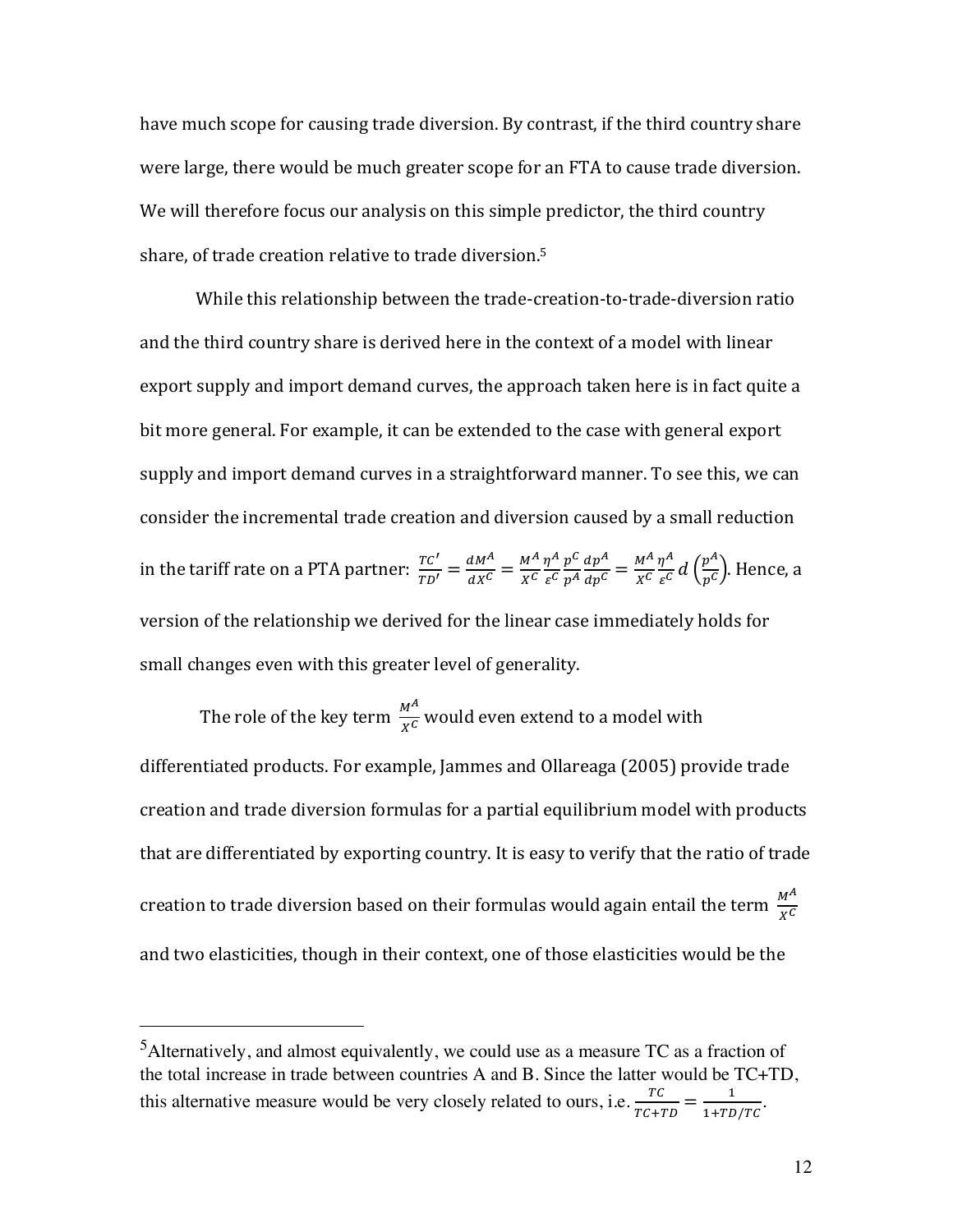elasticity of substitution between foreign varieties rather than the export supply elasticity as in our framework. This degree of generality is perhaps not surprising in light of the simple intuition we provided linking the relative prevalence of trade creation vs. trade diversion to the third country share.

#### **V. Empirical Specification**

Motivated by the theory from Sections III and IV, we are interested in studying whether products are more likely to be excluded from an FTA when there is a greater potential for trade creation vs. trade diversion. We will specifically consider an empirical specification that takes the following form:

$$
E_{ijp} = \beta_1 + \beta_2 r_{ijp} + \delta_{ij} + \varepsilon_{ijp},
$$
\n(18)

where  $E_{ijp}$  is a binary variable that records whether product  $p$  is an excluded product in an FTA between importer  $i$  and exporter  $j$ . The main independent variable of interest is  $r_{iip}$ , our measure of the extent of trade creation relative to diversion in this product. Following (17), for country *i* in an FTA with country *j*,  $r_{ijp}$  is country *i*'s imports of product *p* from non-FTA countries other than country *j* as a fraction of country *i*'s imports of product *p* from those countries as well as country *j*. For simplicity we call this country *i*'s "third-country share" of product *p* in its FTA with country *j*. This measure excludes from both the numerator and denominator imports from countries in FTAs that were either already in place prior to the agreement between importer  $i$  and exporter  $j$ , or that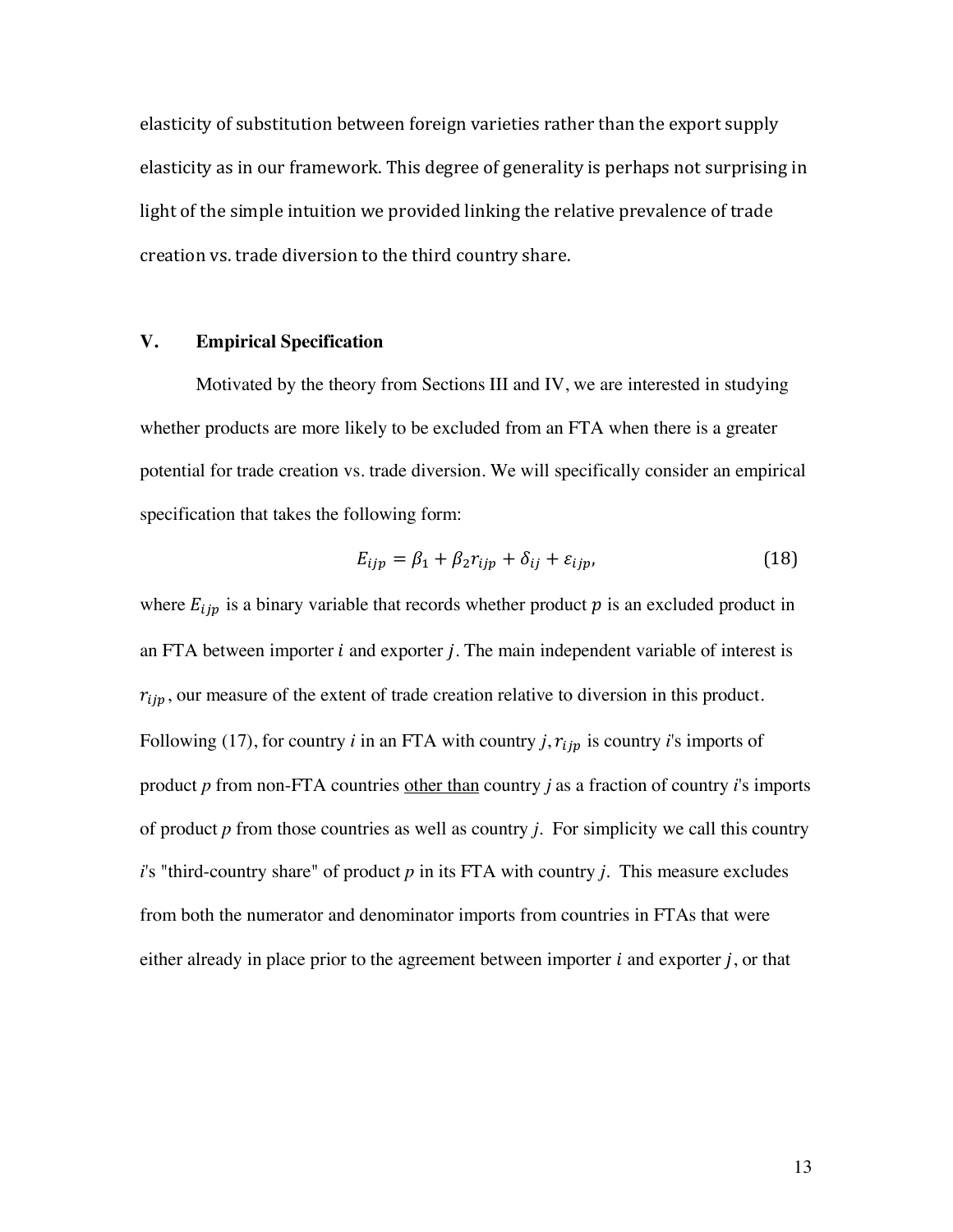are concurrent.<sup>6</sup> Since the decision to exclude a product is itself likely to affect the trade flows between two partners, we calculate  $r_{i/p}$  using trade flows prior to the FTA between  $i$  and exporter  $j$ . We specifically use an average of the three years preceding the FTA so as to also help smooth out fluctuations related to business cycles.

In addition to  $r_{iip}$ , our specification includes importer-exporter fixed effects,  $\delta_{ij}$ , which ensure that our regression estimates compare products *within* a given importerexporter pair. With these fixed effects, our estimates will effectively capture an average of the relationship between the third country share and the likelihood of a product being excluded in each of the country-pairs we study. In addition to importer-exporter fixed effects, we will also consider robustness tests that include product fixed effects. These product fixed effects would control for variations in import demand and export supply elasticities to the extent that these are similar for a product across countries. In another set of robustness tests, we also attempt to directly control for the elasticities using estimates from Soderbery (2018).

Given the broad range of countries and FTAs that are present in our sample, it will be useful to examine any potential heterogeneity in the effects that we identify through our baseline specification. To do this, we will make use of interaction terms so that we have empirical specifications of the following form:

$$
E_{ijp} = \beta_1 + \beta_2 r_{ijp} + \beta_2 (r_{ijp} \times X_{ijp}) + \delta_{ij} + \varepsilon_{ijp},
$$
\n(19)

where  $X_{ijp}$  is a vector of characteristics that we interact with  $r_{ijp}$ . As this notation suggests, these characteristics could potentially depend on the importer, exporter and

 ${}^{6}$ As robustness tests, we also use two alternative measures that treat trade with existing FTA partners differently. See Section VII for a more detailed discussion of these issues.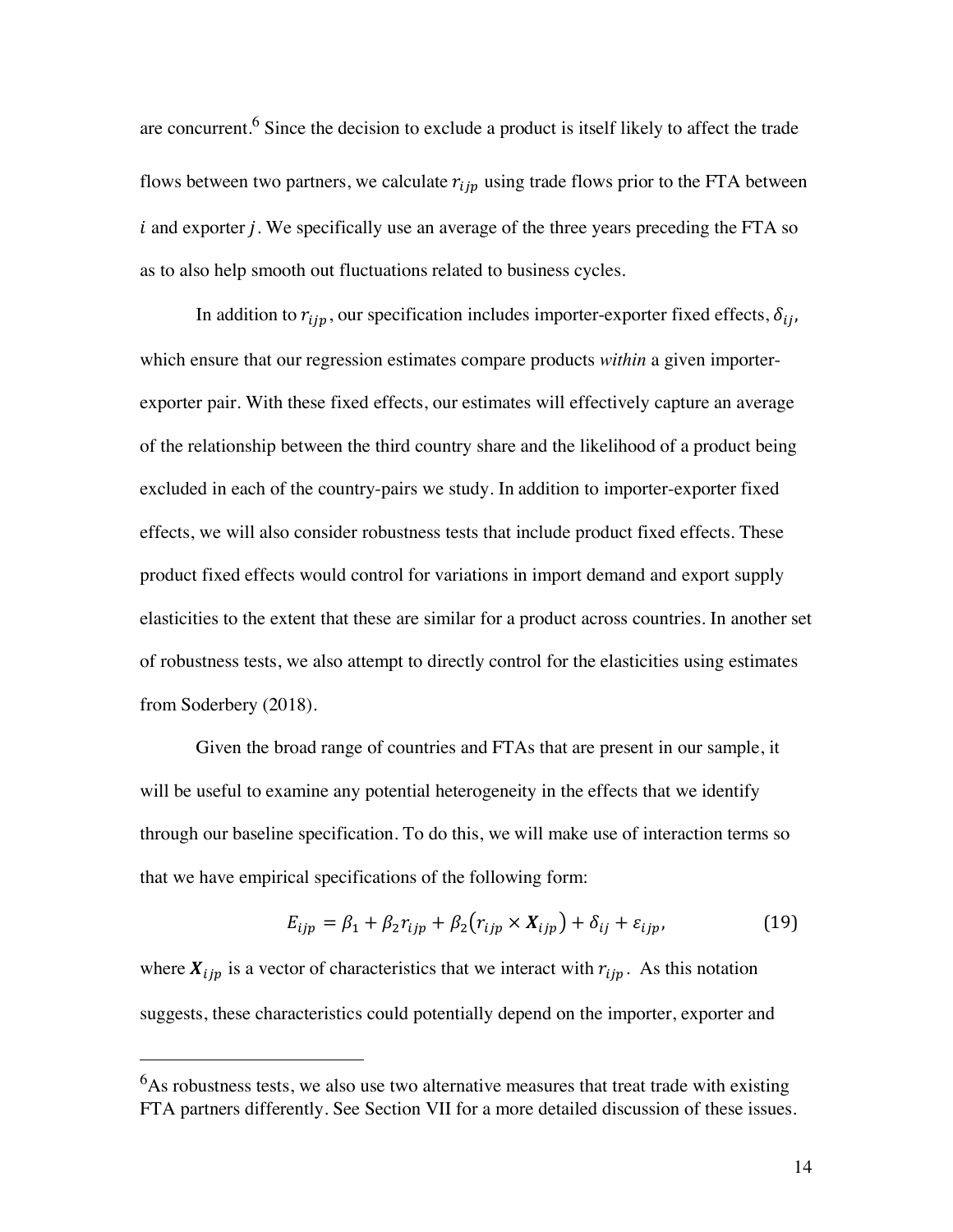product, though they may also vary in only one of those dimensions (e.g. only at the importer level). These interaction terms will shed light on the determinants of the relationship between  $r_{iip}$  and  $E_{iip}$ .

#### **VI. Data**

 $\overline{a}$ 

For our empirical analysis, we require data on tariff rates under preferential trade agreements. While standard sources of trade data such as the UNCTAD TRAINS and the WTO-IDB should in principle contain this information, these data tend to have very incomplete coverage of FTAs and often report MFN tariff rates as applied tariffs even when there are in reality separate preferential tariffs. We overcome these limitations of the standard sources of tariff data by using a unique global tariff database from CEPII (Guimbard et al., 2012) that provides bilateral tariff rates at the six-digit HS product level for a large number of countries while exhaustively taking into account preferential trade agreements.<sup>7</sup> These data are available in the form of three-year averages for 2000-2002, 2003-2005, 2006-2008 and 2009-2011.

In determining whether a product is excluded from an FTA or not, we simply consider whether the applied tariff rate is positive in the latest available period, i.e. in 2009-2011. We use Mario Larch's Regional Trade Agreements Database from Egger and Larch (2008) to determine which countries are in FTAs with each other. We will focus on

 $<sup>7</sup>$  Our analysis excludes trade in services, which by its nature is not subject to tariffs that</sup> can be removed in an FTA. Trade agreements sometimes do include relaxation or removal of barriers to trade in services, but these barriers are more likely to impose real costs on trade rather than financial transfers to government, and in any case we lack adequate information on these at this level of detail. Also, as explained in WTO (2011), trade diversion that results from lowering these real costs on a partner country does not have the negative effect of trade diversion due to a tariff preference.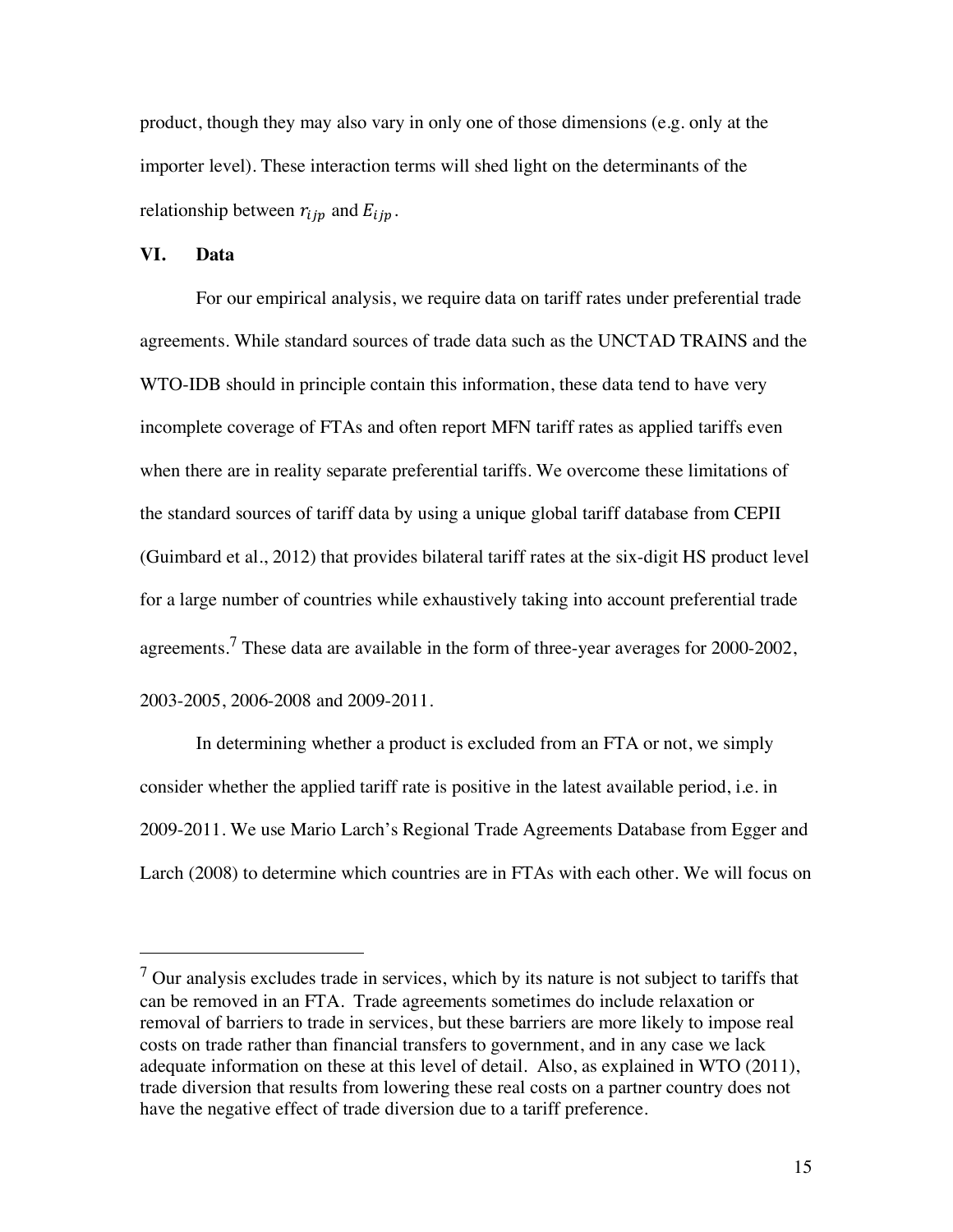FTAs that entered into force in 2005 or earlier so that these agreements have had at least some time to phase in. It is possible that some of the products that we identify as excluded are provisioned to eventually move towards a zero tariff rate under the FTA. Our data do not allow us to distinguish between such cases and cases where the tariff rate will remain positive in perpetuity, but it seems reasonable to consider a product that will retain a positive tariff for a relatively long period of time to still be an excluded product in a somewhat broader sense of the term.<sup>8</sup>

In addition to tariff data, our analysis also requires trade data at the six-digit HSlevel. While the HS trade data from UNCOMTRADE technically are available starting in 1988, they only become available for a broad set of countries in the early to mid 1990s. With this in mind, we use trade data from 1995 onward. We specifically use a version of UNCOMTRADE from CEPII that uses a statistical procedure to weight either the importer- or the exporter-reported data according to an estimated reliability level. Dealing with mirror data in this relatively thorough manner is likely to be useful for us, given that we have a broad range of countries covered in our database, including some that may have less precisely reported trade data.

Since we use trade data averaged over three years prior to an FTA coming into force, our sample will then include only FTAs that enter into force in 1998 or later. As just discussed, in order to give some time for an agreement to phase in, we also include only agreements up to 2005. We impose several additional restrictions, as well. First, we

 $8$  Tariff-cut phase ins – their presence and their timing – could provide additional impact on the size and timing of trade. See Besedes et al. (2019) for a study of their role in the Canada-United States Free Trade Agreement.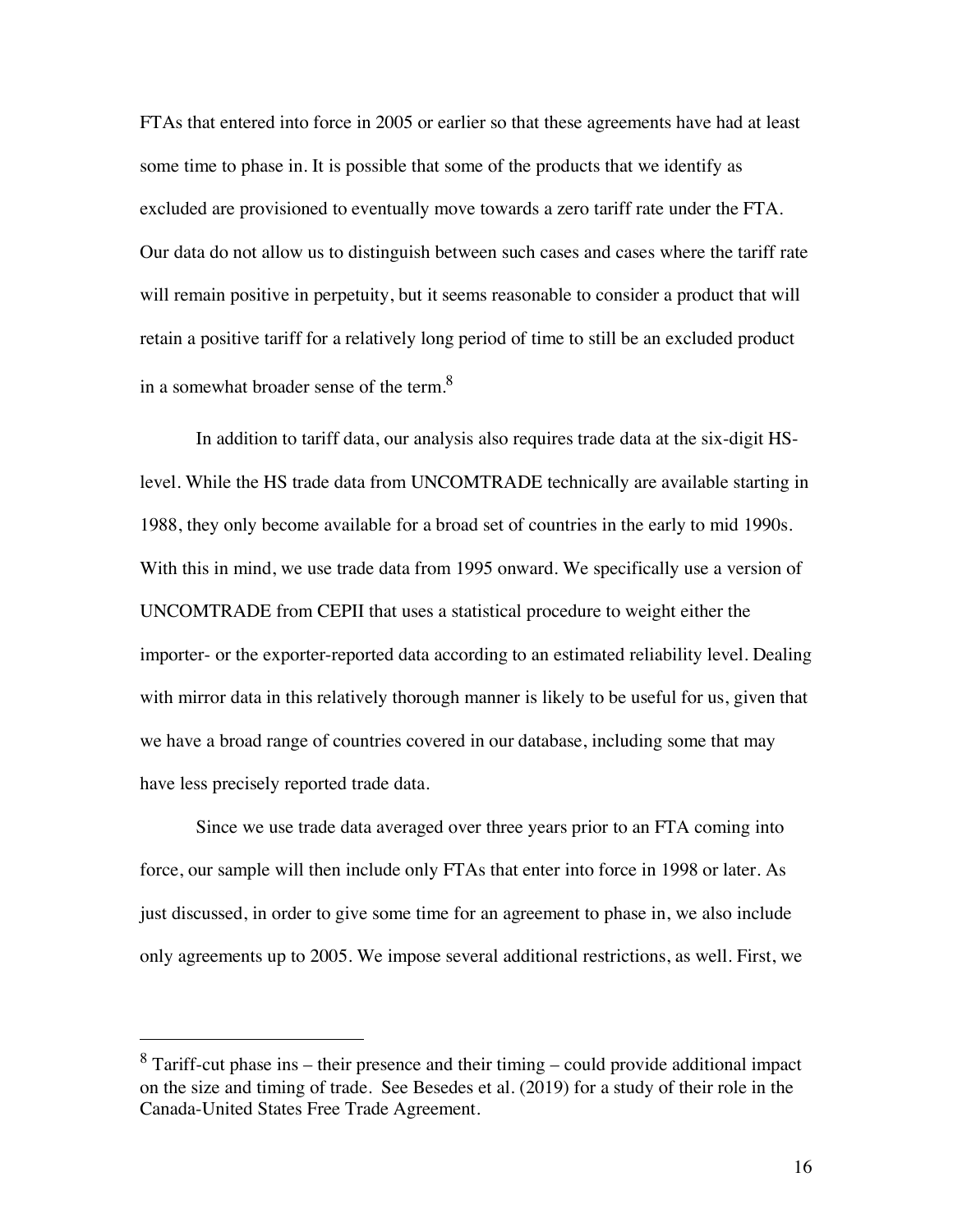include only importing and exporting countries that have a population of at least 1 million during the entire 1995-2005 period. Second, we drop observations where exporter  $j$  does not export to importer  $i$  at all in the product in question, since there would then be no possibility of trade diversion as defined in our theoretical framework. We drop the European Union member countries as importers because of their common external tariffs, but we include them as exporters. For other customs unions, we still include each country separately because these customs unions have not fully implemented common external tariffs and so there is still likely to be substantial variation in tariffs at the country-level. We also drop observations where the MFN tariff was already equal to zero when the FTA came into force, since the FTA would then cause neither trade creation nor diversion. In order to determine MFN tariff rates, we use data from TRAINS, which contains information on several years predating the period in which we have tariff data from CEPII. Finally, we drop importer-exporter pairs where no product is excluded from the tariff cuts and also those where more than 50% of products are excluded. The former account for about 20% of the potential sample and the latter for about 30%. Since our regression specifications include importer-exporter fixed effects, we necessarily need to drop country-pairs with no exempted sectors. We drop country-pairs with more than 50% exempted sectors because it is more difficult to interpret an "exemption" when the majority of products are exempted.<sup>9</sup>

Table 1 provides some summary statistics on our final sample, which includes a total of 37 importing countries and 240 importer-exporter pairs. While some countries

 $9$ In practice, we find that our regression results would be similar if we included the country-pairs with more than 50% exempted sectors.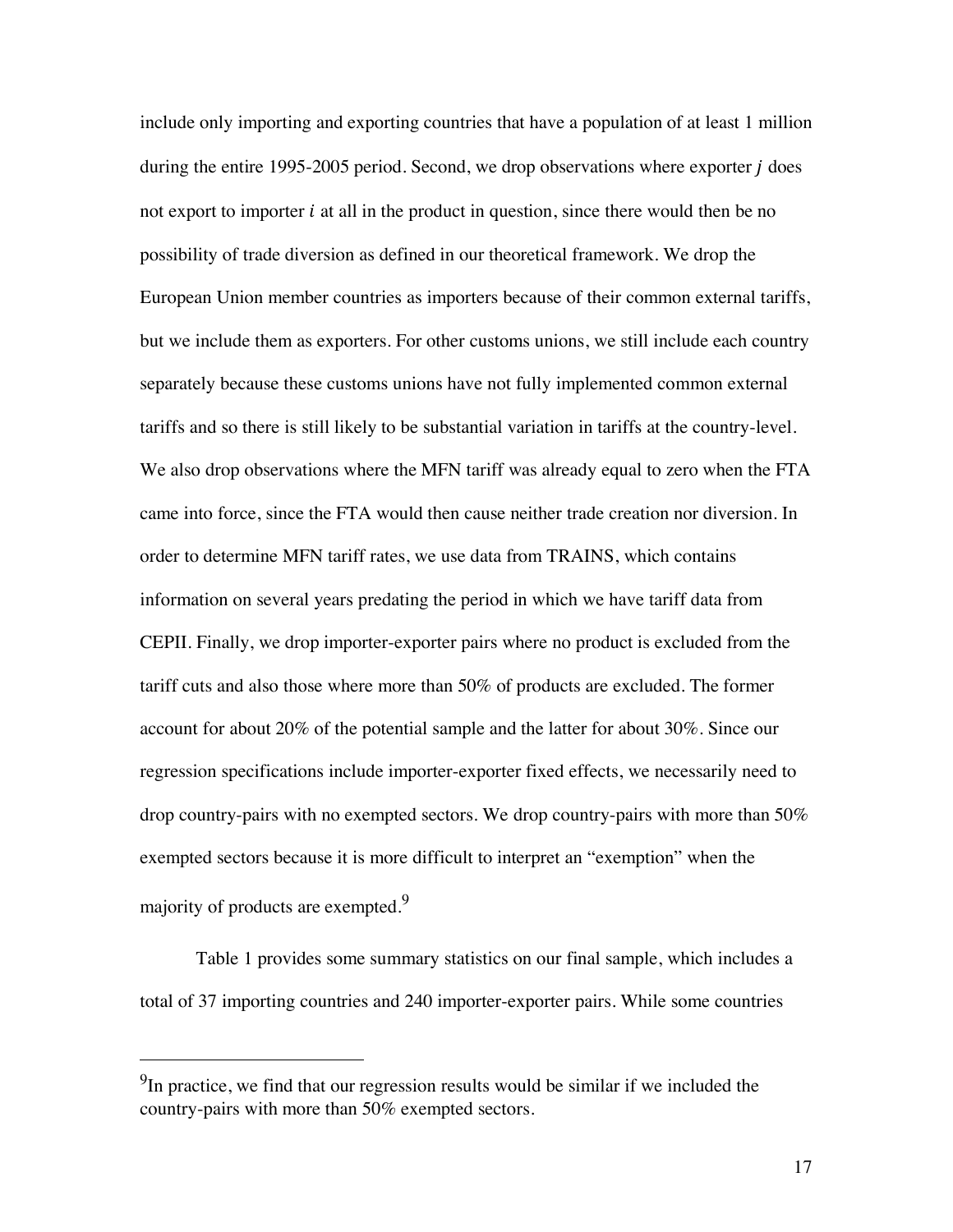have an agreement with a single partner, others have agreements with several dozen. Our sample includes a wide range of countries and includes a reasonable mix of high-, middle- and low-income countries. We can see from Table 1 that the fraction of excluded products in this sample ranges from about 0.03 for Malawi to 0.44 for the Philippines, with an average across countries of about 0.16. Table 1 also reveals that the fraction of the total bilateral *trade* that is exempted – calculated based on three-year averages prior to the FTA coming into force – tends to be somewhat greater than the fraction of exempted products for most countries. As a result, the simple average value of this variable across the countries in our sample is about 0.20, suggesting that a substantial amount of trade is excluded from FTAs. $^{10}$ 

Table 2 provides summary statistics at the sectoral rather than country-level.<sup>11</sup> Note that while we report these summary statistics for fairly aggregated industries so as to make it easier to interpret the sectoral pattern of exclusions, our main empirical analysis is at the six-digit product code level. We can see from the second column that products are commonly excluded from FTAs across all types of industries. Exclusion rates are especially high for industries related to agricultural products where over a third of all products are excluded. Within manufacturing, exclusion rates are lowest for industries that provide inputs into production, such as metals and machinery. We explore

<sup>10</sup>When interpreting these numbers, it is important to remember that we exclude from our sample country-pairs where no products are exempted and those where more than 50% of products are exempted. If we include all of these country-pairs, the average fraction of products exempted rises to about 30% and the fraction of exempted trade to about 25%.

 $11$  The caveats from the previous footnote regarding the sample of country-pairs included in our analysis apply to these numbers as well.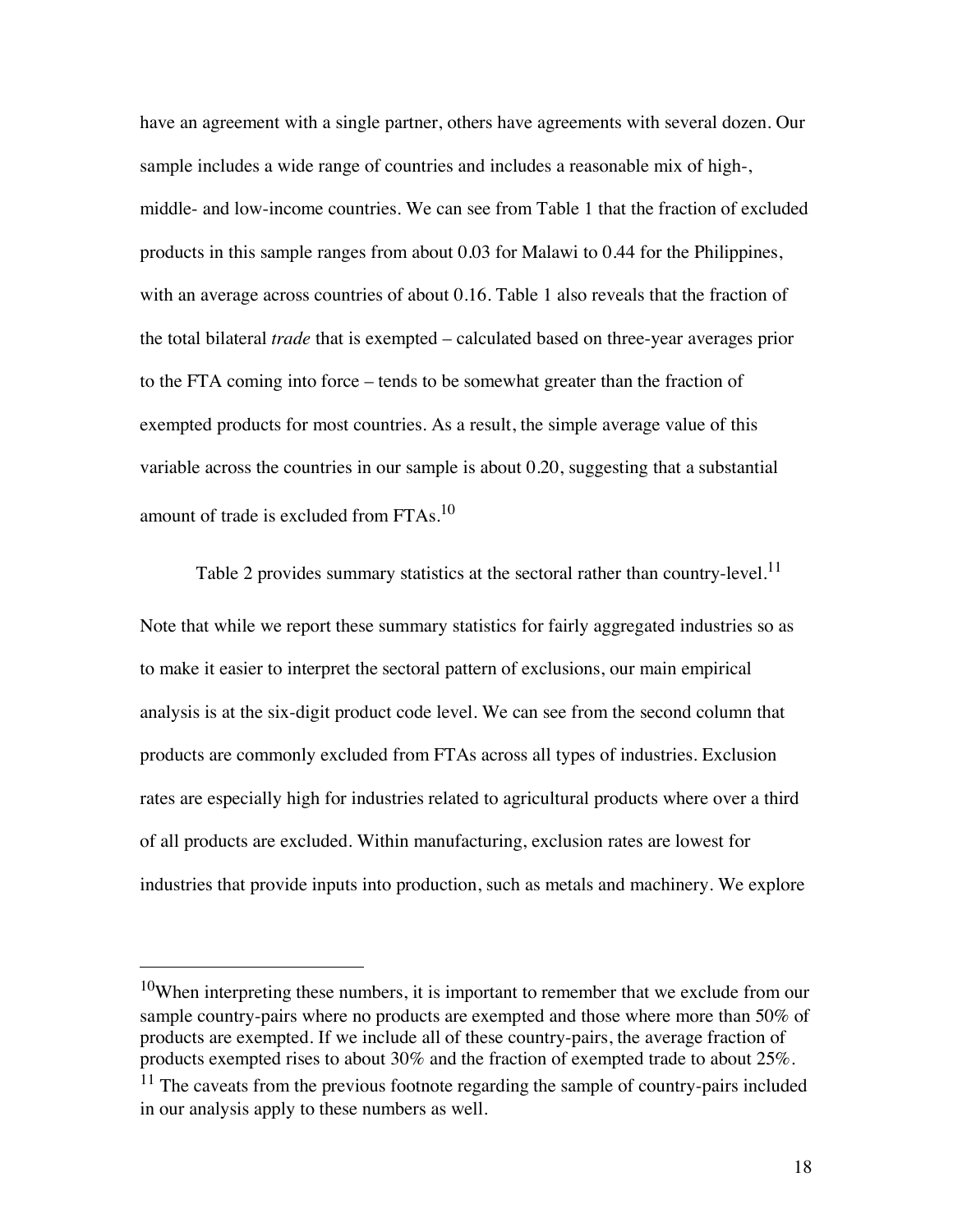some of this sectoral variation in more systematic detail within a regression framework later in the paper.

#### **VII. Results**

We now turn to the main results of our empirical analysis. Table 3 shows the results from the baseline analysis. From Column 1, we see that for the entire sample of countries, the effect of the third country share on the likelihood of a product being exempted is positive and significant. The magnitude of the estimate implies that moving the third-country share from 0 to 1 would increase the probability of a product being exempted by about 6.5 percentage points. Recalling from (17) that the third-country share is positively related to trade diversion, this result suggests that, on average over the whole sample, a product is more likely to be exempted when there is a greater scope for trade diversion rather than for trade creation.

This result masks considerable heterogeneity across countries. Columns 2 and 3 repeat this analysis on samples of high-income (OECD) countries and non-high-income countries. We see that there is a substantial *negative* effect for high-income countries and a positive effect for other countries. The negative effect is consistent with the discussion in Deardorff (2018), who suggests that excluded products are ones that are *sensitive* and so are the ones where there is a greater scope for trade creation rather than trade diversion.

Columns 4, 5 and 6 repeat this analysis using a slightly different measure of the third country share. In this case, we include all exporters that will enter into an FTA with the importer in the same year as the exporter under consideration in the denominator when calculating the third country share. This specification helps account for cases where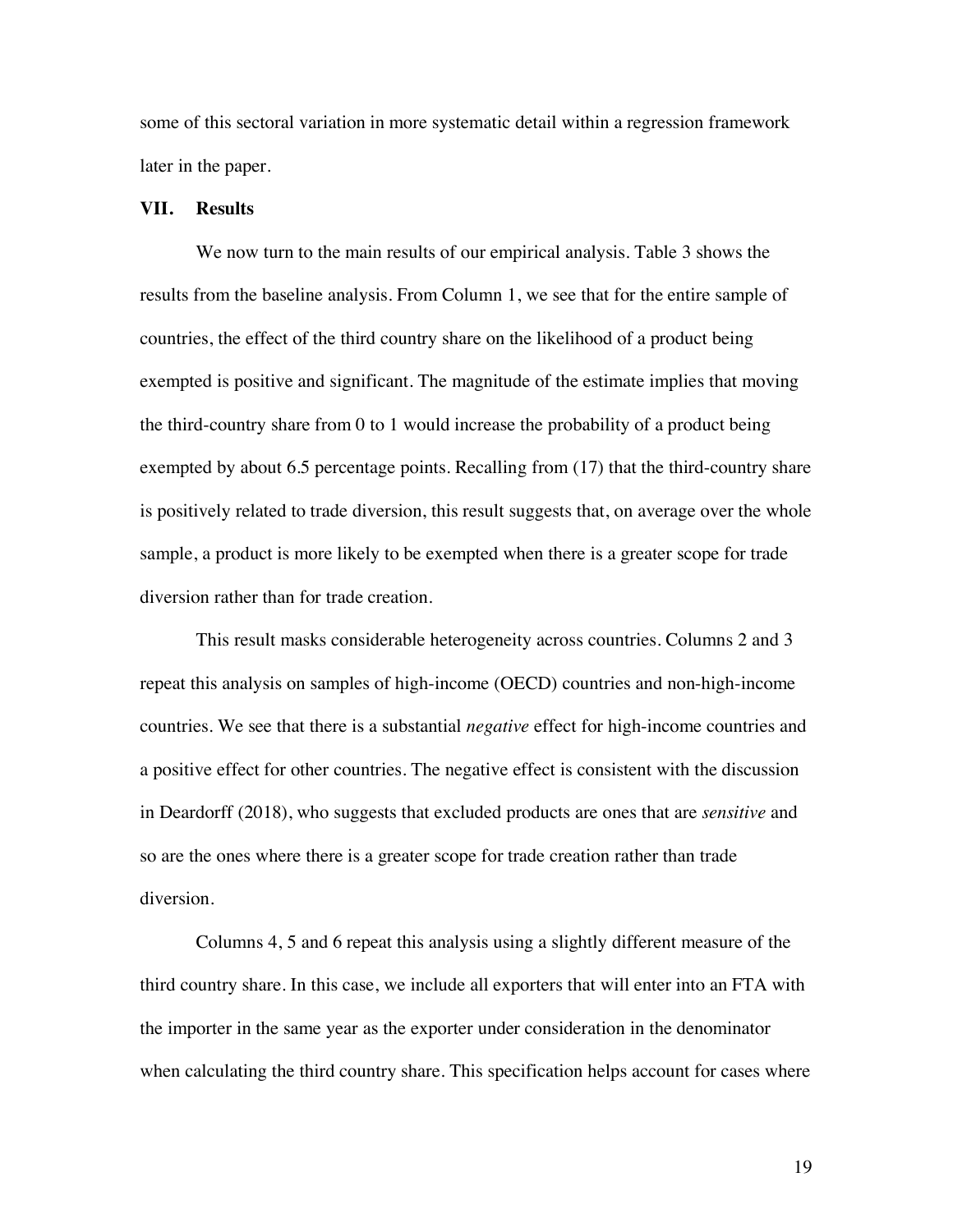an importer may provide the same market access to all exporters entering into an FTA in the same year. This might be the case especially when multiple exporters are part of the same trade agreement. Since the third country share measured in this manner less often takes a value of 1, it also allows us to test the robustness of our analysis on a somewhat larger number of importer-exporter-product combinations. As we see from Columns 4-6, these results are very consistent with those from Columns 1-3.

Our results in Table 3 raise the question of why products with high third country shares are less likely to be exempted only in high-income countries. We consider two potential reasons for this. First, developing countries tend to rely on tariffs as a source of government revenue to a much greater extent than do developed countries. That being the case, these governments may have a stronger incentive to keep positive tariffs on trade diverting sectors so as to avoid the unnecessary loss of government revenue shown in  $(11).$ 

A second potential reason is that developing countries may have less bargaining power when forming FTAs and so have to open up rather than protect industries where substantial trade creation is more likely. Plausibly, when an agreement between A and B is being negotiated, sectors in B that already export a substantial amount to A would be especially involved in trying to ensure that A opens up its market in these sectors. Such sectors would generally be ones with a substantial potential for trade creation. Therefore, when B is more powerful than A, A might be unable to exempt sectors with higher levels of trade creation.

We explore both of these potential explanations in Table 4. As described in Section V, the approach we take is to include interaction terms of the third country share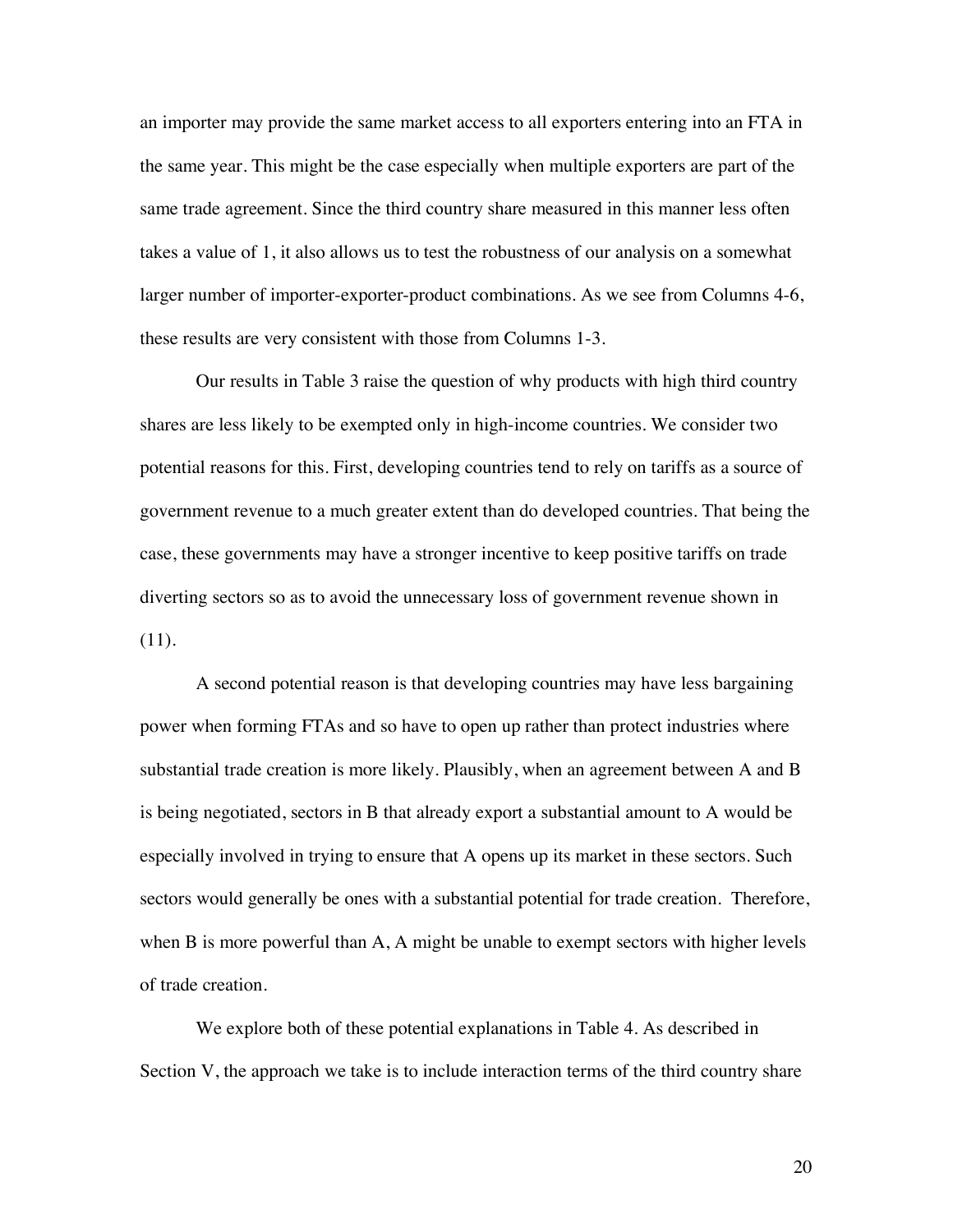with various country characteristics. The first column of Table 4 essentially repeats the split sample analysis from Table 2 but by including an interaction between the third country share and a high-income indicator rather than considering high- and non-highincome countries separately. These estimates are consistent with Table 4 in implying a negative effect for high income countries and a positive one for the rest of the sample.

The second column of Table 4 introduces an interaction term between the third country share and a variable that indicates whether a country is or is not highly reliant on tariff revenue. We code a country as having a high tariff reliance if it obtains more than 5% of government revenue through trade taxes. We obtain information on tariff reliance from the IMF's World Revenue Longitudinal Database. Our estimates indicate a more positive effect of the third country share on the probability of a product being excluded when the country relies more on tariff revenue. This is consistent with the idea that countries that rely more on tariffs might have a stronger incentive to avoid causing substantial trade diversion. The magnitude or significance of the high-income interaction does not change substantially, however, suggesting that these tariff revenue considerations do not fully account for the differential effect for high-income countries.

The third and fourth columns include interactions of the third country share with whether the partner country is high income and whether the partner (i.e. the exporter) is larger than the importer, respectively. Both a high-income partner and a larger partner should be expected to have higher negotiating power and so allow us to explore the bargaining power explanation for our results discussed above. Consistent with this hypothesis, we see that the coefficients on these terms are positive and significant. This means that countries are less likely to protect trade creating sectors when their partner is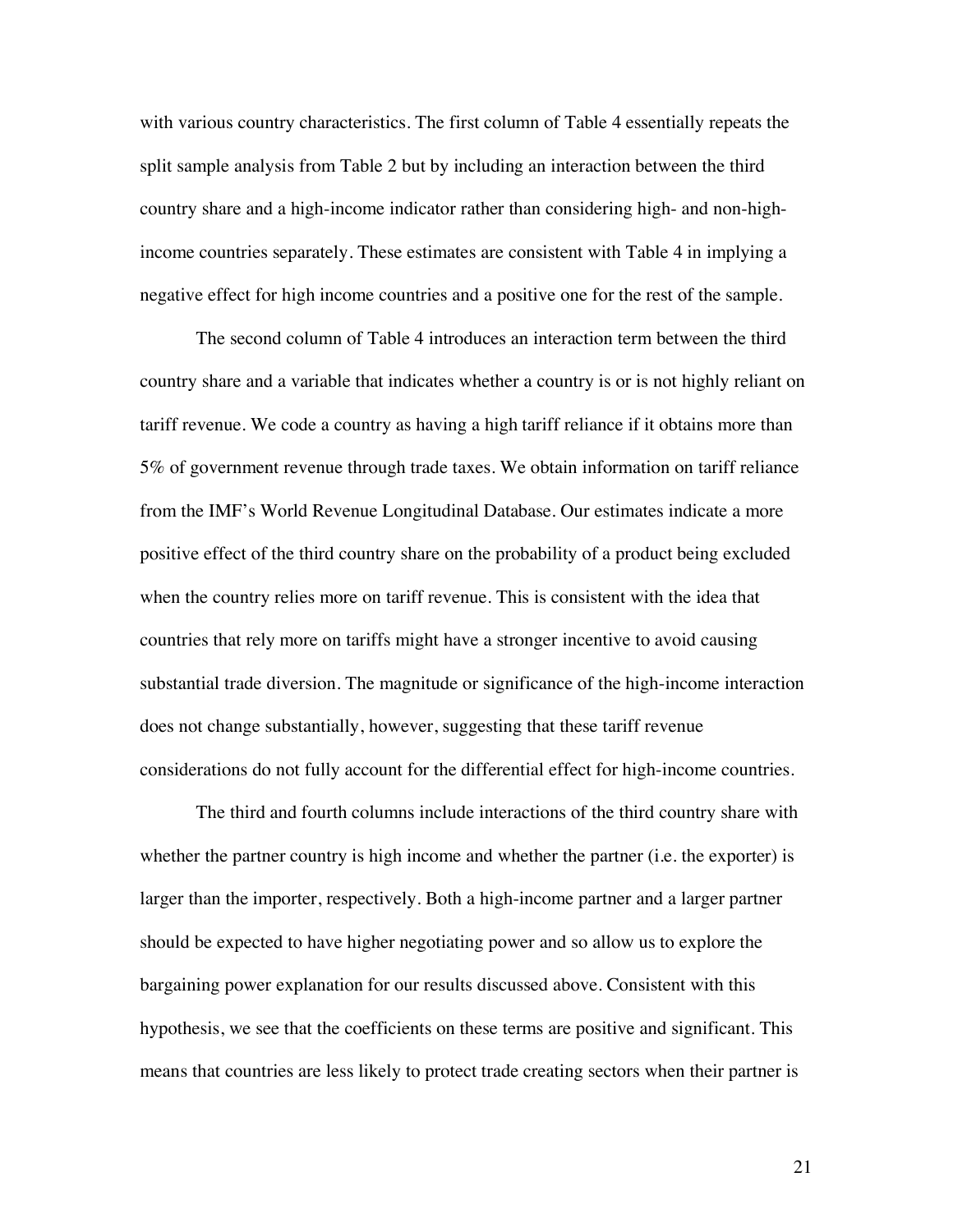richer or relatively large. Since a greater degree of trade creation vs. trade diversion is desirable from a welfare perspective, these results are somewhat ironic in suggesting that countries with more negotiating power are likely to end up with less beneficial – or more possibly harmful – trade agreements as a result.

The last column reports the results of a regression that simultaneously includes all of the interaction terms. We see that our overall results are consistent with what we find when we include each interaction term separately. Taken together, these results imply a substantial variation across countries in the relationship between the third country share and whether a product is excluded or not. This variation is consistent with the importance of both negotiating power and tariff revenue considerations.

While our results in Tables 3 and 4 explore whether the relationship between the third country share and the likelihood of a product being excluded varies depending on the income level of the importer, Table 5 considers the importance of both the importer's and the exporter's income level. We specifically divide our observations into four categories depending on the income levels of the bilateral pair: (1) high income importer and exporter (i.e. North-North), (2) high income importer and non-high income exporter (i.e. North-South), (3) non-high income importer and high income exporter (i.e. South-North) and (4) non-high income importer and exporter (i.e. South-South). The results for each subsample are reported in the first four columns of Table 5.

We see a strong negative relationship between the third country share and exclusion for North-South agreements, a positive relationship for South-South and South-North agreements and no significant effect for North-North agreements. This pattern is consistent with our interpretation of the results from Tables 3 and 4, since we see strong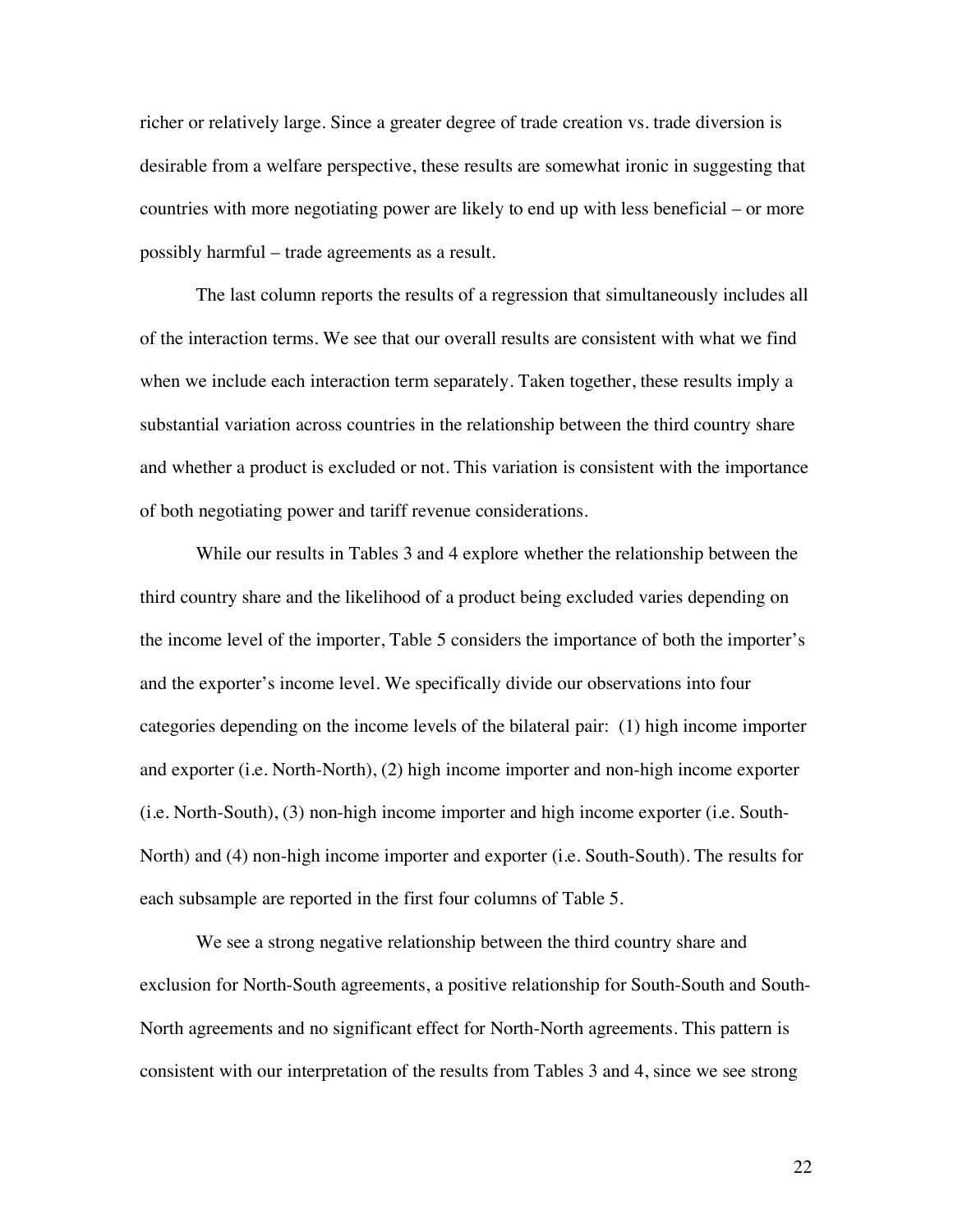evidence for trade creating products being excluded from FTAs specifically when we have a high-income importer entering into an agreement with a non-high income exporter, something we would expect to be the case if exclusions are primarily determined by interest groups in the country with more negotiating power. The last column of Table 5 uses interaction terms instead of a sample split, and it also includes the other interaction terms we considered in Table 4. The results from this column are consistent with those from Table 4 as well as from the other columns of Table 5.

Table 6 reports the results of regressions that include two additional control variables that are also of some intrinsic interest. The first is the MFN tariff rate at the time the FTA between the pair of countries came into force. The second is an indicator of whether a sector accounted for a relatively large fraction of the importer's total imports from the partner in question prior to the FTA. Specifically, we classify a sector as relatively large if it is in the top half of sectors in terms of the share of overall bilateral trade that it accounts for. Table 6 shows, first of all, that our results from Tables 2 and 3 continue to hold with no substantial change when these controls are included.

Table 6 also reveals that both developed and developing countries are more likely to exclude sectors with higher initial MFN tariffs, providing further evidence of the importance of these exclusions. As for our measure of relative size, we see that for the overall sample, there is no significant relationship between this measure and the likelihood of exclusion. The sample split reveals, however, that developed countries are less likely to exclude relatively large sectors, while developing countries are more likely to exclude such sectors. The latter could again reflect tariff revenue considerations in developing countries, since higher bilateral trade conditional on the initial MFN tariff rate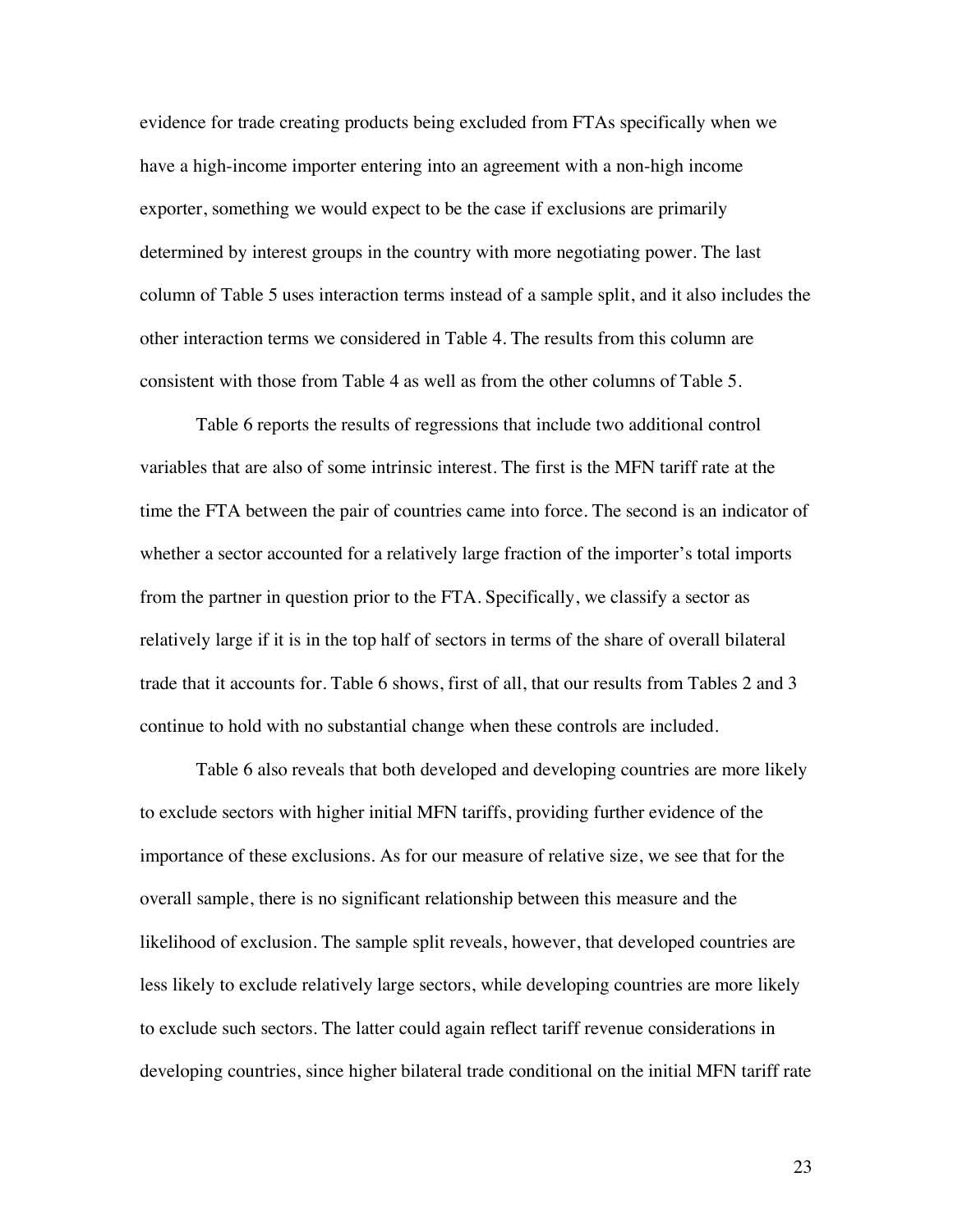would correspond to sectors that would generate more revenue at MFN rates. It seems less obvious why developed countries would be less likely to exclude more important sectors. One possibility is that allowing greater market access in sectors that are important to partner countries may often be an inexpensive way for developed countries to extract concessions in other dimensions of the FTA negotiations.

Table 7 includes several industry-level characteristics whose potential importance was foreshadowed by the summary statistics in Table 2. While we later control for all observable and unobservable product characteristics through the inclusion of product fixed effects (Table 8), understanding how some of these characteristics affect the likelihood of exemption is of substantial interest in itself. We see from Table 7 that agricultural products are much more likely to be excluded than non-agricultural products. This is what we would expect given the political sensitivity of agriculture in the context of trade agreements. The point estimate implies that the probability of exclusion for an agricultural product is 18 percentage points more than for a non-agricultural product. Conversely, capital goods and intermediate goods are substantially less likely to be excluded than are final consumption goods.<sup>12</sup> This is consistent with downstream industries pushing for the elimination of tariffs on their inputs. Finally, goods that are differentiated or reference-priced according to the Rauch (1999) classification are less likely to be excluded than homogeneous goods. A stronger incentive to exclude more homogeneous goods makes sense from the perspective of protecting domestic industries,

 $12$  We classify goods as capital or intermediate after concording the HS6 products into the Broad Economic Categories (BEC) classification, which by construction can be mapped into intermediate, capital and final consumption goods.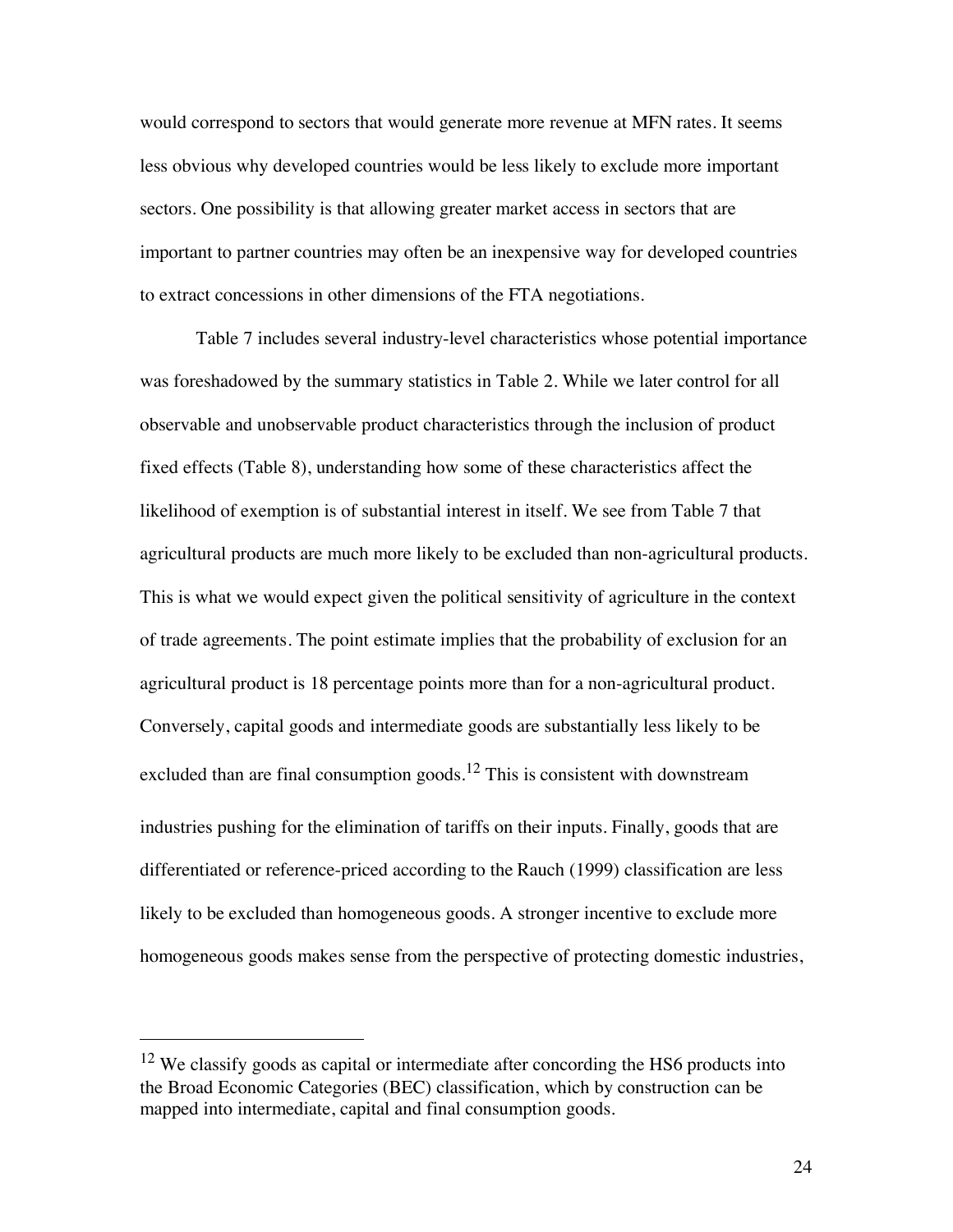since the import competition is more direct than with more differentiated products. It also makes sense from a tariff revenue perspective because there is presumably more scope for trade diversion in homogeneous products. The remaining columns of Table 7 show that all of these sectoral patterns hold for both developed and developing countries.<sup>13</sup>

Table 8 repeats some of our key regressions with product fixed effects in addition to the importer-exporter fixed effects.<sup>14</sup> These fixed effects allow us to control for factors that make certain products more likely to cause trade creation vs. diversion across a range of importer-exporter pairs. This would therefore control for variations in the demand or export supply elasticities to the extent that these are similar for a product across destinations, and hence bring us closer to directly capturing the trade creation relative to trade diversion expression given by  $(17)$ . We can see from Table 8 that the inclusion of these additional fixed effects does not substantially affect any of the results from Tables 2 and 3.

Table 9 reports our results while attempting to control for the ratio of the export supply elasticity to the import demand elasticity following (17). We use product-level estimates of both elasticities from Soderbery (2018), and also use Soderbery's trimming of outliers. The estimated effect of the elasticity ratio is very small and we report results by dividing the ratio by 1000 in order to meaningfully report the estimated coefficients. While the coefficient is statistically significant in

 $\overline{a}$ 

<sup>&</sup>lt;sup>13</sup> We also consider whether the effect of the third country share is different for differentiated intermediate inputs, which are often likely to be customized inputs. We find some evidence of this for high income countries. These results are reported in the online appendix.

<sup>&</sup>lt;sup>14</sup> We report the rest of our results with product fixed effects in the online appendix.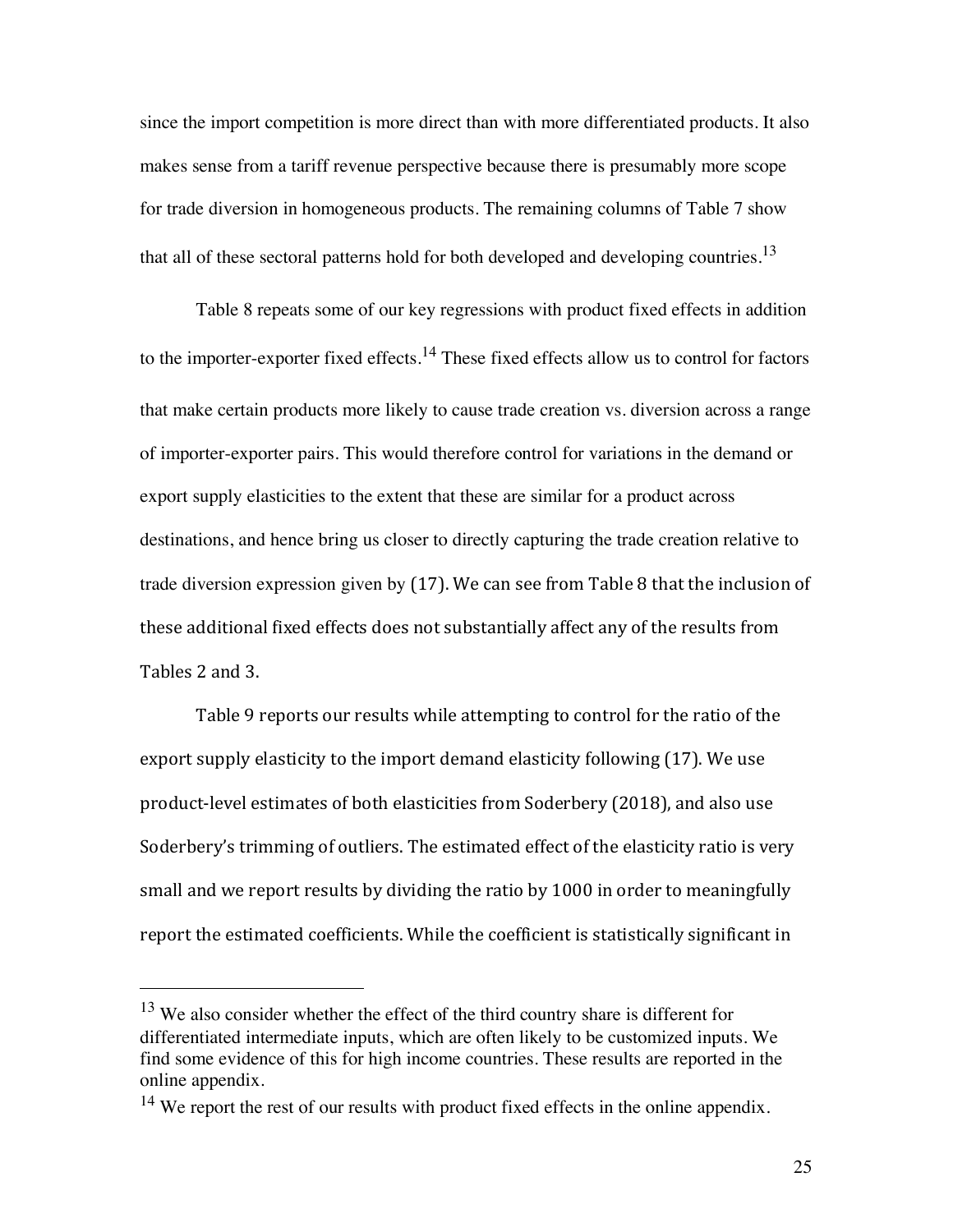the first and third columns, the point estimate is extremely small: the first column estimates would imply that moving from the  $25<sup>th</sup>$  to the  $75<sup>th</sup>$  percentile value of the elasticity ratio would decrease the probability of exclusion by less than 0.02/1000. As an alternative specification, the last three columns of Table 9 use the log of the elasticity ratio instead of the ratio itself in order to further reduce the effect of outliers beyond Soderbery's trimming. No particularly clear pattern emerges from the coefficients on these elasticity terms, and they are not consistent with the first three columns. Our third country share results, however, are robust across the board to the inclusion of these additional controls.<sup>15</sup>

While earlier trade agreements focused primarily on tariff rate cuts, various non-tariff provisions have become increasingly important in contemporary agreements. In Table 10, we examine how the effect of the third country share depends on the "depth" of an agreement, i.e. the extent to which non-tariff provisions are included within each FTA. We use data from Hofmann et al. (2017), who map in a binary fashion a number of FTA provisions for all agreements notified to the WTO since 1958. We specifically focus on their 14 "core" measures and classify agreements as high- or low-depth depending on whether they have more or less than the median number of core non-tariff provisions, which is 12. We should

<sup>&</sup>lt;sup>15</sup> We also experimented with additional trimming of the outliers but found no clear pattern, with the results being quite sensitive to how outliers are defined.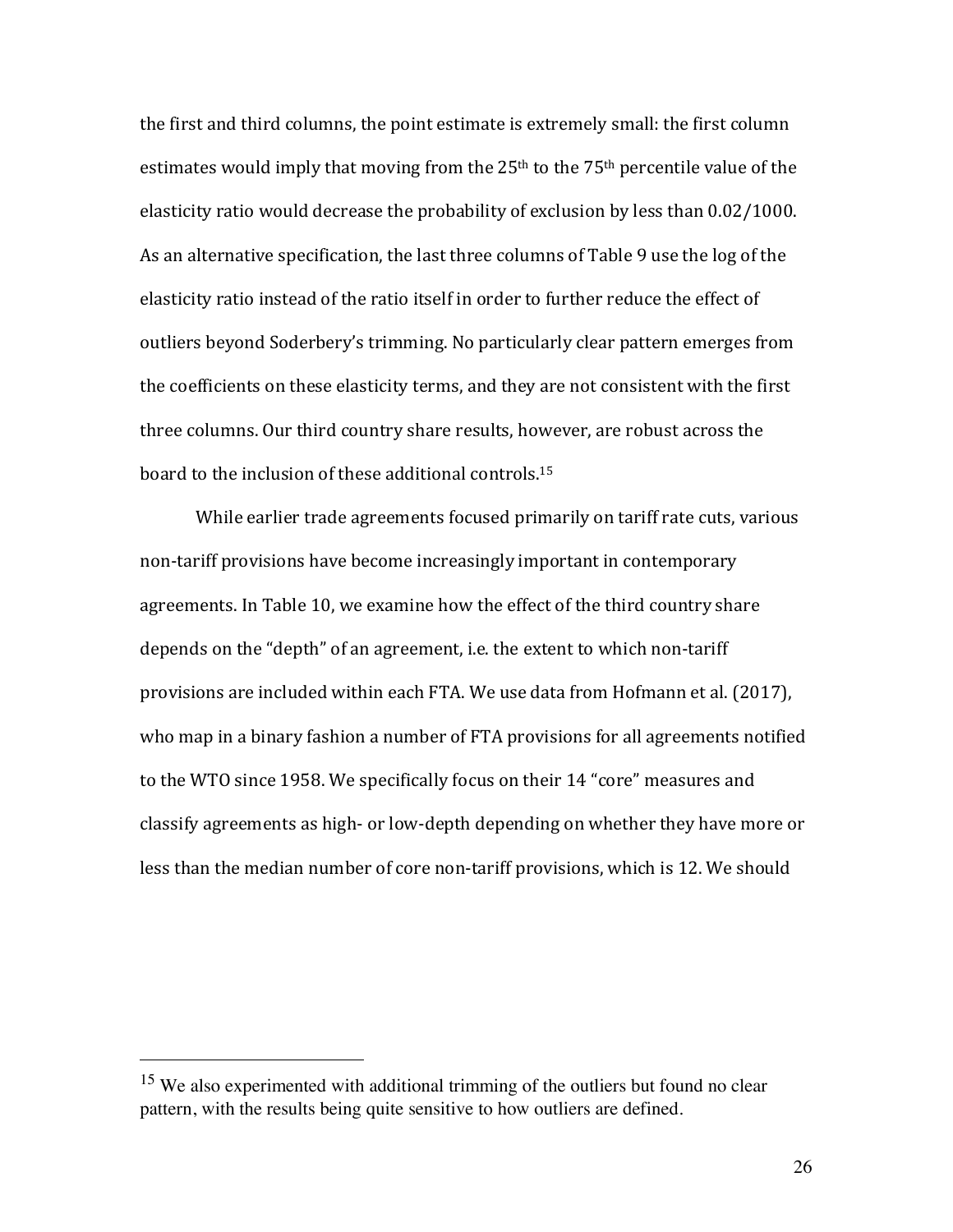note that FTA exclusions are common in both low- and high-depth agreements, with about 15% and 10% of products respectively being excluded across agreements.<sup>16</sup>

We see from the first column of Table 10 that for the entire sample, the positive effect of the third country share on the probability of exclusion is driven by low-depth agreements and that the implied effect for high-depth agreements is roughly equal to zero. The difference between high- and low-depth agreements is statistically significant. When splitting the sample by income groups in the next two columns, we find a remarkably consistent pattern despite the opposite effects for high- vs. low-income countries. For high-income countries, the negative effect of the third country share is driven by low-depth agreements and the implied effect for high-depth agreements is roughly equal to zero. The patterns for both groups of countries are consistent with tariffs being less of a focus in the design of deeper agreements, and therefore trade creation and trade diversion playing less of a role as arising from exemptions.

Tables 11 and 12 consider two additional sets of robustness tests that are designed to account for trade with past FTA partners in a manner different from what we do in the baseline. As mentioned in Section V, when calculating our third country share measure, we exclude trade with countries that are already in an FTA with the importer in question. The rationale for this choice is that the new FTA would not strictly speaking cause trade diversion from the old FTA partner, but would instead be reversing some trade diversion that had occurred previously. Our three-country analysis does not allow us to take into

<sup>16</sup> These numbers are somewhat different from the 16% average exclusion rate we reported in the text earlier because the latter was the average of the country averages reported in Table 1.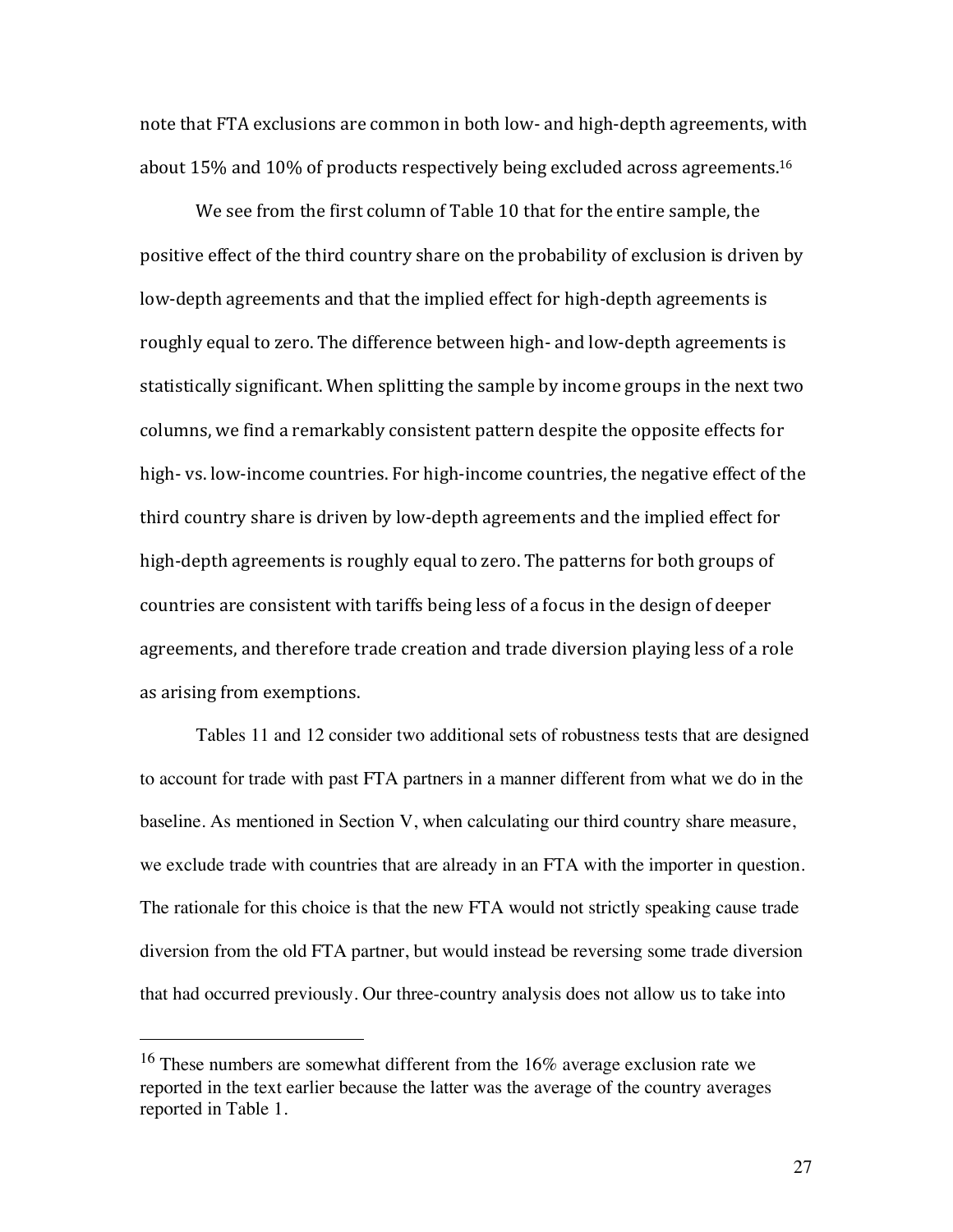account this type of "trade reversion" and so does not provide formal guidance about how such existing partners should be accounted for when calculating trade creation and trade diversion. In Deardorff and Sharma (2019), we study a four-country model that allows for such trade reversion. In that context, trade diversion could be defined either in a narrower sense so as to exclude trade reversion or in a broader sense so as to include it. This is further complicated by the fact that there are likely to be exemptions in the past agreements too, something that would affect whether a particular increase in trade with a new partner is more akin to trade creation or trade diversion in its welfare effects. With all this in mind, it makes sense to calculate the third country share in a few additional ways.

Table 11 reports the results of regressions where we use the importer's share of overall trade, i.e. including trade with past FTA partners in the denominator of the measure of third country share. These results are consistent with those obtained using our baseline measure. Table 12 instead simply uses one minus the overall FTA share as the third country share. This would be the relevant measure in the four-country case based on Deardorff and Sharma (2019) if we do not count trade reversion as trade diversion, something that may make most sense in cases where there are no exemptions in past agreements. Unlike the measure used in Table 11, which is for most practical purposes quite similar to our baseline measure, the measure in Table 12 could be quite different because the exporting partner may often not account for a substantial portion of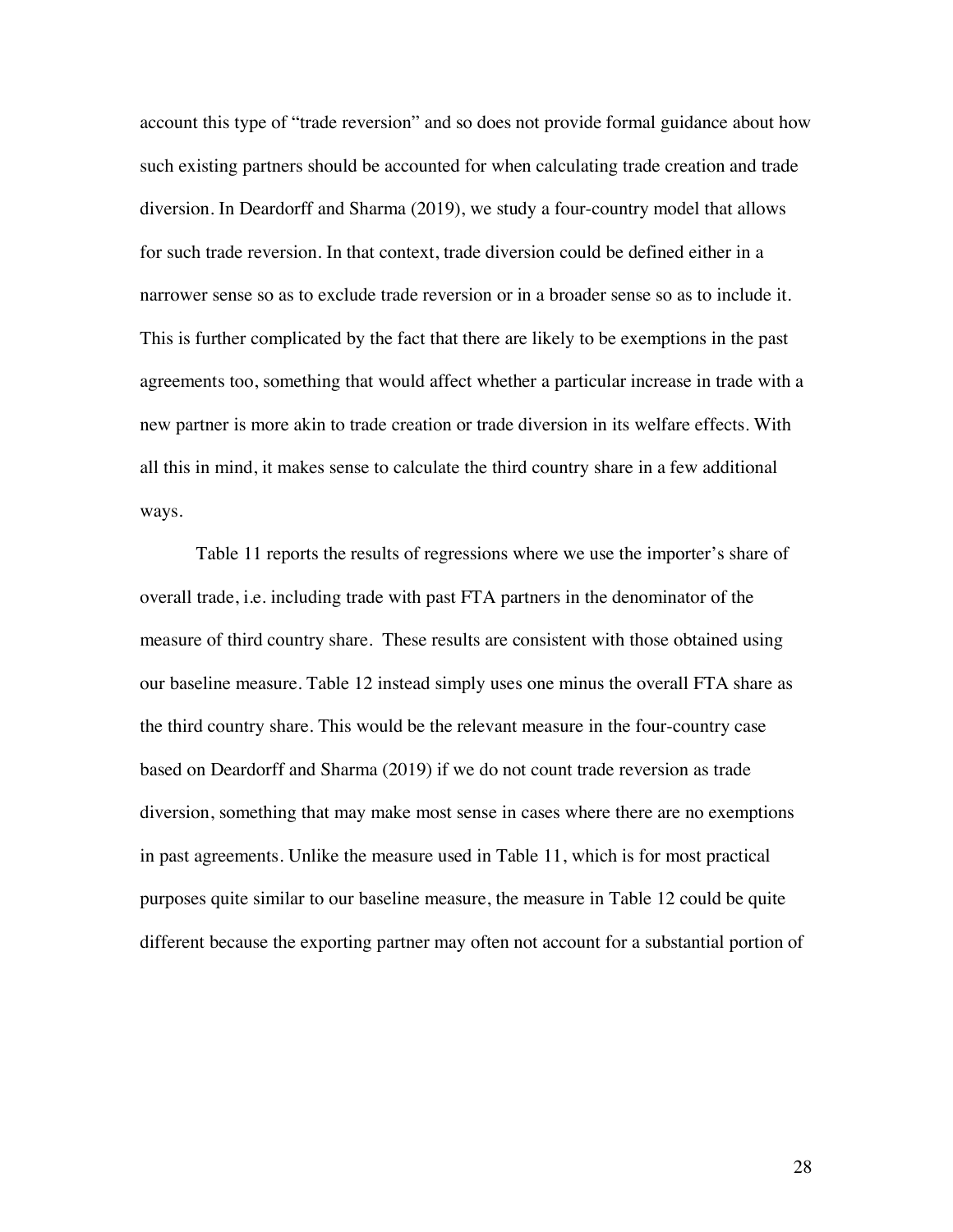the overall FTA share of a product. Nevertheless, we see that these results are quite consistent with our baseline results.

Table 13 reports the results of an additional robustness test where we drop E.U. member countries as exporters. In our baseline analysis, we dropped E.U. countries as importers but included E.U. countries as exporters since a customs union implies a common external tariff but not necessarily that foreign countries will impose the same tariff rate on each customs union member. The inclusion of E.U. countries as exporters does however mean that the E.U. shows up in our baseline regressions in a relatively large number of observations. Table 13 shows that dropping the E.U. does not substantially affect our results. The only exception is that the coefficient on the interaction between the third country share and the binary variable for exporter larger than importer is no longer statistically significant.

Finally, Table 14 reports results when using a logit regression rather than the linear probability model that is our baseline model. We report coefficients in the form of odds ratio and provide the marginal effects in brackets. We see from the first three columns that marginal effects are very similar to those obtained with the linear probability model, and the signs of the interaction patterns are also fully consistent with the rest of our results.17

#### **VIII. Conclusions**

We set out to understand the extent to which countries leave some tariffs positive in FTAs, exempting them from the GATT/WTO requirement that most tariffs be

 $17$  We do not report the marginal effects for the interaction terms because these are especially difficult to define and interpret when working with non-linear models.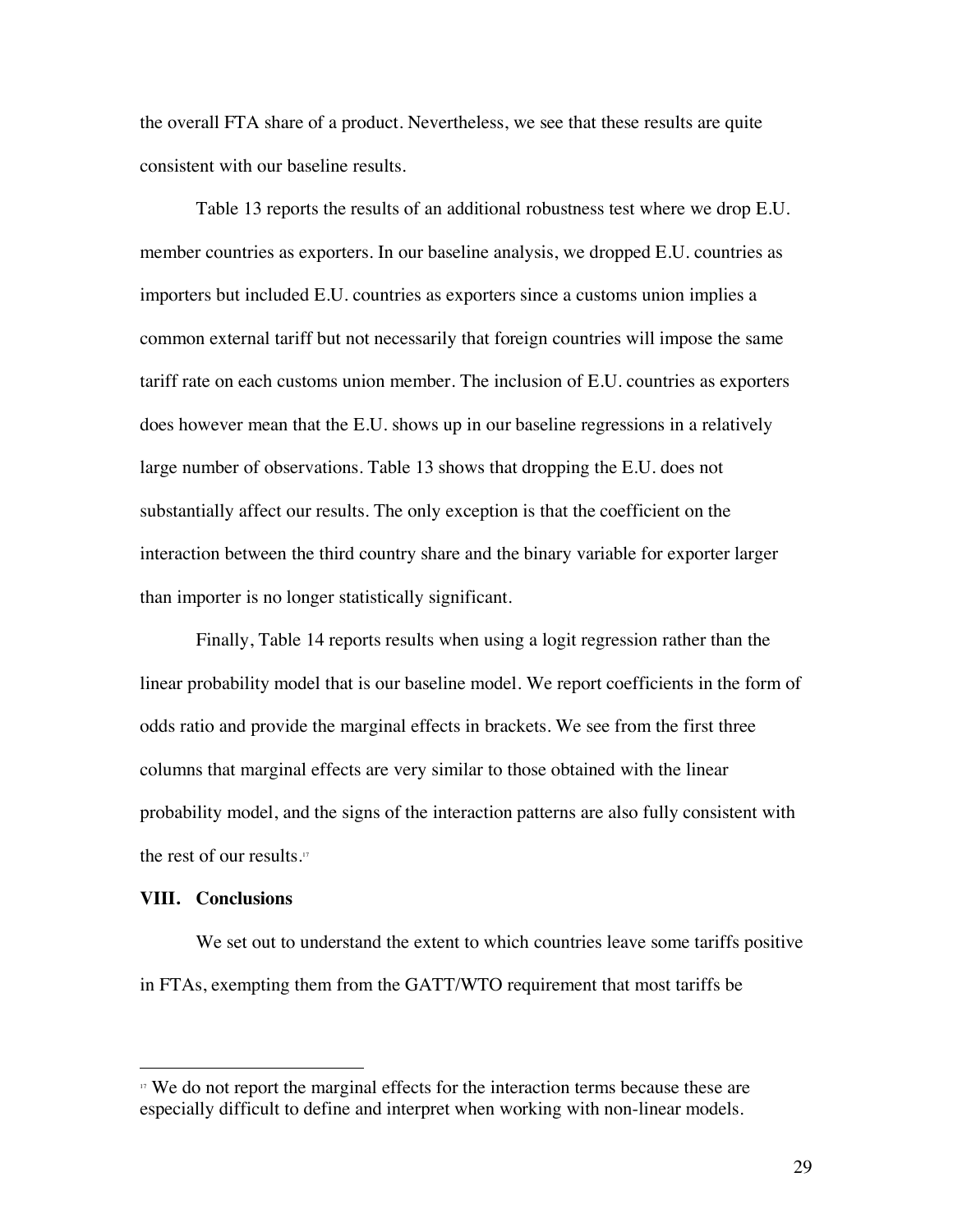removed. Our initial expectation was that countries would exempt sectors where they expected the FTA to be primarily trade creating, since that would cause disruption of the domestic import-competing industry and therefore harm its firms and workers. Thus exempted sectors would be primarily what we called "sensitive."

Our empirical analysis, based on data from 37 importing countries and 240 importer-exporter pairs within FTAs, found the opposite when we did not control for country characteristics. Separating the sample into high- and low-income countries, and alternatively controlling for country income in an interaction term, we found the expected tendency for exempted sectors to be trade creating in high-income countries, but the opposite in low-income countries. To explain the latter, we also included variables to indicate government reliance on tariff revenue and differences in country size that might reflect bargaining power. The results of both suggested that poor countries exempt sectors where loss of tariff revenue would be a concern and where the bargaining power of FTA partners would be important.

The perhaps surprising implication of all of this is that high income countries tend to undermine the overall beneficial effects of their FTAs by exempting sensitive sectors from the tariff cuts, but that low-income countries do the opposite, and may even do so in response to pressure brought upon them by their richer or larger FTA partners. Thus it seems to be more likely that the small, poor countries gain more, or are more likely to gain at all, from the FTAs that they enter into because of their different choice of exempted sectors.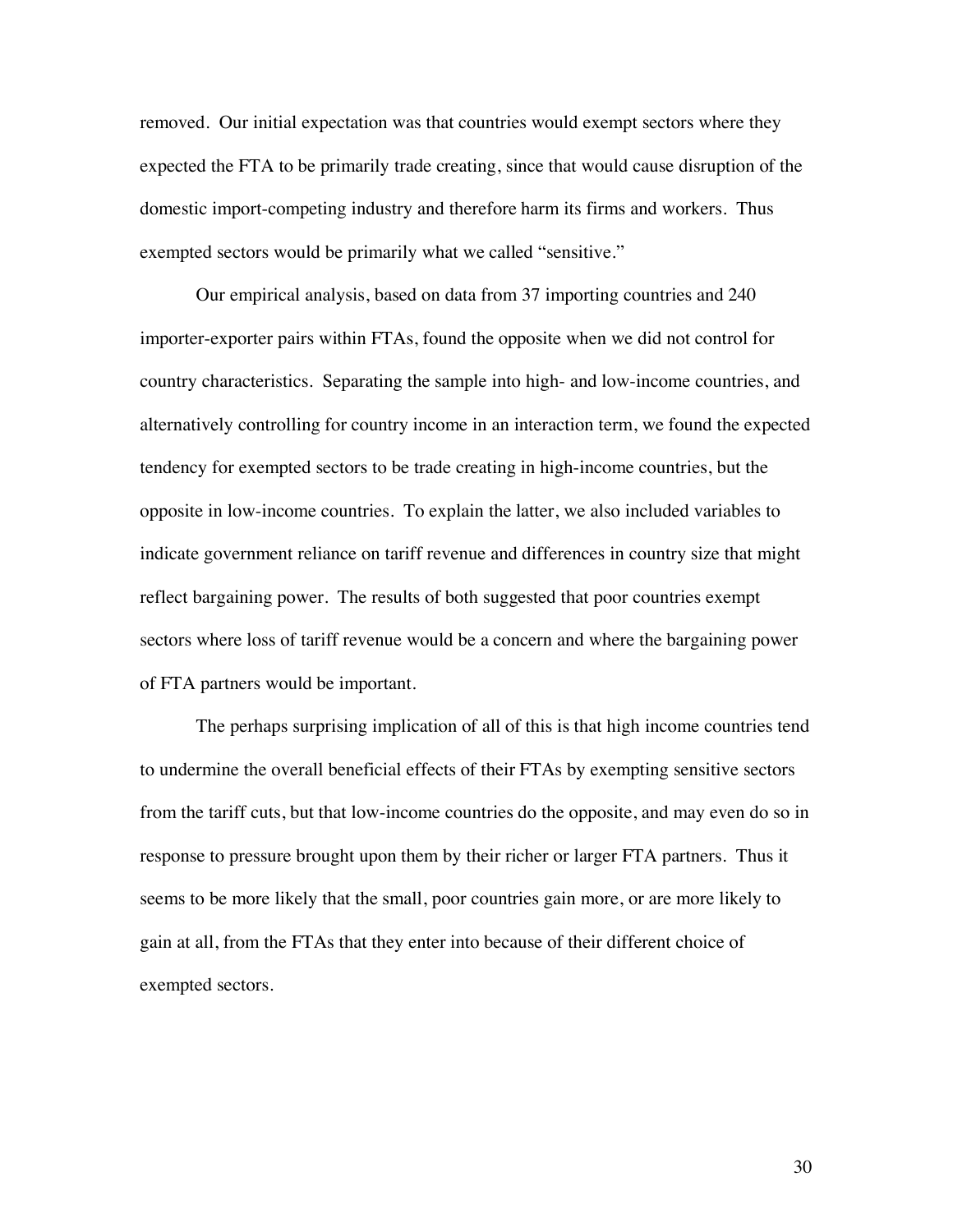| Importer   | Fraction Exc. | Fraction Exc. | $#$ of         | Earliest   | Latest     |
|------------|---------------|---------------|----------------|------------|------------|
|            | Products      | Trade         | Partners       | <b>FTA</b> | <b>FTA</b> |
| <b>ALB</b> | 0.09          | 0.26          | $\tau$         | 2002       | 2004       |
| <b>AUS</b> | 0.24          | 0.15          | $\overline{2}$ | 2005       | 2005       |
| <b>BIH</b> | 0.15          | 0.14          | $\overline{5}$ | 2002       | 2004       |
| <b>CAN</b> | 0.06          | 0.03          | $\mathbf{1}$   | 2002       | 2002       |
| <b>CHE</b> | 0.10          | 0.05          | 9              | 1999       | 2005       |
| <b>CHL</b> | 0.05          | 0.05          | 26             | 2002       | 2004       |
| <b>CRI</b> | 0.24          | 0.46          | 3              | 2002       | 2002       |
| <b>DOM</b> | 0.09          | 0.15          | $\overline{5}$ | 2001       | 2002       |
| <b>DZA</b> | 0.06          | 0.16          | 14             | 1998       | 1999       |
| <b>GTM</b> | 0.14          | 0.15          | $\overline{2}$ | 2001       | 2001       |
| <b>HND</b> | 0.14          | 0.26          | $\overline{2}$ | 2001       | 2001       |
| <b>HRV</b> | 0.11          | 0.05          | 30             | 1998       | 2004       |
| <b>IDN</b> | 0.01          | 0.01          | $\mathbf{1}$   | 1999       | 1999       |
| <b>IND</b> | 0.20          | 0.25          | $\mathbf{1}$   | 2001       | 2001       |
| <b>ISR</b> | 0.14          | 0.11          | 9              | 1998       | 2004       |
| <b>JPN</b> | 0.20          | 0.05          | $\overline{2}$ | 2002       | 2005       |
| <b>KOR</b> | 0.19          | 0.03          | $\mathbf{1}$   | 2004       | 2004       |
| <b>LKA</b> | 0.21          | 0.34          | $\overline{2}$ | 2001       | 2005       |
| <b>MAR</b> | 0.11          | 0.21          | 14             | 1998       | 1999       |
| <b>MDA</b> | 0.11          | 0.54          | $\overline{4}$ | 2004       | 2004       |
| <b>MEX</b> | 0.06          | 0.04          | 28             | 1998       | 2004       |
| <b>MKD</b> | 0.30          | 0.55          | 28             | 2000       | 2004       |
| <b>MOZ</b> | 0.06          | 0.09          | $\overline{7}$ | 2000       | 2000       |
| <b>MUS</b> | 0.06          | 0.12          | 3              | 2000       | 2001       |
| <b>MWI</b> | 0.03          | 0.35          | $\mathbf{1}$   | 2000       | 2000       |
| <b>MYS</b> | 0.28          | 0.27          | $\mathbf{1}$   | 1999       | 1999       |
| <b>NIC</b> | 0.07          | 0.23          | $\overline{2}$ | 1998       | 2002       |
| <b>NOR</b> | 0.24          | 0.29          | 9              | 1999       | 2005       |
| <b>NZL</b> | 0.16          | 0.05          | $\overline{2}$ | 2001       | 2005       |
| <b>PAN</b> | 0.26          | 0.26          | 2              | 2003       | 2004       |
| <b>PHL</b> | 0.44          | 0.84          | $\mathbf{1}$   | 1999       | 1999       |
| <b>SLV</b> | 0.28          | 0.41          | 3              | 2001       | 2003       |
| <b>SRB</b> | 0.16          | 0.00          | 5              | 2004       | 2004       |
| <b>UKR</b> | 0.18          | 0.04          | $\mathbf{1}$   | 2001       | 2001       |
| <b>USA</b> | 0.10          | 0.05          | $\mathfrak{Z}$ | 2001       | 2005       |
| <b>VNM</b> | 0.43          | 0.00          | $\mathbf{1}$   | 1999       | 1999       |
| <b>ZMB</b> | 0.23          | 0.32          | 3              | 2000       | 2001       |

Table 1: Country-Level Descriptive Statistics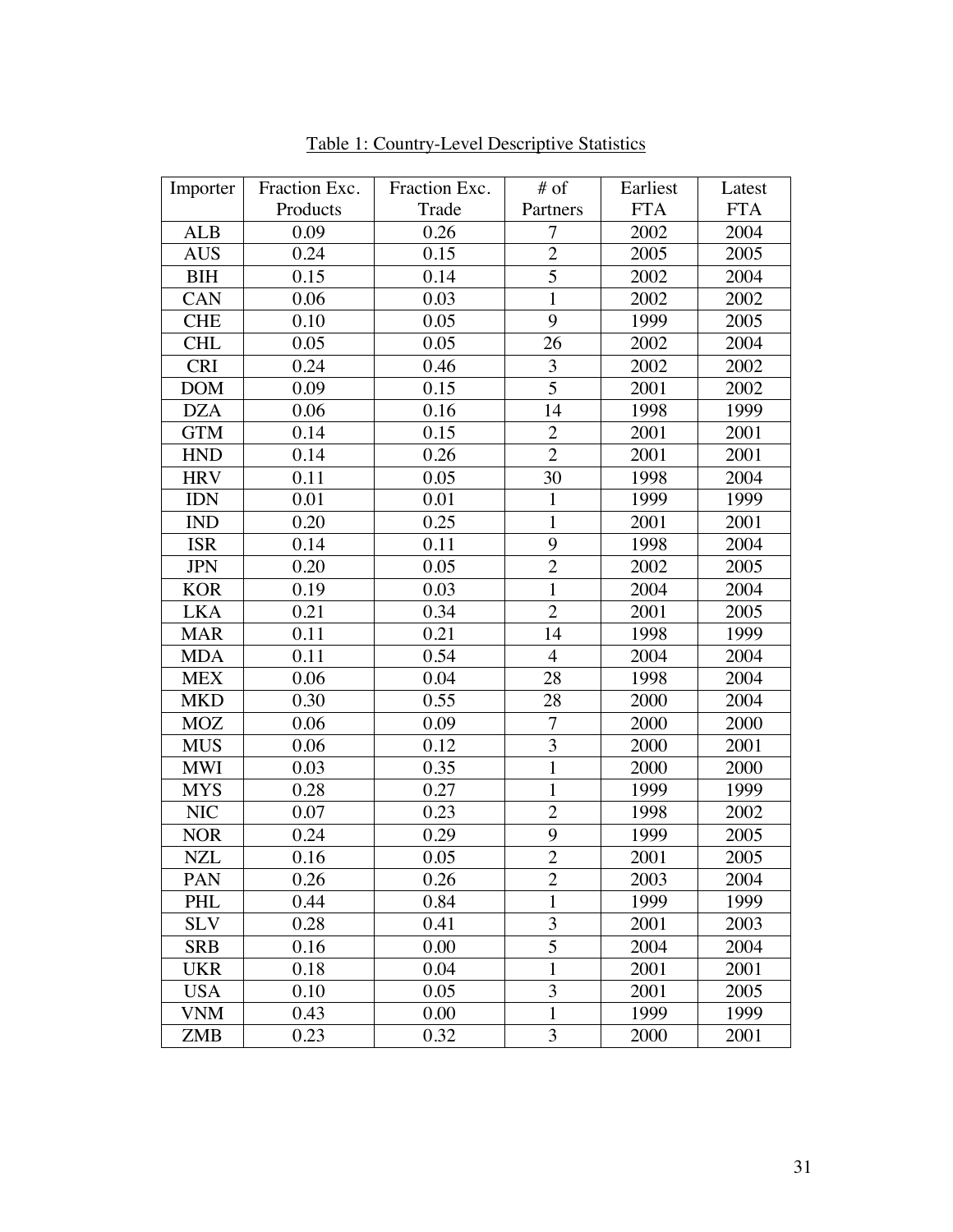|                           | Average share | Average fraction of | Number of HS6 |
|---------------------------|---------------|---------------------|---------------|
|                           | of trade      | excluded products   | products      |
| Animal & Animal Products  | 0.04          | 0.35                | 193           |
| <b>Vegetable Products</b> | 0.10          | 0.35                | 318           |
| Foodstuffs                | 0.13          | 0.41                | 179           |
| <b>Mineral Products</b>   | 0.09          | 0.06                | 148           |
| Chemicals, etc.           | 0.09          | 0.08                | 751           |
| Plastics / Rubbers        | 0.04          | 0.10                | 189           |
| Raw Hides, Skins, etc.    | 0.02          | 0.15                | 74            |
| Wood & Wood Products      | 0.04          | 0.08                | 223           |
| Textiles                  | 0.08          | 0.14                | 809           |
| Footwear / Headgear       | 0.02          | 0.12                | 55            |
| Stone / Glass             | 0.03          | 0.10                | 187           |
| Metals                    | 0.12          | 0.04                | 545           |
| Machinery / Electrical    | 0.12          | 0.06                | 758           |
| Transportation            | 0.04          | 0.07                | 132           |
| Miscellaneous             | 0.04          | 0.05                | 382           |

# Table 2: Industry-Level Descriptive Statistics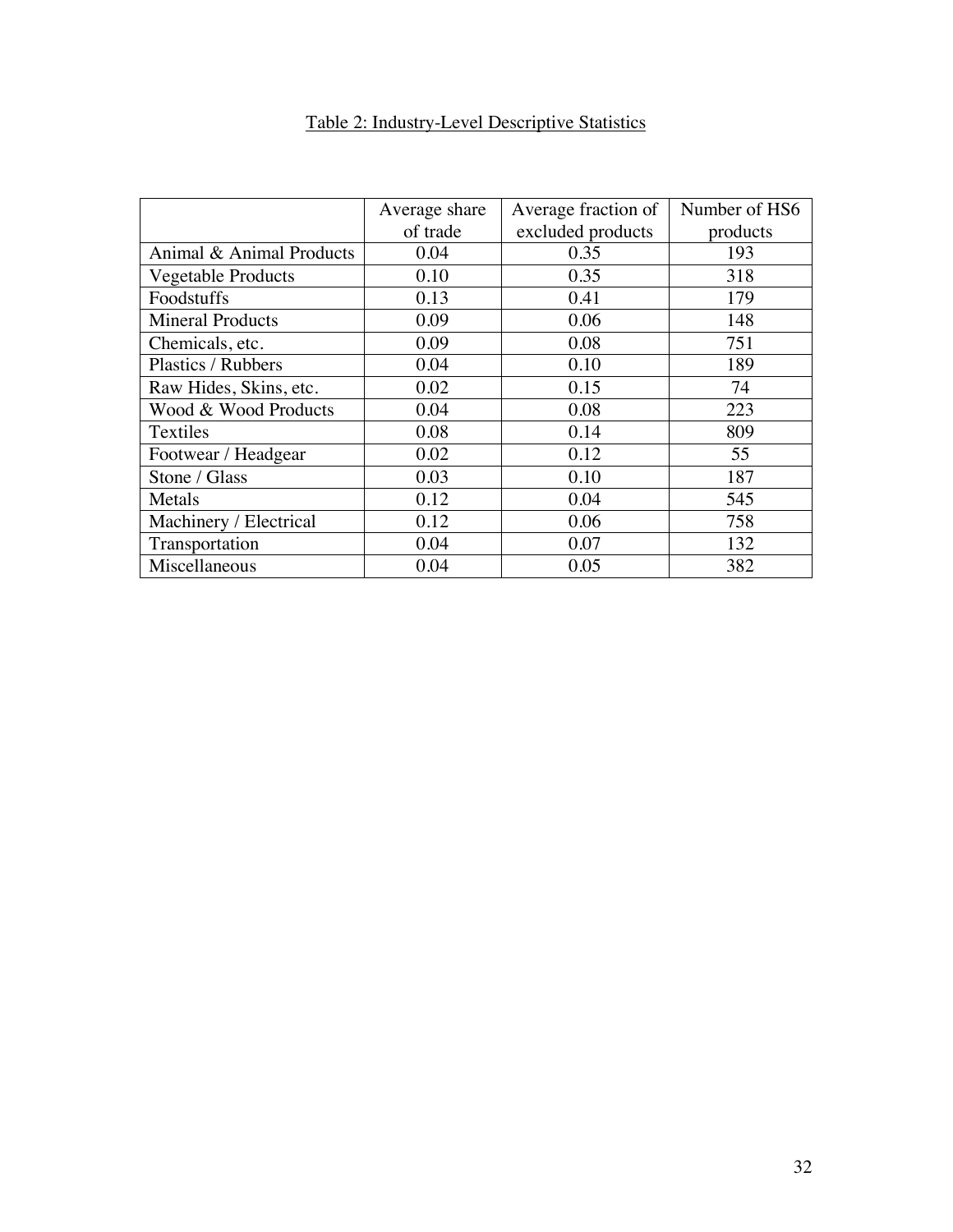|                                | (1)        | (2)                                           | (3)        | (4)        | (5)         | (6)        |  |  |
|--------------------------------|------------|-----------------------------------------------|------------|------------|-------------|------------|--|--|
|                                |            | Dependent Variable: Exempted Sector Indicator |            |            |             |            |  |  |
|                                |            |                                               |            |            |             |            |  |  |
| Third country share            | $0.065***$ | $-0.195***$                                   | $0.076***$ |            |             |            |  |  |
|                                | (0.007)    | (0.032)                                       | (0.007)    |            |             |            |  |  |
| Third country share (combined) |            |                                               |            | $0.056***$ | $-0.204***$ | $0.060***$ |  |  |
|                                |            |                                               |            | (0.008)    | (0.034)     | (0.008)    |  |  |
|                                |            |                                               |            |            |             |            |  |  |
| Observations                   | 112,378    | 34,796                                        | 77,582     | 243,822    | 38,654      | 205,168    |  |  |
| R-squared                      | 0.209      | 0.074                                         | 0.259      | 0.190      | 0.076       | 0.207      |  |  |
| Importer-Exporter FE           | Yes        | Yes                                           | Yes        | Yes        | Yes         | Yes        |  |  |
|                                |            | High                                          | Not High   |            | High        | Not High   |  |  |
| Sample                         | All        | Income                                        | Income     | All        | Income      | Income     |  |  |

# Table 3: Baseline Regressions

Standard errors are clustered at the importer-product level

\*\*\* p<0.01, \*\* p<0.05, \* p<0.1

|                                            | (1)                                           | (2)         | (3)         | (4)         | (5)         |  |  |  |
|--------------------------------------------|-----------------------------------------------|-------------|-------------|-------------|-------------|--|--|--|
|                                            | Dependent Variable: Exempted Sector Indicator |             |             |             |             |  |  |  |
|                                            |                                               |             |             |             |             |  |  |  |
| Third country share                        | $0.076***$                                    | $0.068***$  | $0.036***$  | 0.002       | $-0.037***$ |  |  |  |
|                                            | (0.007)                                       | (0.008)     | (0.008)     | (0.008)     | (0.010)     |  |  |  |
| Third country share x high income          | $-0.271***$                                   | $-0.264***$ | $-0.264***$ | $-0.245***$ | $-0.225***$ |  |  |  |
|                                            | (0.032)                                       | (0.033)     | (0.032)     | (0.032)     | (0.032)     |  |  |  |
| Third country share x high tariff reliance |                                               | $0.029**$   |             |             | $0.077***$  |  |  |  |
|                                            |                                               | (0.015)     |             |             | (0.016)     |  |  |  |
| Third country share x high income partner  |                                               |             | $0.065***$  |             | $0.065***$  |  |  |  |
|                                            |                                               |             | (0.012)     |             | (0.015)     |  |  |  |
| Third country share x exporter larger      |                                               |             |             | $0.105***$  | $0.077***$  |  |  |  |
|                                            |                                               |             |             | (0.011)     | (0.013)     |  |  |  |
|                                            |                                               |             |             |             |             |  |  |  |
| Observations                               | 112,378                                       | 112,378     | 112,378     | 111,603     | 111,603     |  |  |  |
| R-squared                                  | 0.210                                         | 0.210       | 0.210       | 0.212       | 0.212       |  |  |  |
| Importer-Exporter FE                       | Yes                                           | Yes         | Yes         | Yes         | Yes         |  |  |  |
| Sample                                     | All                                           | All         | All         | All         | All         |  |  |  |

## Table 4: Regressions with Interaction Terms

Standard errors are clustered at the importer-product level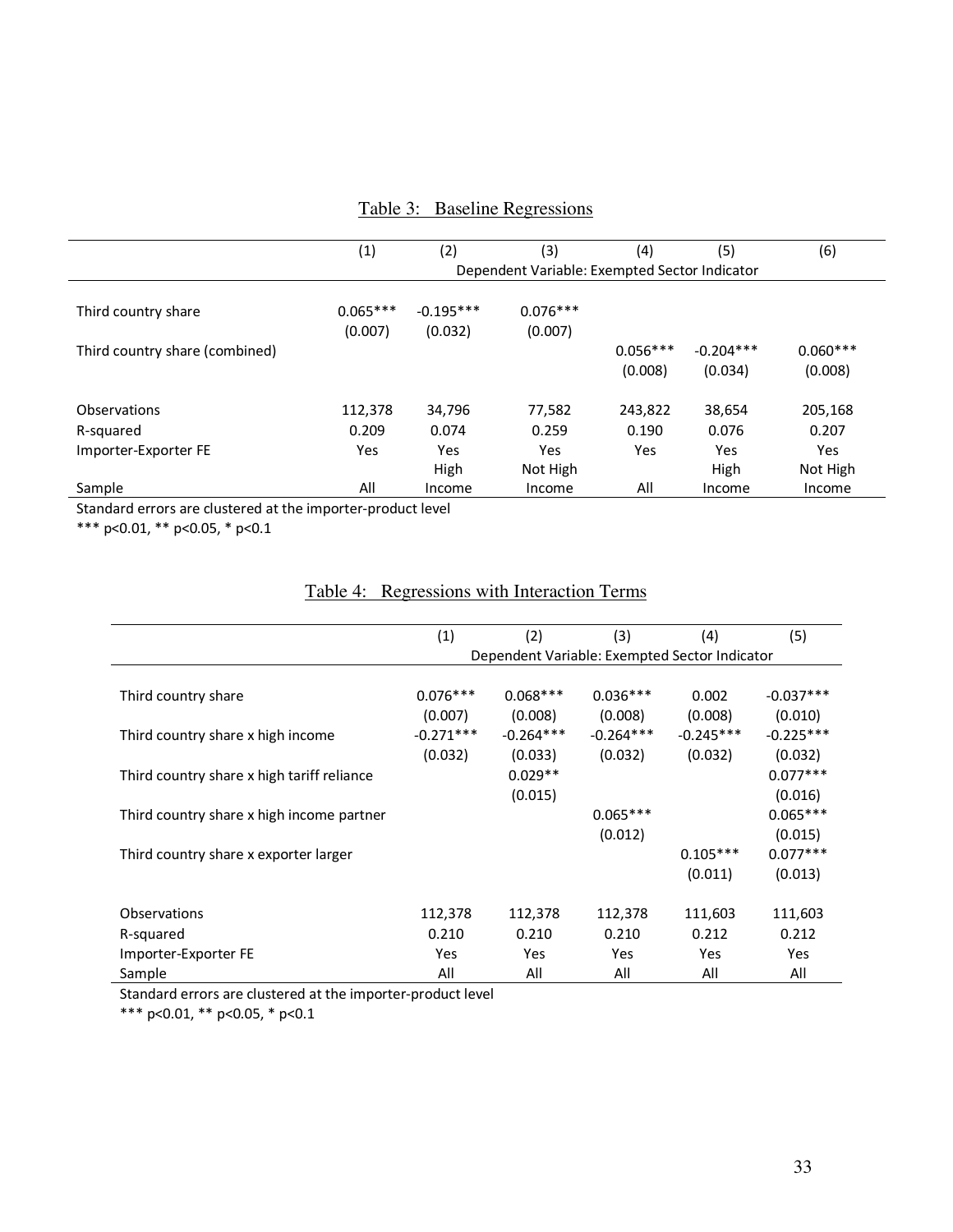|                                            | (1)                                           | (2)         | (3)        | (4)        | (6)         |  |  |
|--------------------------------------------|-----------------------------------------------|-------------|------------|------------|-------------|--|--|
|                                            | Dependent Variable: Exempted Sector Indicator |             |            |            |             |  |  |
|                                            |                                               |             |            |            |             |  |  |
| Third country share                        | $-0.049$                                      | $-0.343***$ | $0.097***$ | $0.042***$ | $-0.095**$  |  |  |
|                                            | (0.043)                                       | (0.045)     | (0.010)    | (0.008)    | (0.043)     |  |  |
| Third country share x North from South     |                                               |             |            |            | $-0.273***$ |  |  |
|                                            |                                               |             |            |            | (0.061)     |  |  |
| Third country share x South from North     |                                               |             |            |            | $0.116***$  |  |  |
|                                            |                                               |             |            |            | (0.044)     |  |  |
| Third country share x South from South     |                                               |             |            |            | 0.067       |  |  |
|                                            |                                               |             |            |            | (0.045)     |  |  |
| Third country share x high tariff reliance |                                               |             |            |            | $0.068***$  |  |  |
|                                            |                                               |             |            |            | (0.016)     |  |  |
| Third country share x exporter larger      |                                               |             |            |            | $0.081***$  |  |  |
|                                            |                                               |             |            |            | (0.013)     |  |  |
|                                            |                                               |             |            |            |             |  |  |
| Observations                               | 8,901                                         | 25,895      | 47,110     | 30,472     | 111,603     |  |  |
| R-squared                                  | 0.036                                         | 0.076       | 0.329      | 0.148      | 0.213       |  |  |
| Importer-Exporter FE                       | <b>Yes</b>                                    | Yes         | Yes        | Yes        | Yes         |  |  |
|                                            | North-                                        | North-      | South-     | South-     |             |  |  |
| Sample                                     | North                                         | South       | North      | South      | All         |  |  |

# Table 5: Samples split based on income level of both importer and exporter

Standard errors are clustered at the importer-product level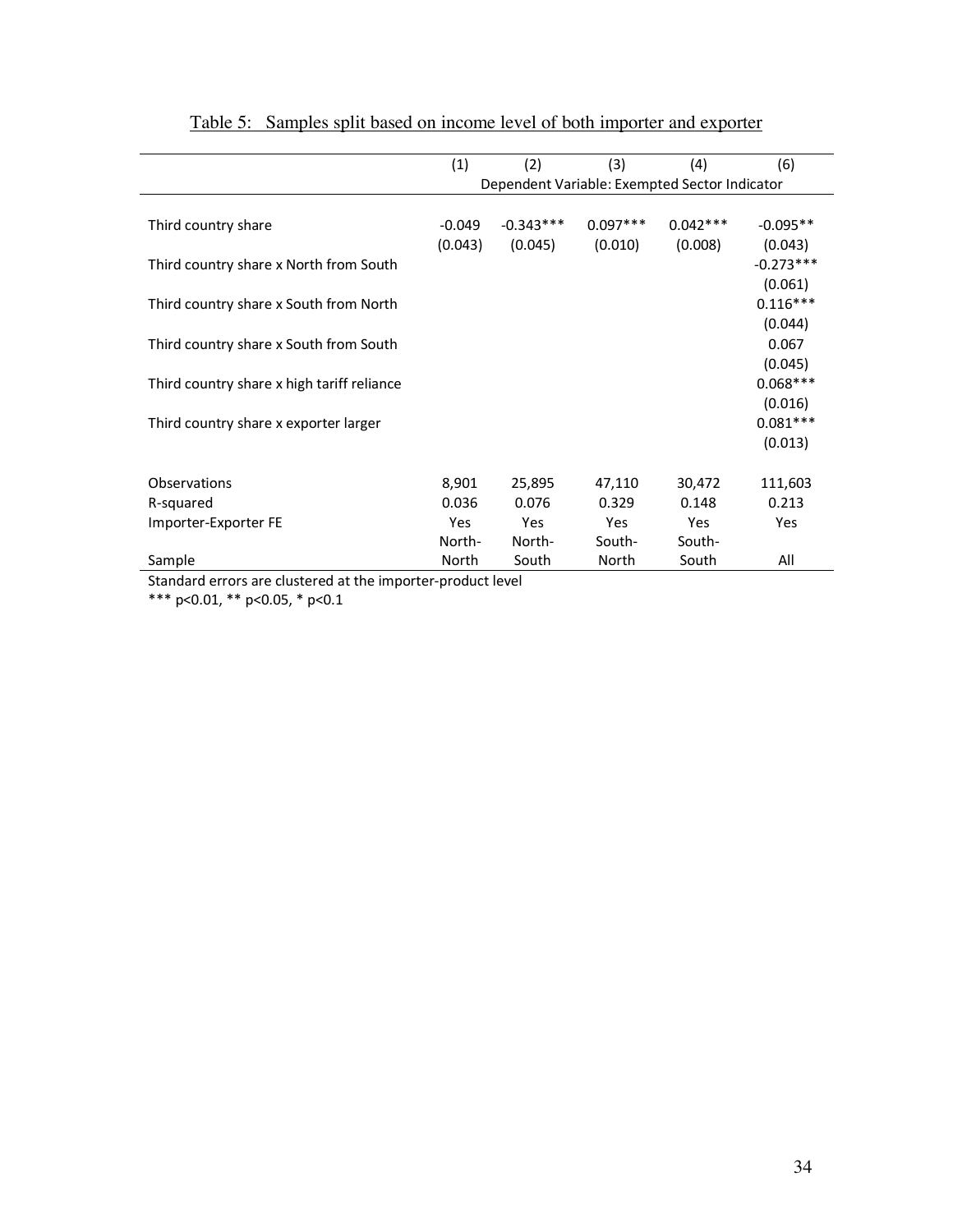|                                            | (1)                                           | (2)         | (3)        | (4)         |  |  |  |
|--------------------------------------------|-----------------------------------------------|-------------|------------|-------------|--|--|--|
|                                            | Dependent Variable: Exempted Sector Indicator |             |            |             |  |  |  |
| Third country share                        | $0.055***$                                    | $-0.286***$ | $0.075***$ | $-0.045***$ |  |  |  |
|                                            | (0.008)                                       | (0.037)     | (0.008)    | (0.009)     |  |  |  |
| MFN tariff at FTA start                    | $0.178***$                                    | $0.196***$  | $0.162***$ | $0.178***$  |  |  |  |
|                                            | (0.048)                                       | (0.074)     | (0.061)    | (0.048)     |  |  |  |
| Relatively high import sector              | 0.001                                         | $-0.052***$ | $0.024***$ | $-0.001$    |  |  |  |
|                                            | (0.002)                                       | (0.004)     | (0.003)    | (0.002)     |  |  |  |
| Third country share x high income          |                                               |             |            | $-0.237***$ |  |  |  |
|                                            |                                               |             |            | (0.037)     |  |  |  |
| Third country share x high tariff reliance |                                               |             |            | $0.131***$  |  |  |  |
|                                            |                                               |             |            | (0.022)     |  |  |  |
| Third country share x high income partner  |                                               |             |            | $0.091***$  |  |  |  |
|                                            |                                               |             |            | (0.021)     |  |  |  |
| Third country share x exporter larger      |                                               |             |            | $0.044**$   |  |  |  |
|                                            |                                               |             |            | (0.019)     |  |  |  |
| Observations                               | 98,237                                        | 31,887      | 66,350     | 98,237      |  |  |  |
| R-squared                                  | 0.238                                         | 0.122       | 0.293      | 0.240       |  |  |  |
| Importer-Exporter FE                       | Yes                                           | Yes         | Yes        | Yes         |  |  |  |
|                                            |                                               | High        | Not High   |             |  |  |  |
| Sample                                     | All                                           | Income      | Income     | All         |  |  |  |

## Table 6: Additional Controls

Standard errors are clustered at the importer-product level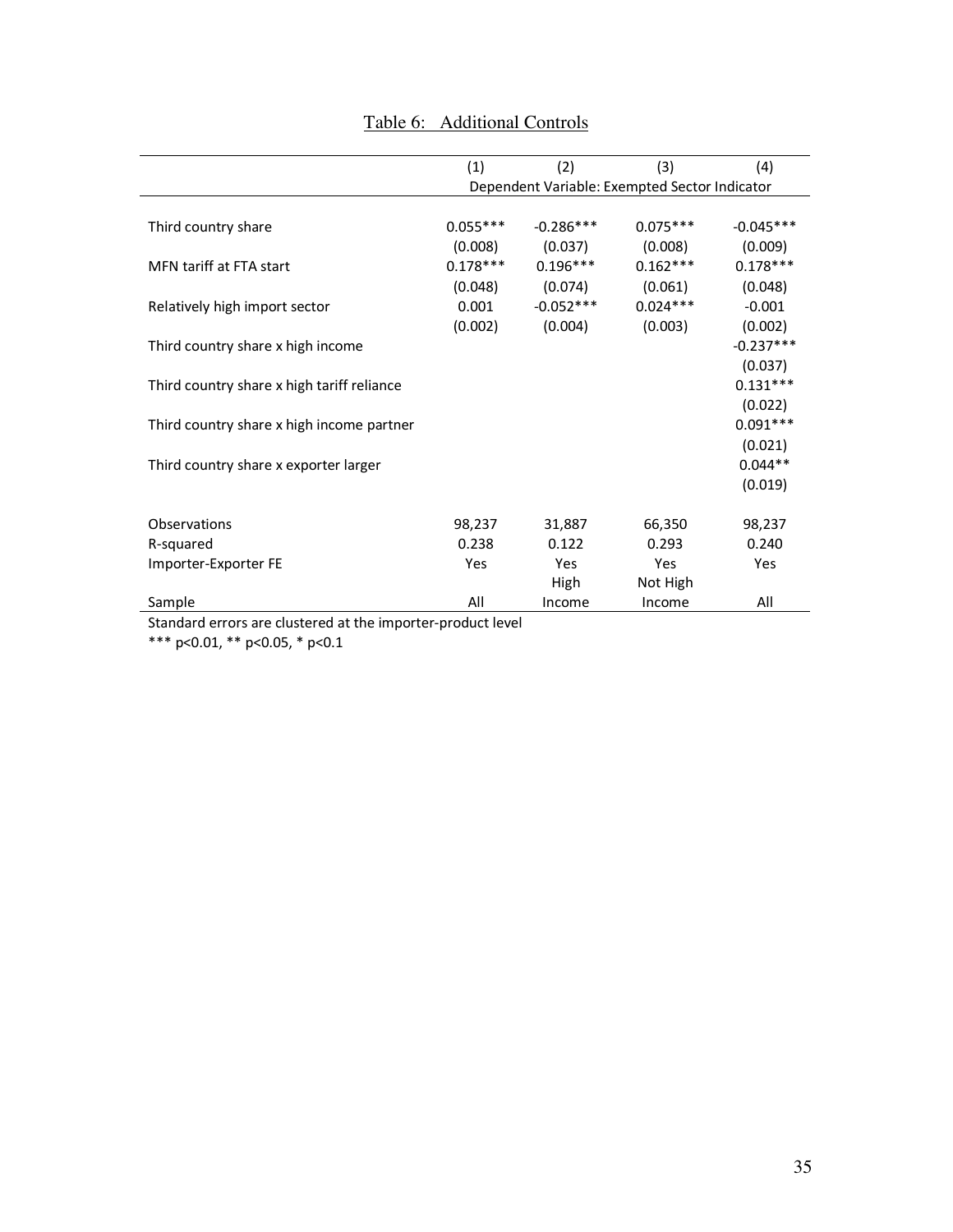|  |  | Table 7: Product Characteristics |
|--|--|----------------------------------|
|--|--|----------------------------------|

|                                            | (1)         | (2)         | (3)                                           | (4)         |
|--------------------------------------------|-------------|-------------|-----------------------------------------------|-------------|
|                                            |             |             | Dependent Variable: Exempted Sector Indicator |             |
|                                            |             |             |                                               |             |
| Third country share                        | $0.064***$  | $-0.094***$ | $0.071***$                                    | $-0.020**$  |
|                                            | (0.007)     | (0.030)     | (0.007)                                       | (0.010)     |
| Agricultural product                       | $0.182***$  | $0.250***$  | $0.163***$                                    | $0.182***$  |
|                                            | (0.011)     | (0.022)     | (0.012)                                       | (0.011)     |
| Intermediate input                         | $-0.109***$ | $-0.135***$ | $-0.098***$                                   | $-0.111***$ |
|                                            | (0.004)     | (0.007)     | (0.005)                                       | (0.004)     |
| Capital good                               | $-0.139***$ | $-0.169***$ | $-0.126***$                                   | $-0.140***$ |
|                                            | (0.004)     | (0.007)     | (0.005)                                       | (0.004)     |
| Differentiated good                        | $-0.039***$ | $-0.039***$ | $-0.037***$                                   | $-0.038***$ |
|                                            | (0.007)     | (0.010)     | (0.009)                                       | (0.007)     |
| Reference-priced good                      | $-0.027***$ | $-0.018$    | $-0.028***$                                   | $-0.028***$ |
|                                            | (0.007)     | (0.011)     | (0.009)                                       | (0.007)     |
| Third country share x high income          |             |             |                                               | $-0.145***$ |
|                                            |             |             |                                               | (0.031)     |
| Third country share x high tariff reliance |             |             |                                               | $0.051***$  |
|                                            |             |             |                                               | (0.017)     |
| Third country share x high income partner  |             |             |                                               | $0.065***$  |
|                                            |             |             |                                               | (0.015)     |
| Third country share x exporter larger      |             |             |                                               | $0.056***$  |
|                                            |             |             |                                               | (0.013)     |
| Observations                               | 90,150      | 28,494      | 61,656                                        | 89,525      |
| R-squared                                  | 0.282       | 0.173       | 0.326                                         | 0.285       |
| Importer-Exporter FE                       | Yes         | Yes         | Yes                                           | Yes         |
| Sample                                     | All         |             | High Income Not High Income                   | All         |

Robust standard errors in parentheses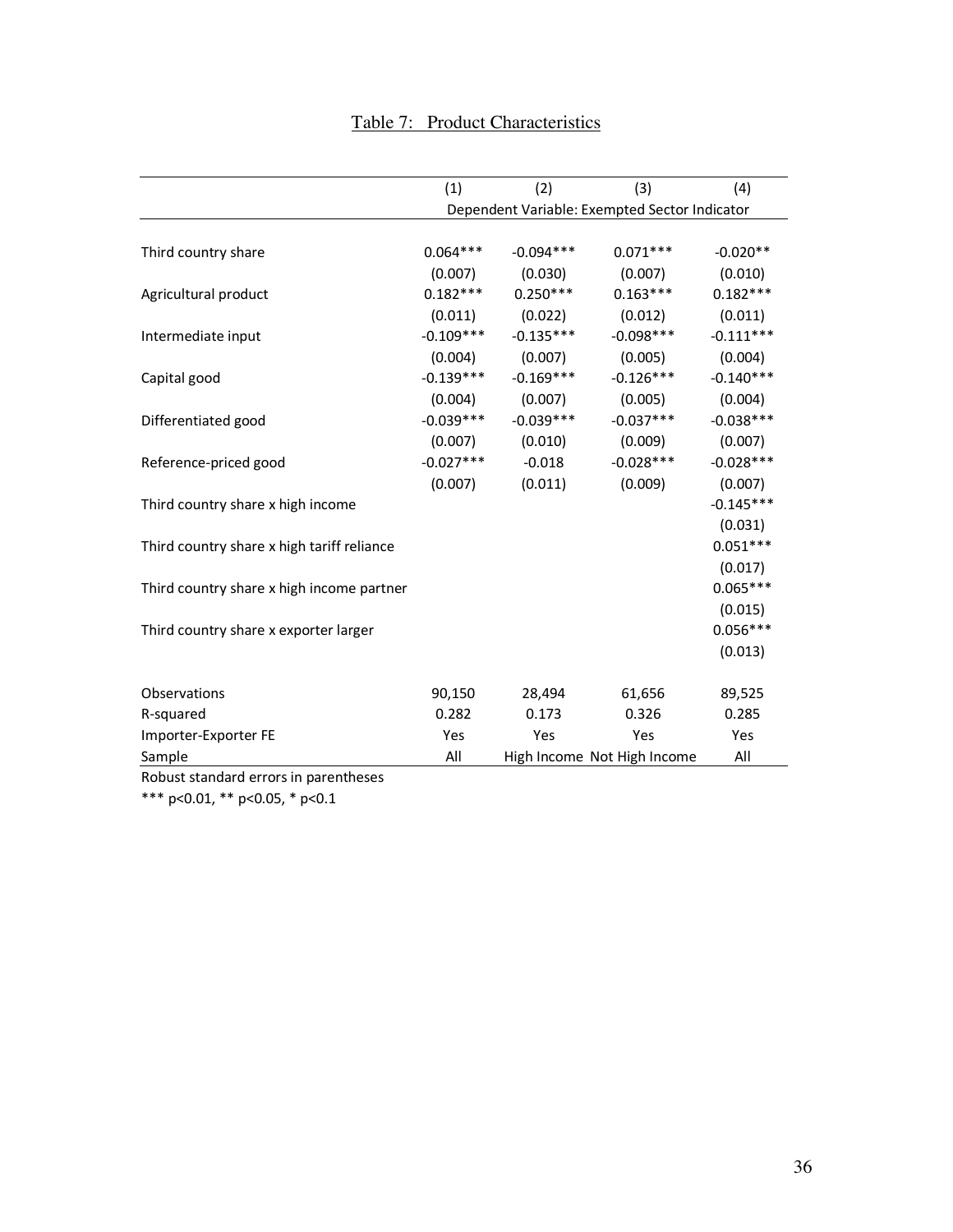|                                            | (1)                                           | (2)         | (3)        | (4)         |  |  |
|--------------------------------------------|-----------------------------------------------|-------------|------------|-------------|--|--|
|                                            | Dependent Variable: Exempted Sector Indicator |             |            |             |  |  |
|                                            |                                               |             |            |             |  |  |
| Third country share                        | $0.053***$                                    | $-0.133***$ | $0.062***$ | $-0.025***$ |  |  |
|                                            | (0.006)                                       | (0.028)     | (0.006)    | (0.010)     |  |  |
| Third country share x high income          |                                               |             |            | $-0.177***$ |  |  |
|                                            |                                               |             |            | (0.028)     |  |  |
| Third country share x high tariff reliance |                                               |             |            | $0.056***$  |  |  |
|                                            |                                               |             |            | (0.015)     |  |  |
| Third country share x high income partner  |                                               |             |            | $0.048***$  |  |  |
|                                            |                                               |             |            | (0.014)     |  |  |
| Third country share x exporter larger      |                                               |             |            | $0.060***$  |  |  |
|                                            |                                               |             |            | (0.012)     |  |  |
| Observations                               | 112,295                                       | 34,425      | 77,366     | 111,521     |  |  |
| R-squared                                  | 0.399                                         | 0.410       | 0.446      | 0.403       |  |  |
| Importer-Exporter FE                       | <b>Yes</b>                                    | Yes         | Yes        | <b>Yes</b>  |  |  |
| Product FE                                 | Yes                                           | Yes         | Yes        | <b>Yes</b>  |  |  |
|                                            |                                               | High        | Not High   |             |  |  |
| Sample                                     | All                                           | Income      | Income     | All         |  |  |

## Table 8: Product Fixed Effects

Standard errors are clustered at the importer-product level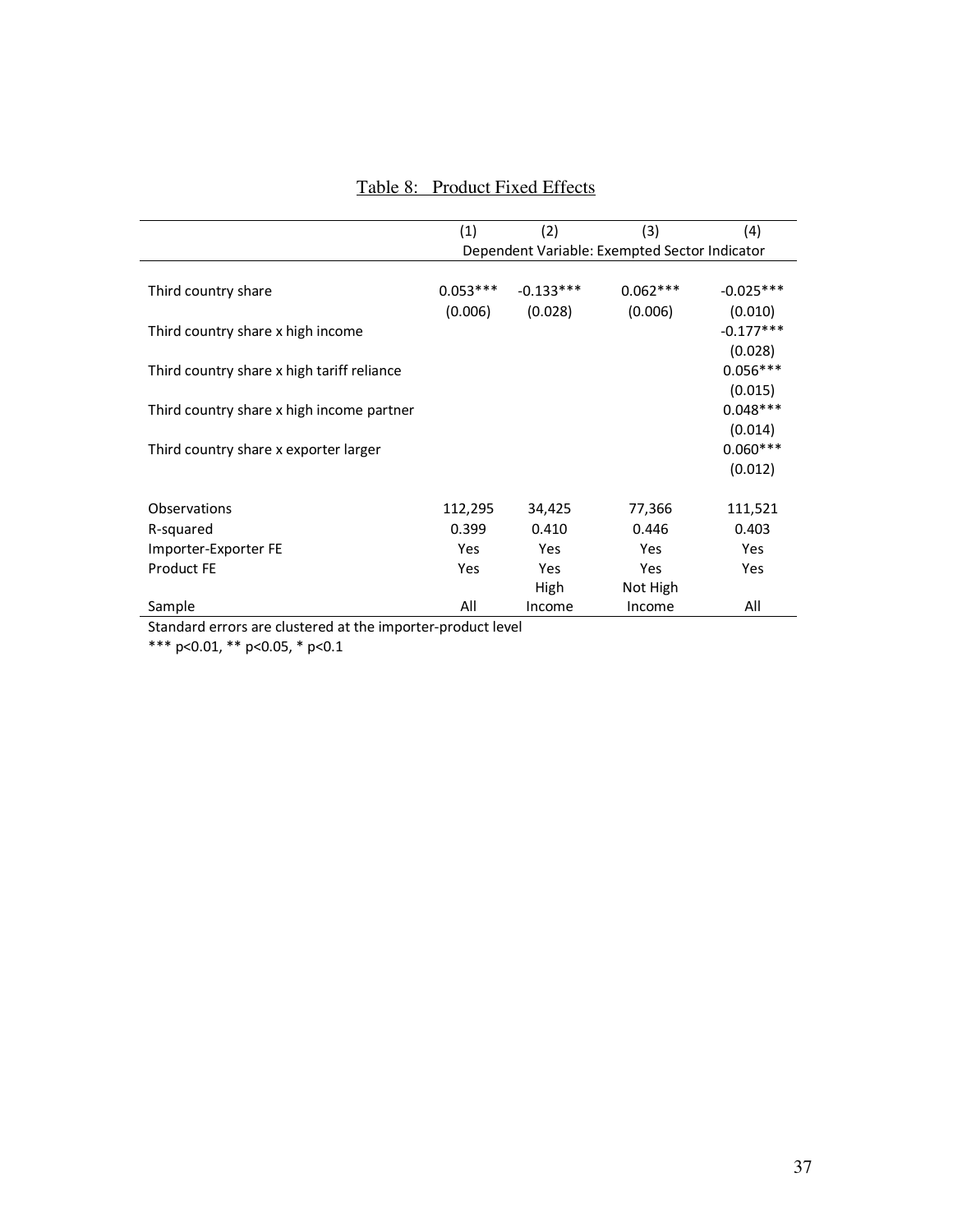|                               | (1)         | (2)                                           | (3)         | (4)        | (5)        | (6)        |  |  |
|-------------------------------|-------------|-----------------------------------------------|-------------|------------|------------|------------|--|--|
|                               |             | Dependent Variable: Exempted Sector Indicator |             |            |            |            |  |  |
|                               |             |                                               |             |            |            |            |  |  |
| Third country share           | $0.082***$  | $-0.119**$                                    | $0.079***$  | $0.082***$ | $-0.109**$ | $0.079***$ |  |  |
|                               | (0.008)     | (0.052)                                       | (0.008)     | (0.009)    | (0.052)    | (0.008)    |  |  |
| $(\varepsilon^C/\eta^A)/1000$ | $-0.059***$ | $-0.029$                                      | $-0.063***$ |            |            |            |  |  |
|                               | (0.009)     | (0.020)                                       | (0.011)     |            |            |            |  |  |
| Log $\varepsilon^C/\eta^A$    |             |                                               |             | $-0.000$   | $0.014***$ | $-0.002$   |  |  |
|                               |             |                                               |             | (0.002)    | (0.005)    | (0.002)    |  |  |
|                               |             |                                               |             |            |            |            |  |  |
| Observations                  | 46,376      | 10,834                                        | 34,530      | 46,376     | 10,834     | 34,530     |  |  |
| R-squared                     | 0.435       | 0.525                                         | 0.506       | 0.435      | 0.526      | 0.506      |  |  |
| Importer-Exporter FE          | Yes         | <b>Yes</b>                                    | Yes         | Yes        | Yes        | Yes        |  |  |
| <b>Product FE</b>             | Yes         | <b>Yes</b>                                    | Yes         | Yes        | Yes        | <b>Yes</b> |  |  |
|                               |             | High                                          | Not High    |            | High       | Not High   |  |  |
| Sample                        | All         | Income                                        | Income      | All        | Income     | Income     |  |  |

# Table 9: Soderbery (2018) Elasticities

Standard errors are clustered at the importer-product level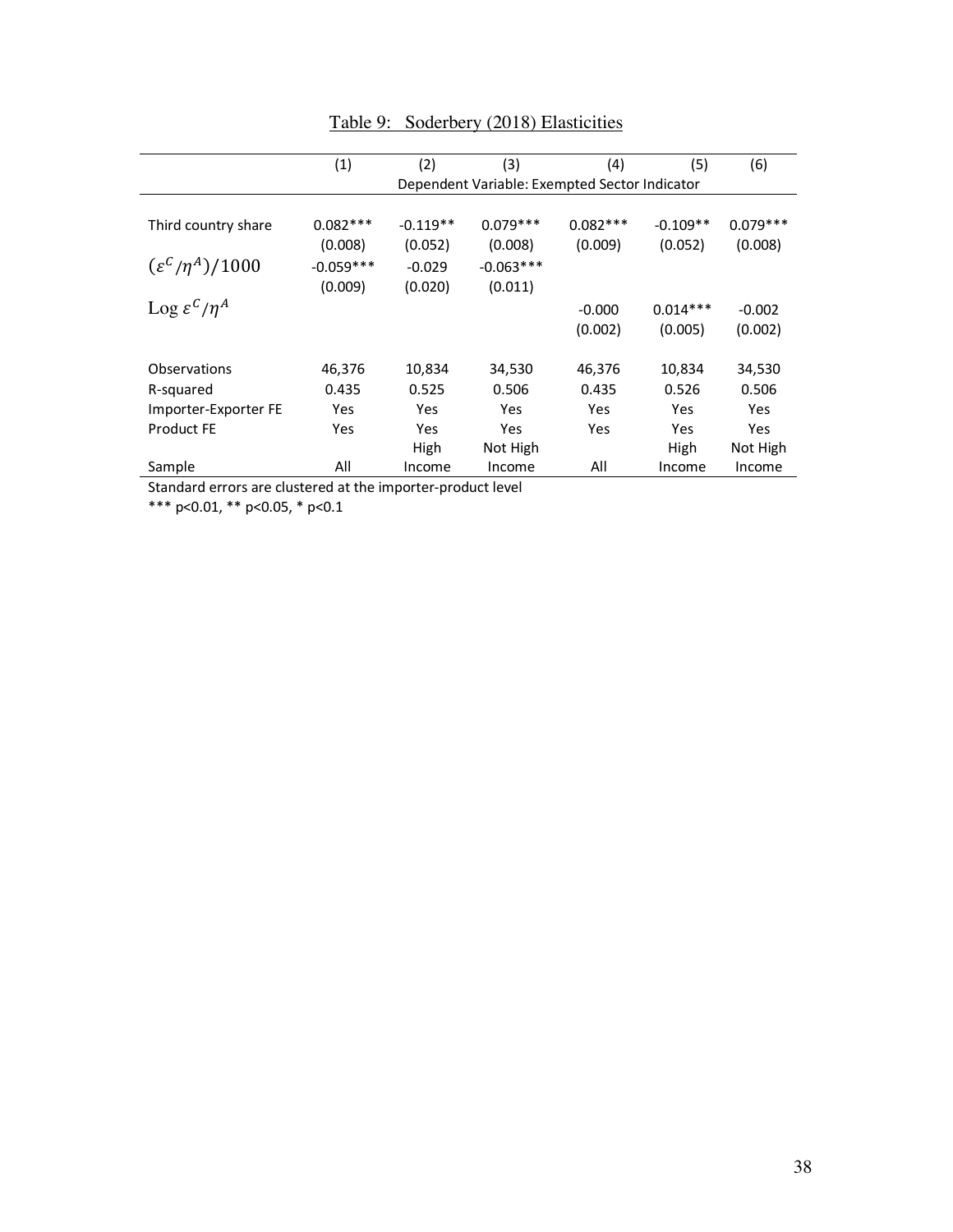# Table 10: Agreement Depth

|                                            | (1)                                           | (2)         | (3)         | (4)         |  |  |  |
|--------------------------------------------|-----------------------------------------------|-------------|-------------|-------------|--|--|--|
|                                            | Dependent Variable: Exempted Sector Indicator |             |             |             |  |  |  |
| Third country share                        | $0.108***$                                    | $-0.397***$ | $0.125***$  | 0.006       |  |  |  |
|                                            | (0.010)                                       | (0.049)     | (0.011)     | (0.015)     |  |  |  |
| Third country share x high agreement depth | $-0.083***$                                   | $0.338***$  | $-0.096***$ | $-0.054***$ |  |  |  |
|                                            | (0.012)                                       | (0.064)     | (0.012)     | (0.012)     |  |  |  |
| Third country share x high income          |                                               |             |             | $-0.227***$ |  |  |  |
|                                            |                                               |             |             | (0.032)     |  |  |  |
| Third country share x high tariff reliance |                                               |             |             | $0.071***$  |  |  |  |
|                                            |                                               |             |             | (0.017)     |  |  |  |
| Third country share x high income partner  |                                               |             |             | $0.059***$  |  |  |  |
|                                            |                                               |             |             | (0.015)     |  |  |  |
| Third country share x exporter larger      |                                               |             |             | $0.062***$  |  |  |  |
|                                            |                                               |             |             | (0.013)     |  |  |  |
| <b>Observations</b>                        | 112,378                                       | 34,796      | 77,582      | 111,603     |  |  |  |
| R-squared                                  | 0.209                                         | 0.076       | 0.260       | 0.213       |  |  |  |
|                                            |                                               | High        | Not High    |             |  |  |  |
| Sample                                     | All                                           | Income      | Income      | All         |  |  |  |

Standard errors are clustered at the importer-product level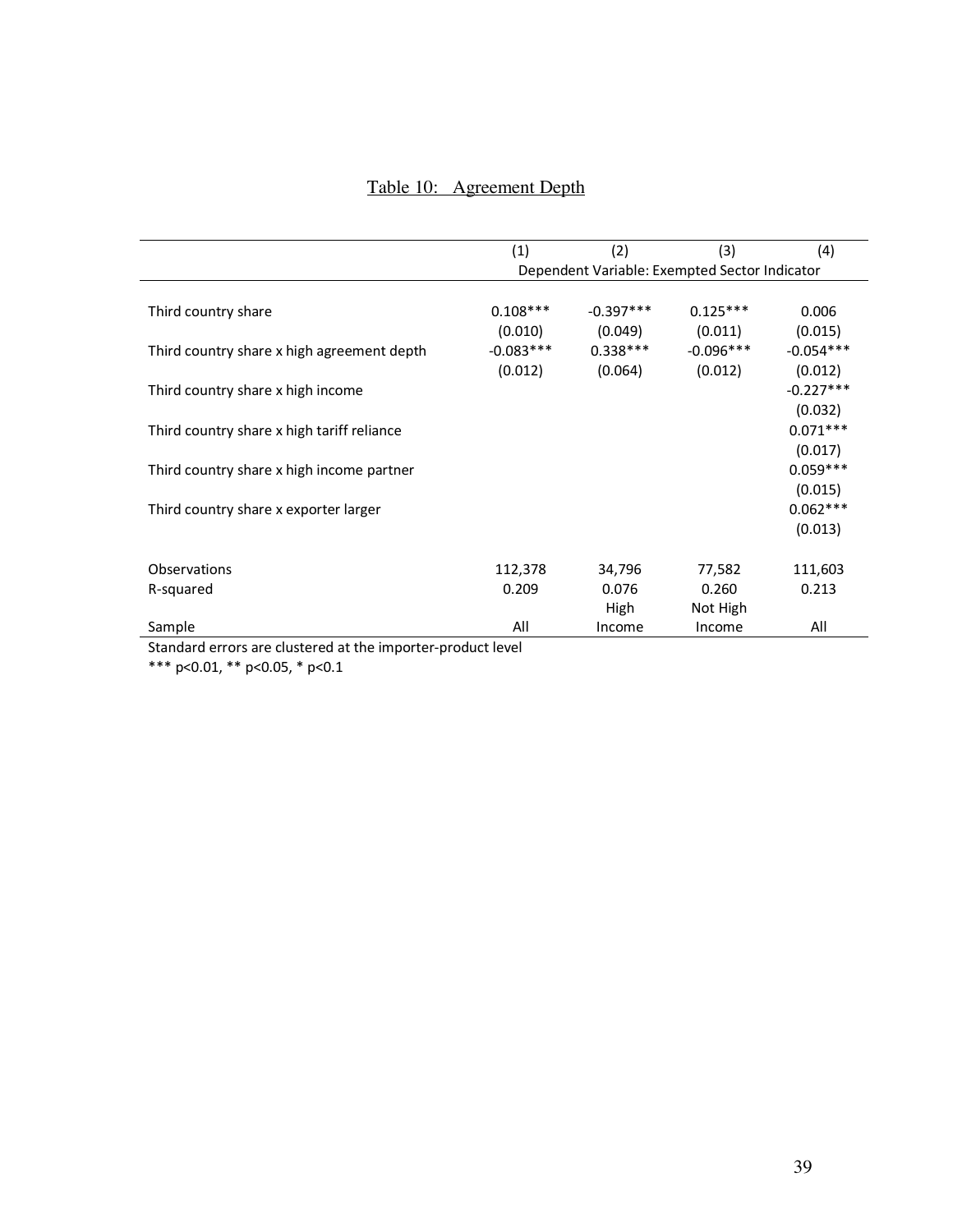|                                                   | (1)        | (2)                                           | (3)        | (4)         |  |  |  |
|---------------------------------------------------|------------|-----------------------------------------------|------------|-------------|--|--|--|
|                                                   |            | Dependent Variable: Exempted Sector Indicator |            |             |  |  |  |
|                                                   |            |                                               |            |             |  |  |  |
| Third country share (inc.)                        | $0.073***$ | $-0.206***$                                   | $0.089***$ | $-0.040***$ |  |  |  |
|                                                   | (0.007)    | (0.032)                                       | (0.007)    | (0.010)     |  |  |  |
| Third country share (inc.) x high income          |            |                                               |            | $-0.244***$ |  |  |  |
|                                                   |            |                                               |            | (0.032)     |  |  |  |
| Third country share (inc.) x high tariff reliance |            |                                               |            | $0.103***$  |  |  |  |
|                                                   |            |                                               |            | (0.017)     |  |  |  |
| Third country share (inc.) x high income partner  |            |                                               |            | $0.079***$  |  |  |  |
|                                                   |            |                                               |            | (0.016)     |  |  |  |
| Third country share (inc.) x exporter larger      |            |                                               |            | $0.088***$  |  |  |  |
|                                                   |            |                                               |            | (0.014)     |  |  |  |
|                                                   |            |                                               |            |             |  |  |  |
| Observations                                      | 112,378    | 34,796                                        | 77,582     | 111,603     |  |  |  |
| R-squared                                         | 0.209      | 0.074                                         | 0.259      | 0.212       |  |  |  |
| Importer-Exporter FE                              | Yes        | <b>Yes</b>                                    | Yes        | Yes         |  |  |  |
|                                                   |            | High                                          | Not High   |             |  |  |  |
| Sample                                            | All        | Income                                        | Income     | All         |  |  |  |

# Table 11: Third Country Share Including Past FTA Partners

Standard errors are clustered at the importer-product level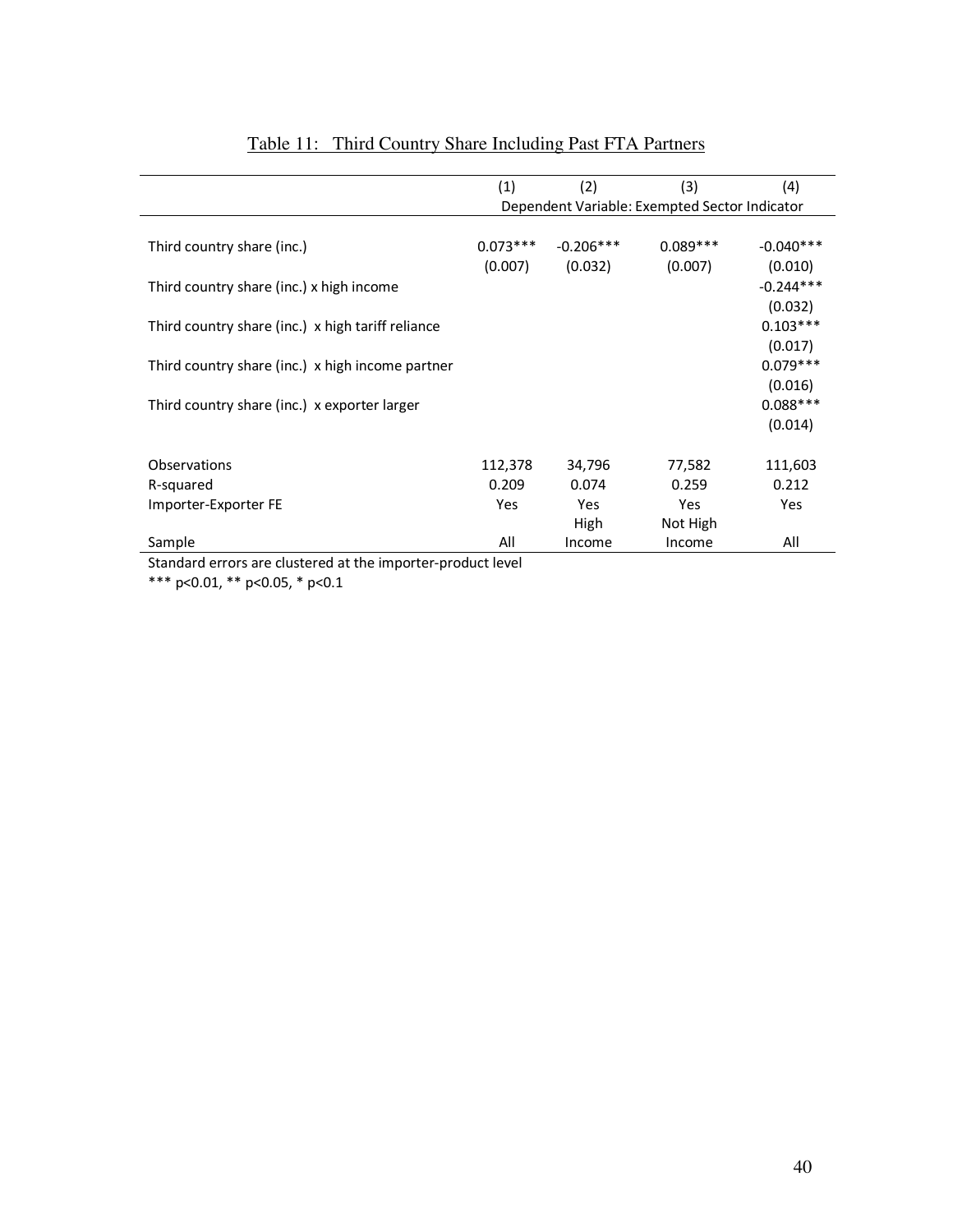|                                          | (1)                                             | (2)         | (3)        | (4)         |
|------------------------------------------|-------------------------------------------------|-------------|------------|-------------|
|                                          | Dependent Variable: Exempted Products Indicator |             |            |             |
|                                          |                                                 |             |            |             |
| $1 - FTA share$                          | $0.038***$                                      | $-0.150***$ | $0.049***$ | $-0.051***$ |
|                                          | (0.008)                                         | (0.031)     | (0.008)    | (0.010)     |
| $(1 - FTA share)$ x high income          |                                                 |             |            | $-0.156***$ |
|                                          |                                                 |             |            | (0.032)     |
| $(1 - FTA share)$ x high tariff reliance |                                                 |             |            | $0.078***$  |
|                                          |                                                 |             |            | (0.018)     |
| $(1 - FTA share)$ x high income partner  |                                                 |             |            | $0.080***$  |
|                                          |                                                 |             |            | (0.014)     |
| $(1 - FTA share)$ x exporter larger      |                                                 |             |            | $0.059***$  |
|                                          |                                                 |             |            | (0.014)     |
| Observations                             | 112,378                                         | 34,796      | 77,582     | 111,603     |
| R-squared                                | 0.208                                           | 0.074       | 0.258      | 0.211       |
| Importer-Exporter FE                     | Yes                                             | Yes         | <b>Yes</b> | <b>Yes</b>  |
|                                          |                                                 |             | Not High   |             |
| Sample                                   | All                                             | High Income | Income     | All         |

# Table 12: Third Country Share as one minus FTA share

Standard errors are clustered at the importer-product level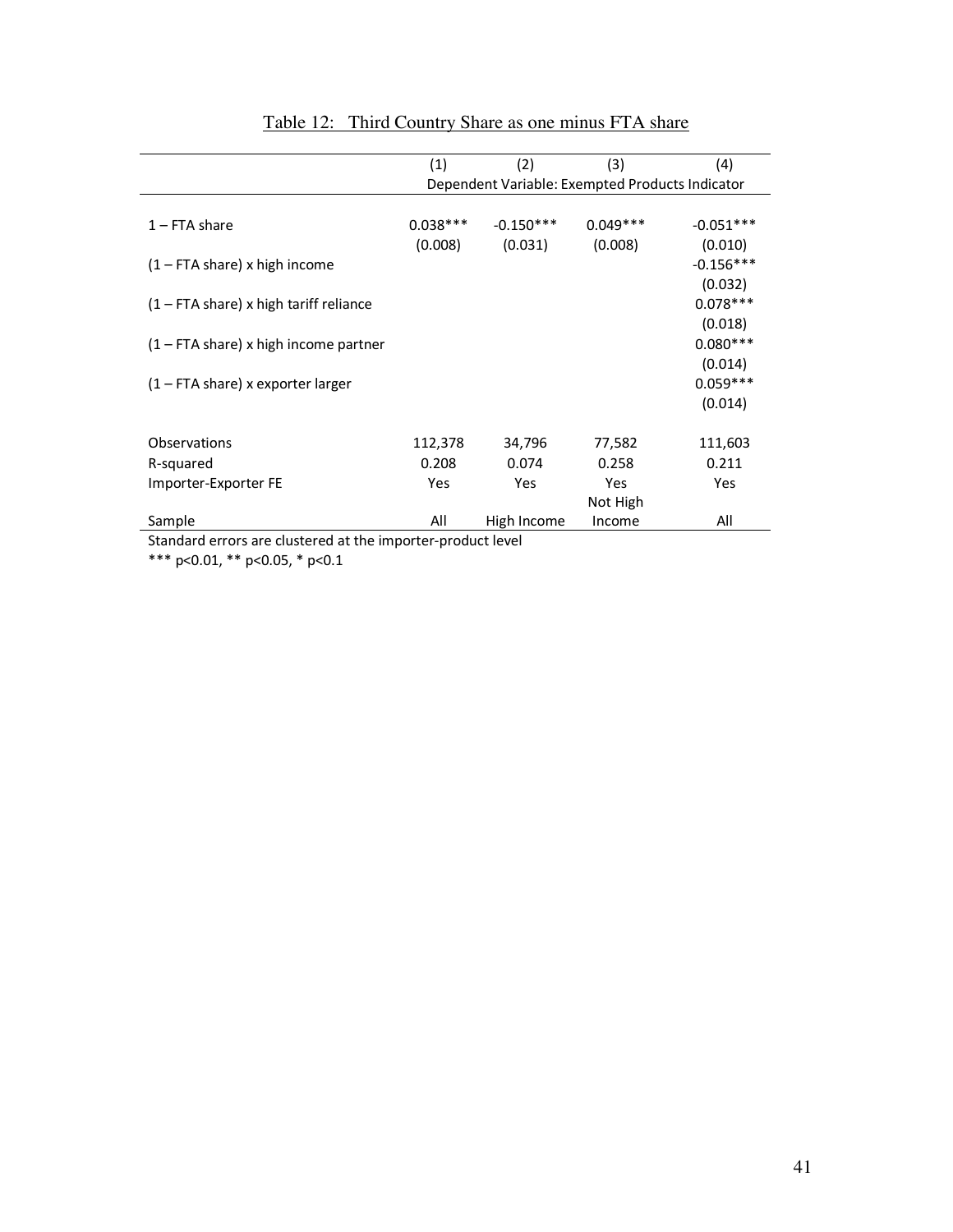|                                            | (1)                                           | (2)         | (3)        | (4)         |
|--------------------------------------------|-----------------------------------------------|-------------|------------|-------------|
|                                            | Dependent Variable: Exempted Sector Indicator |             |            |             |
|                                            |                                               |             |            |             |
| Third country share                        | $0.035***$                                    | $-0.222***$ | $0.053***$ | $-0.029***$ |
|                                            | (0.007)                                       | (0.037)     | (0.008)    | (0.009)     |
| Third country share x high income          |                                               |             |            | $-0.252***$ |
|                                            |                                               |             |            | (0.038)     |
| Third country share x high tariff reliance |                                               |             |            | $0.112***$  |
|                                            |                                               |             |            | (0.018)     |
| Third country share x high income partner  |                                               |             |            | $0.140***$  |
|                                            |                                               |             |            | (0.024)     |
| Third country share x exporter larger      |                                               |             |            | 0.017       |
|                                            |                                               |             |            | (0.018)     |
|                                            |                                               |             |            |             |
| Observations                               | 66,258                                        | 30,868      | 35,390     | 65,483      |
| R-squared                                  | 0.120                                         | 0.082       | 0.149      | 0.124       |
| Importer-Exporter FE                       | Yes                                           | Yes         | Yes        | Yes         |
|                                            |                                               | <b>High</b> | Not High   |             |
| Sample                                     | All                                           | Income      | Income     | All         |

## Table 13: Regressions Excluding E.U. countries as exporters

Standard errors are clustered at the importer-product level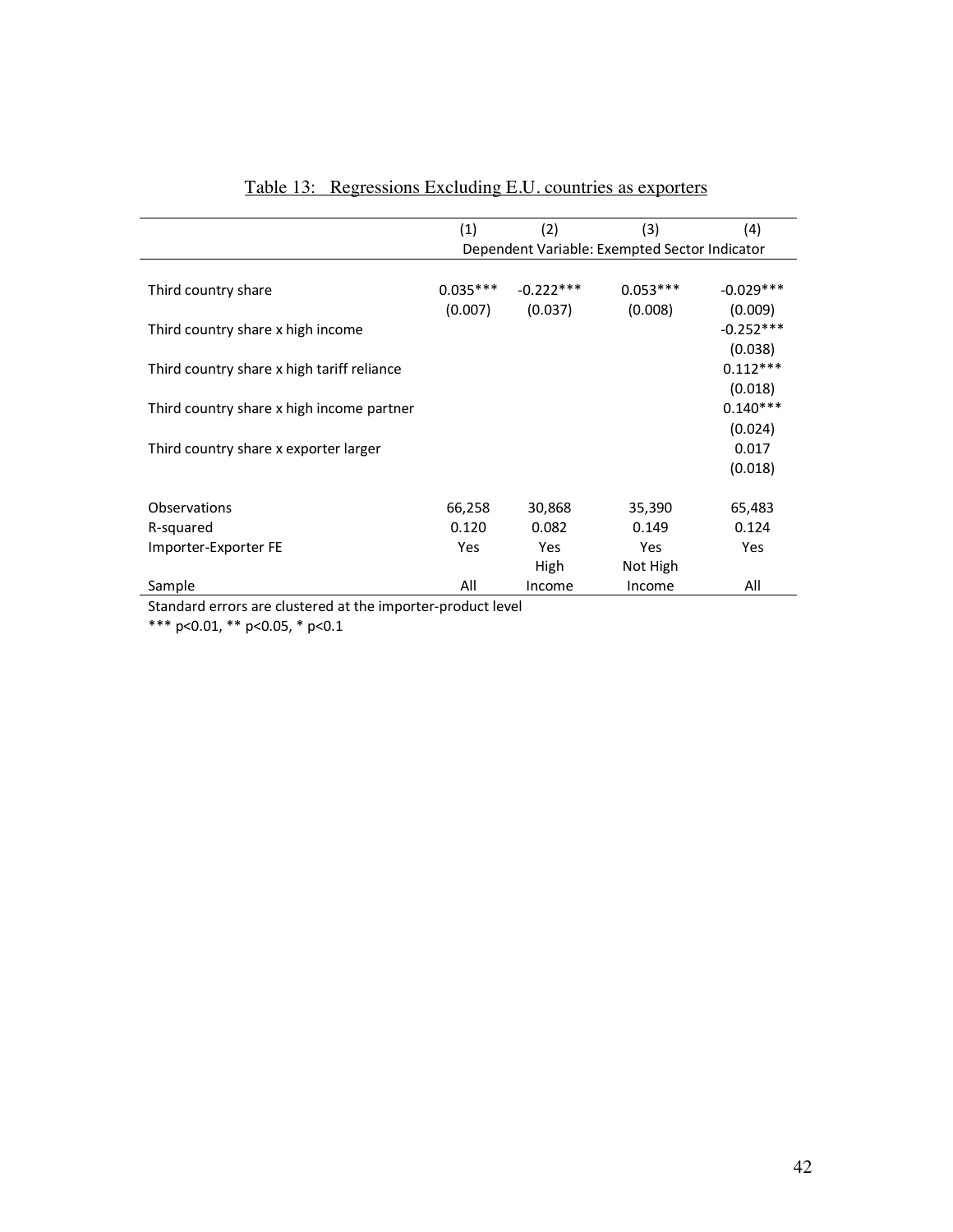| (1)                                           | (2)         | (3)        | (4)         |
|-----------------------------------------------|-------------|------------|-------------|
| Dependent Variable: Exempted Sector Indicator |             |            |             |
|                                               |             |            |             |
| $0.681***$                                    | $-1.495***$ | $0.802***$ | $-0.420**$  |
| (0.072)                                       | (0.206)     | (0.074)    | (0.196)     |
| [0.053]                                       | $[-0.121]$  | [0.062]    |             |
|                                               |             |            | $-1.797***$ |
|                                               |             |            | (0.233)     |
|                                               |             |            | $0.497***$  |
|                                               |             |            | (0.171)     |
|                                               |             |            | $0.751***$  |
|                                               |             |            | (0.167)     |
|                                               |             |            | $0.655***$  |
|                                               |             |            | (0.165)     |
|                                               |             |            |             |
| 112,234                                       | 34,796      | 77,438     | 111,459     |
| Yes                                           | Yes         | Yes        | Yes         |
|                                               | High        | Not High   |             |
| All                                           | Income      | Income     | All         |
|                                               |             |            |             |

## Table 14: Logistic Regression

Reported coefficients are odds ratios, with marginal effects in brackets. Standard errors clustered at the importer-product level are reported in parentheses.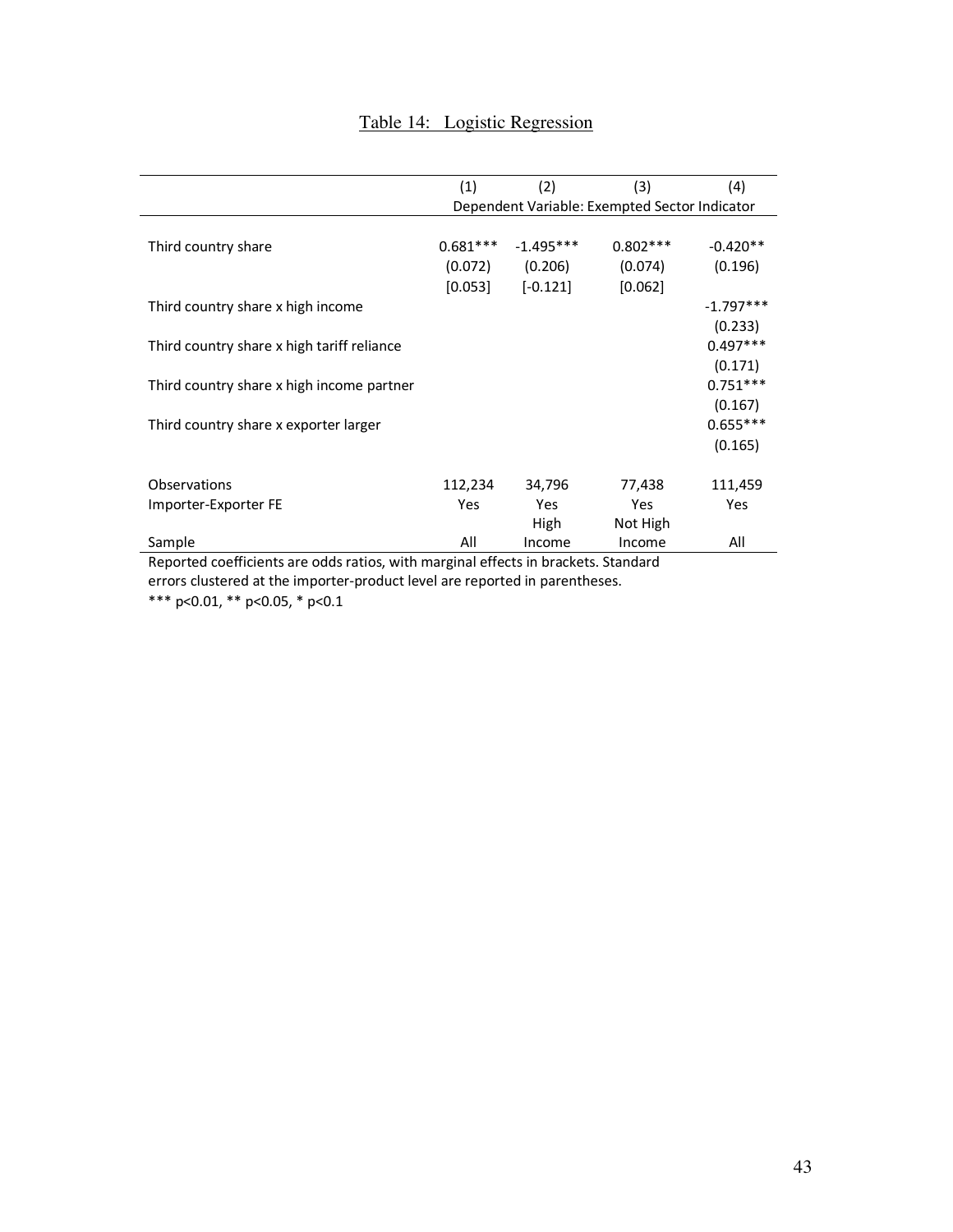#### **References**

- Besedes, Tibor, Tristan Kohl, and James Lake. 2019. "Phase out tariffs, phase in trade?" CESifo Working Paper No. 7614, April.
- Deardorff, Alan V. 2018. "Sensitive Sectors in Free Trade Agreements," *East Asian Economic Review* 22(4), December, pp. 403-425.
- Deardorff, Alan V. and Rishi R. Sharma, 2019. "The Simple Analytics of Trade Creation and Diversion," Research Seminar and International Economics, Discussion Paper #670, June 14.
- Egger, P. and Larch, M., 2008. Interdependent preferential trade agreement memberships: An empirical analysis. *Journal of International Economics*, *76*(2), pp.384-399.
- Fontagné, L., Laborde, D. and Mitaritonna, C., 2010. An impact study of the economic partnership agreements in the six ACP regions. *Journal of African Economies*, *20*(2), pp.179-216.
- Gawande, K., Sanguinetti, P. and Bohara, A., 2002. Exclusions for sale: Evidence on the Grossman-Helpman model of free trade agreements. In *Seminario de Economía.*.
- Grossman, G.M. and Helpman, E., 1995. The Politics of Free-Trade Agreements. *The American Economic Review*, pp.667-690.
- Guimbard, H., Jean, S., Mimouni, M. & Pichot, X. 2012. "MacMap-HS6 2007, an exhaustive and consistent measure of applied protection in 2007", *International Economics, Q2, 2012, p. 99-122.*
- Jammes, O. and Olarreaga, M., 2005. Explaining smart and GSIM. *The World Bank*.
- Olarreaga, M. and Soloaga, I., 1998. Endogenous tariff formation: the case of Mercosur. *The World Bank Economic Review*, *12*(2), pp.297-320.
- Noll, Roger and Robert E. Litan, 2018. Extra milk exports to Canada under Trump's rebranded NAFTA will be a drop in the bucket. *Up Front*, Brookings, October 8, 2018.
- Rauch, J.E., 1999. Networks versus markets in international trade. *Journal of International Economics*, *48*(1), pp.7-35.
- Richardson, Martin. 1992. Some implications of internal trade in a free trade area, Working Paper No. 92-01, Georgetown University.
- Sharma, R.R., 2018. Optimal tariffs with inframarginal exporters. *Review of International Economics*, *26*(4), pp.768-783.